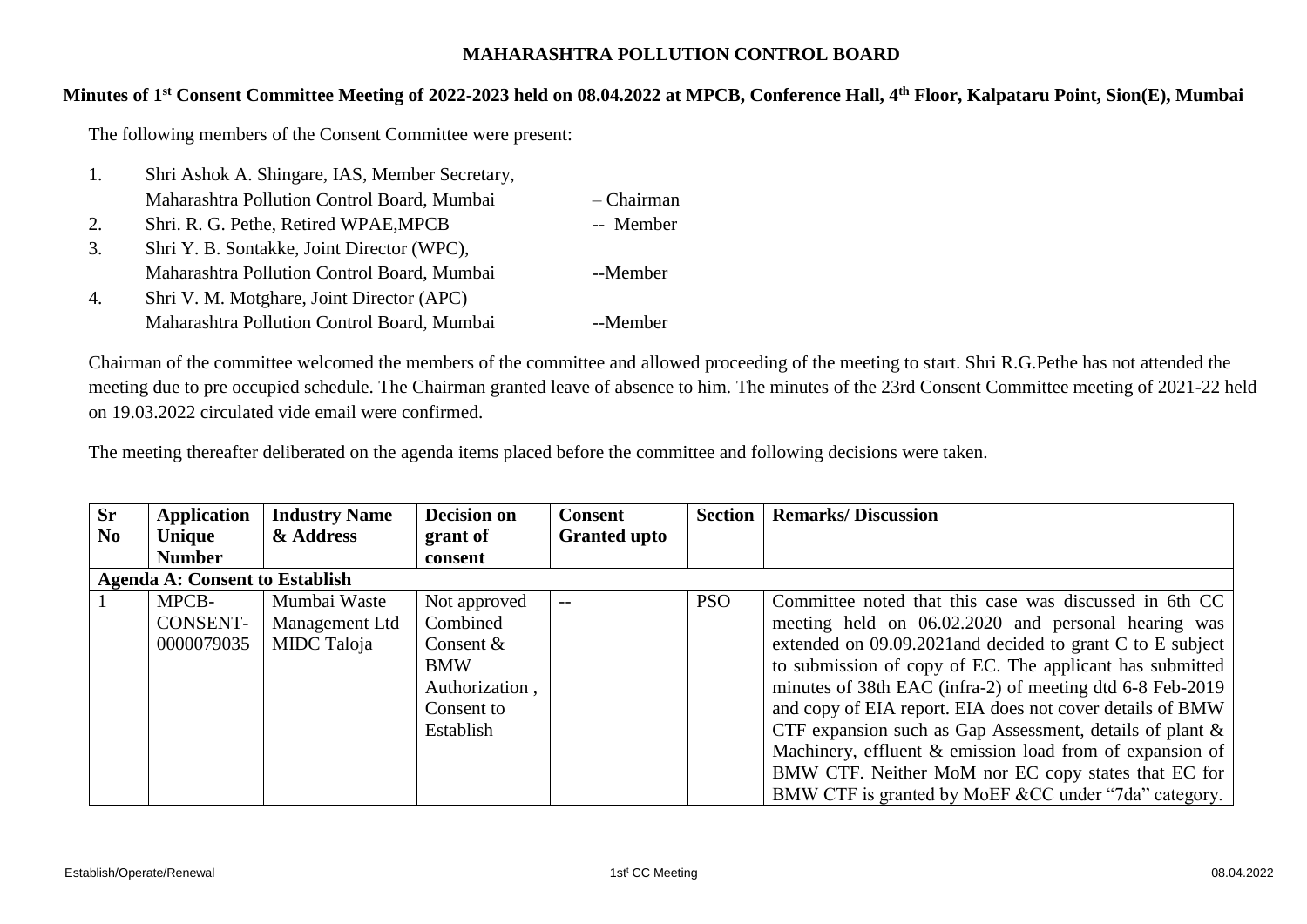|                |                                        |                                                                                                                                   |                                                             |                                                                        |            | After due deliberation it was decided to obtain clarification<br>regarding EC from MoEF&CC and extend technical                                                                                                                                                                                                                                                                                                                                                                                                                                                                                                                                                                                                                                                                                                                                                                                                   |
|----------------|----------------------------------------|-----------------------------------------------------------------------------------------------------------------------------------|-------------------------------------------------------------|------------------------------------------------------------------------|------------|-------------------------------------------------------------------------------------------------------------------------------------------------------------------------------------------------------------------------------------------------------------------------------------------------------------------------------------------------------------------------------------------------------------------------------------------------------------------------------------------------------------------------------------------------------------------------------------------------------------------------------------------------------------------------------------------------------------------------------------------------------------------------------------------------------------------------------------------------------------------------------------------------------------------|
| $\overline{2}$ | MPCB-<br><b>CONSENT-</b><br>0000103122 | Satyajeet Enviro<br><b>Solutions Velapur</b>                                                                                      | Not approved<br>Consent to<br>Establish                     | $-$                                                                    | <b>PSO</b> | presentation before Member Secretary.<br>Committee noted that PP has applied for Consent to<br>Establish for setting up new BMW CTF at Velapur, Dist.<br>Solapur for proposed jurisdiction of Tal. Malshiras, Madha,<br>Sangola, Pandharpur, Barshi and Karmala, Dist. Solapur. PP<br>has submitted the required documents as directed during<br>Personal hearing including gap assessment. SRO Solapur<br>recommended for setting up new BMW CTF based on gap<br>assessment.<br>PP has also submitted local body NOC for BMW collection.<br>After due deliberation it was decided to validate number of<br>Beds and BMW generation in proposed jurisdiction, effect on<br>viability of existing CTF and extend technical presentation<br>before Member Secretary.                                                                                                                                                |
| 3              | MPCB-<br><b>CONSENT-</b><br>0000116486 | Luxora<br>Infrastructure Pvt.<br>Ltd 82,83, 97/1<br>TO 4 Plot No.<br>1.4, 1.5, 1.6,<br>$1.6A, R-1.24,$<br>Pipla, Nagpur<br>Nagpur | Not approved<br>Consent to<br>Establish                     | $-$                                                                    | <b>WPC</b> | Committee noted that Project Proponent has applied for<br>revalidation of consent to establish for construction project<br>having total plot area of 37.34 Acre (151109.86 sq.mts) and<br>total construction BUA area of 75560.88 Sq.Mtrs.<br>The case was discussed in 10th CC & SCN was issued on<br>27.10.2021 as PP has not applied for revalidation of consent<br>to establish after 08.10.2013, applied with change in BUA<br>irrespective of EC, not submitted details of OWC and STP.<br>Committee noted the reply submitted by PP along with letter<br>vide No SEIAA-2019/CR-159/SEIAA dtd 10.10.2019 for<br>revalidation of EC for period upto 24.07.2024, consent fees,<br>details of STP & OWC and water budget.<br>After due deliberation, it was decided to seek clarification<br>from SEIAA regarding revalidation of EC as per letter dtd<br>10.10.2019 and consider the case in next CC meeting. |
| $\overline{4}$ | MPCB-<br><b>CONSENT-</b><br>0000119685 | M/S: SRJ PEETY<br><b>STEEL</b><br><b>PRIVATE</b><br><b>LIMITED PLOT</b><br>$NO: D-50/1, D-$                                       | Approved<br>consent to<br><b>Establish</b> for<br>Expansion | Commissioning<br>of the unit or 5<br>years<br>whichever is<br>earlier. | <b>APC</b> | It was decided to grant Consent to Establish for expansion for<br>MS Billets $-1000$ MT/D & MS TMT Bars (Rolling Mill) $-$<br>1000 MT/D by imposing following conditions $-$<br>PP shall not take effective steps prior obtaining<br>(i)<br><b>Environment Clearance.</b>                                                                                                                                                                                                                                                                                                                                                                                                                                                                                                                                                                                                                                         |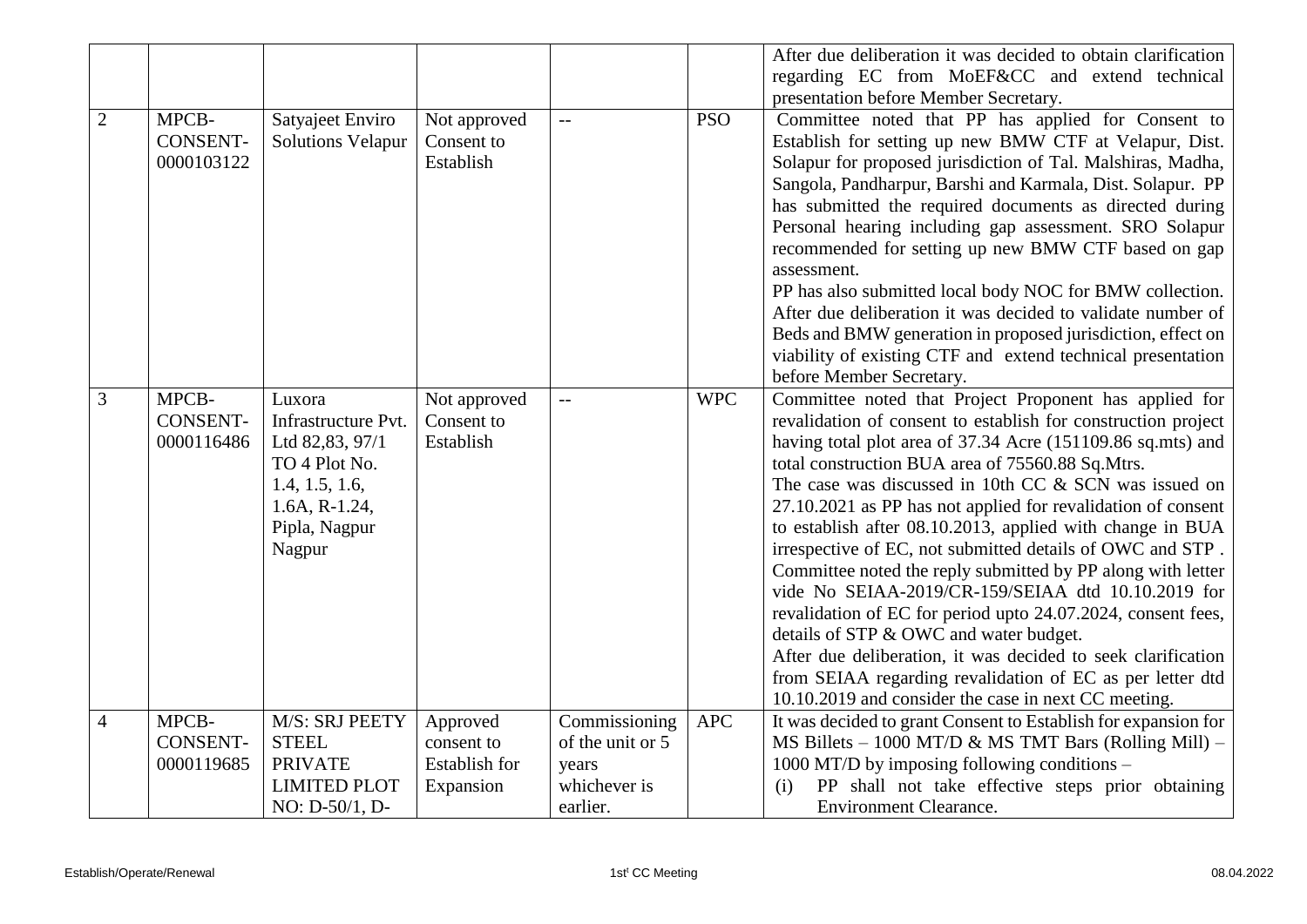|   |                 | 50/2, D-51/1, D-        |               |                |            | PP shall provide sufficient structural strength for<br>(ii)         |
|---|-----------------|-------------------------|---------------|----------------|------------|---------------------------------------------------------------------|
|   |                 | $51/2$ , D- $52/1$ , D- |               |                |            | provision of secondary fume extraction system.                      |
|   |                 | 52/2, E-8/9, E-         |               |                |            | (iii) PP shall install secondary fume extraction system             |
|   |                 | $8/10$ , E- $8/10$      |               |                |            | failing which Board will not consider application for               |
|   |                 | Part, E-45, E-46,       |               |                |            | grant of 1 <sup>st</sup> Consent to Operate.                        |
|   |                 | E-47, B-29, B-          |               |                |            | (iv) PP shall submit Bank Guarantee of Rs. 10 Lakh                  |
|   |                 | $29/1$ , B-30/1/1, B-   |               |                |            | towards compliance of conditions of Consent to                      |
|   |                 | $30/1$ , B- $30/2$ , B- |               |                |            | Establish.                                                          |
|   |                 | $30/3$ ,                |               |                |            | PP shall strictly comply with the SOPs issued by the<br>(v)         |
|   |                 | <b>ADDITIONAL</b>       |               |                |            | CPCB for utilisation of scrap as a raw material.                    |
|   |                 | MIDC, JALNA.            |               |                |            |                                                                     |
| 5 | MPCB-           | <b>DAS</b>              | Approved      | Commissioning  | <b>APC</b> | It was decided to grant Revalidation of Consent to Establish        |
|   | <b>CONSENT-</b> | <b>OFFSHORE</b>         | consent to    | of the unit or |            | for by imposing following conditions –                              |
|   | 0000121714      | <b>LIMITED Gut</b>      | Establish     | 17/10/2026     |            | PP shall not take effective steps prior obtaining<br>(i)            |
|   |                 | No. 70, 83, 96          |               | whichever is   |            | Revalidate Environment Clearance.                                   |
|   |                 | etc.at village          |               | earlier.       |            | PP shall extend existing Bank Guarantee of Rs. 15<br>(ii)           |
|   |                 | Rohini, Rajapuri        |               |                |            | Lakh submitted as per condition of earlier C to E                   |
|   |                 | creek Tal.              |               |                |            | granted by the Board vide dtd. 22/03/2017, 'towards'                |
|   |                 | Mhasala, Dist.          |               |                |            | compliance of Environmental Clearance & Consent                     |
|   |                 | Raigad, State           |               |                |            | to Establish conditions.                                            |
|   |                 | Maharashtra.            |               |                |            |                                                                     |
| 6 | MPCB-           | Ramdev                  | Not approved  |                | <b>AST</b> | Committee noted that industry has applied for Consent to            |
|   | <b>CONSENT-</b> | Chemical Pvt. Ltd       | Consent to    |                |            | establish for expansion for installation of distillation plant $\&$ |
|   | 0000123273      | E-41/129 & 128/2        | Establish for |                |            | related infrastructure with other attendant units in the existing   |
|   |                 | <b>MIDC</b> Boisar      | expansion     |                |            | API intermediate manufacturing unit without change in               |
|   |                 | <b>Tarapur Boisar</b>   |               |                |            | exiting products and production quantity.                           |
|   |                 | <b>Tarapur Palghar</b>  |               |                |            | Committee also noted that industry has Obtained EC for              |
|   |                 |                         |               |                |            | expansion dtd 12.05.2017 for increase in existing 4 Nos of          |
|   |                 |                         |               |                |            | products & additional 77 Nos of products.                           |
|   |                 |                         |               |                |            | After due deliberation, it was decided to issue Show Cause          |
|   |                 |                         |               |                |            | Notice for refusal of consent with Stop Work Direction for          |
|   |                 |                         |               |                |            | expansion due to following non compliances.                         |
|   |                 |                         |               |                |            | Industry has started the civil work of solvent recovery<br>(i)      |
|   |                 |                         |               |                |            | plant without obtaining consent to establish.                       |
|   |                 |                         |               |                |            | Industry has discharged untreated effluent outside<br>(ii)          |
|   |                 |                         |               |                |            | factory premises.                                                   |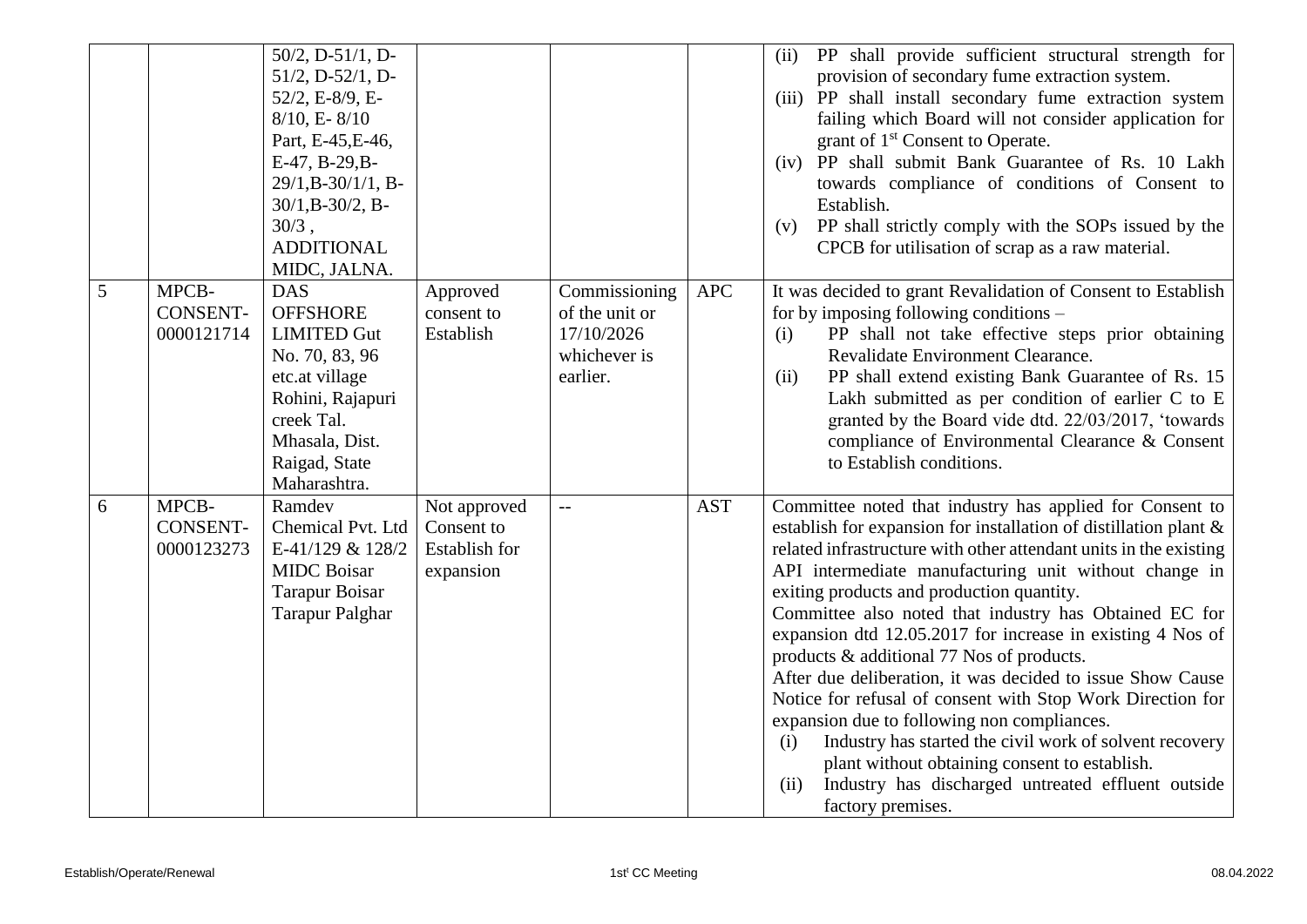|   |                 |                    |            |                   |            | Industry has stored HW/Non HW unscientifically<br>(iii)                                           |
|---|-----------------|--------------------|------------|-------------------|------------|---------------------------------------------------------------------------------------------------|
|   |                 |                    |            |                   |            | within premises.                                                                                  |
| 7 | MPCB-           | <b>SEZ Biotech</b> | Approved   | Commissioning     | <b>WPC</b> | Committee noted that Project Proponent has applied for                                            |
|   | <b>CONSENT-</b> | Services Pvt. Ltd. | consent to | of the project or |            | Consent to Establish for Expansion in construction of                                             |
|   | 0000125872      | 105 to 110         | Establish  | 12.11.2025        |            | Administration Building project for Industrial shed having                                        |
|   |                 | Manjari BK         |            | whichever is      |            | total plot area 212826.00 Sq. Mtrs. & proposed total                                              |
|   |                 | Haveli             |            | earlier           |            | Construction BUA 9007.533 Sq. Mtrs.                                                               |
|   |                 |                    |            |                   |            | PP has obtained Consent to establish dtd. 12.11.2020 valid up                                     |
|   |                 |                    |            |                   |            | to 5 years for industrial shed construction project having total                                  |
|   |                 |                    |            |                   |            | plot area 51625.00 Sq. Mtrs & total Construction BUA                                              |
|   |                 |                    |            |                   |            | 96920.41 Sq. Mtrs, with CI Rs. 295.01 Cr.                                                         |
|   |                 |                    |            |                   |            | After due deliberation, it was decided to grant consent to                                        |
|   |                 |                    |            |                   |            | establish for Expansion in construction of Administration                                         |
|   |                 |                    |            |                   |            | Building project for Industrial shed having total plot area                                       |
|   |                 |                    |            |                   |            | 51625.0 Sq. Mtrs. & proposed total Construction BUA of                                            |
|   |                 |                    |            |                   |            | 105927.943 SqM (i.e. 96920.41 Sq. Mtr for industrial shed                                         |
|   |                 |                    |            |                   |            | +9007.533 Sq. Mtrs. for Administration building)<br>by                                            |
|   |                 |                    |            |                   |            | imposing following conditions                                                                     |
|   |                 |                    |            |                   |            | PP shall comply with the consent conditions and<br>(i)                                            |
|   |                 |                    |            |                   |            | submit BG of Rs. 10 Lakhs towards compliance of                                                   |
|   |                 |                    |            |                   |            | the same.                                                                                         |
|   |                 |                    |            |                   |            | PP shall install online monitoring system to the O/L<br>(ii)                                      |
|   |                 |                    |            |                   |            | of STP for monitoring pH, Flow, BOD, TSS.<br>The treated domestic effluent shall be 60 % recycled |
|   |                 |                    |            |                   |            | (iii)<br>for secondary purpose such as toilet flushing, air                                       |
|   |                 |                    |            |                   |            | conditioning, cooling tower make up, firefighting                                                 |
|   |                 |                    |            |                   |            | etc. and reaming shall be utilized on land for                                                    |
|   |                 |                    |            |                   |            | gardening and connected to the sewerage system                                                    |
|   |                 |                    |            |                   |            | provided by local body.                                                                           |
|   |                 |                    |            |                   |            | Project Proponent shall provide Organic waste<br>(iv)                                             |
|   |                 |                    |            |                   |            | digester with composting facility or Bio-gas digester                                             |
|   |                 |                    |            |                   |            | with composting facility.                                                                         |
|   |                 |                    |            |                   |            | Project Proponent shall make provision of charging<br>(v)                                         |
|   |                 |                    |            |                   |            | port for Electric vehicles in at least 40% total                                                  |
|   |                 |                    |            |                   |            | available parking area                                                                            |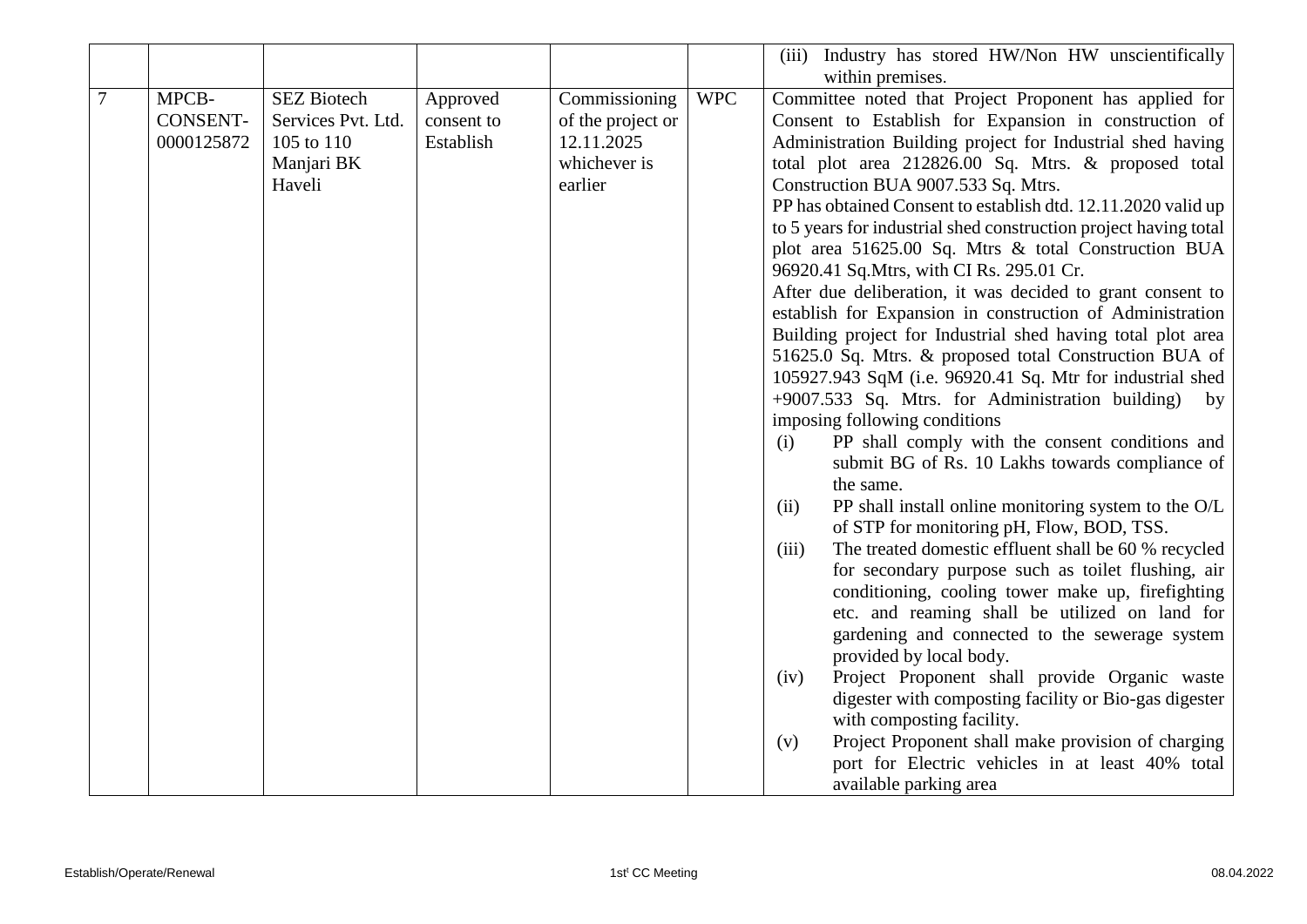|   |                                        |                                                                                                                                                                   |                                         |     |            | PP shall comply with the provision of Construction<br>(vi)<br>& Demolition Waste management Rules 2016.<br>Project Proponent shall take adequate measures to<br>(vii)<br>control noise and dust emissions during construction<br>phase.<br>Project Proponent shall submit an affidavit in Board's<br>(viii)<br>prescribed format within 15 days regarding the<br>compliance of conditions of EC /CRZ clearance and<br>C to E.<br>The consent shall be issued with overriding effect on earlier<br>consent to establish granted on 12.11.2020.                                  |
|---|----------------------------------------|-------------------------------------------------------------------------------------------------------------------------------------------------------------------|-----------------------------------------|-----|------------|--------------------------------------------------------------------------------------------------------------------------------------------------------------------------------------------------------------------------------------------------------------------------------------------------------------------------------------------------------------------------------------------------------------------------------------------------------------------------------------------------------------------------------------------------------------------------------|
| 8 | MPCB-<br><b>CONSENT-</b><br>0000126225 | <b>TATA VALUE</b><br><b>HOMES LTD</b><br>S.No.126/2, 133,<br>134/4 C, 134/4<br>$A/2$ LA $-$<br>MONTANA, At<br>Village Vadgaon,<br>Taluka - Maval,<br>Dist.- Pune. | Not Approved<br>consent to<br>Establish | $-$ | <b>WPC</b> | Committee noted that PP has applied for revalidation of<br>Consent to Establish for Residential Cum Commercial<br>Construction project having total plot area 82400.00 sq.mt. &<br>Proposed total Construction BUA 111640.25 sq.mt, as per<br>EC dt. 03.09.2021.<br>It was also noted that PP has obtained revalidation of consent<br>to establish dtd 04.12.2018 for remaining construction BUA<br>of 102863.81 SqM.<br>After due deliberation, it was decided to issue Show Cause<br>Notice for refusal of consent due to following non<br>compliances.                      |
|   |                                        |                                                                                                                                                                   |                                         |     |            | PP has not submitted CC/IOD/sanction plan for<br>(i)<br>proposed expansion.<br>(ii) PP has obtained revalidation of consent to establish dtd<br>04.12.2018 for remaining construction BUA of<br>102863.81 Sq. Mtr with CI of Rs 526.26 Cr and consent<br>to operate (part-III) dtd 02.07.2021 for completed<br>construction BUA of 84914.03 Sq. Mtr with CI of Rs<br>348.35 Cr. However now applied for revalidation of<br>consent to establish for proposed construction BUA of<br>111640.25 Sq. Mtr with CI of Rs 67.31 Cr only.<br>Clarification in this regard is required |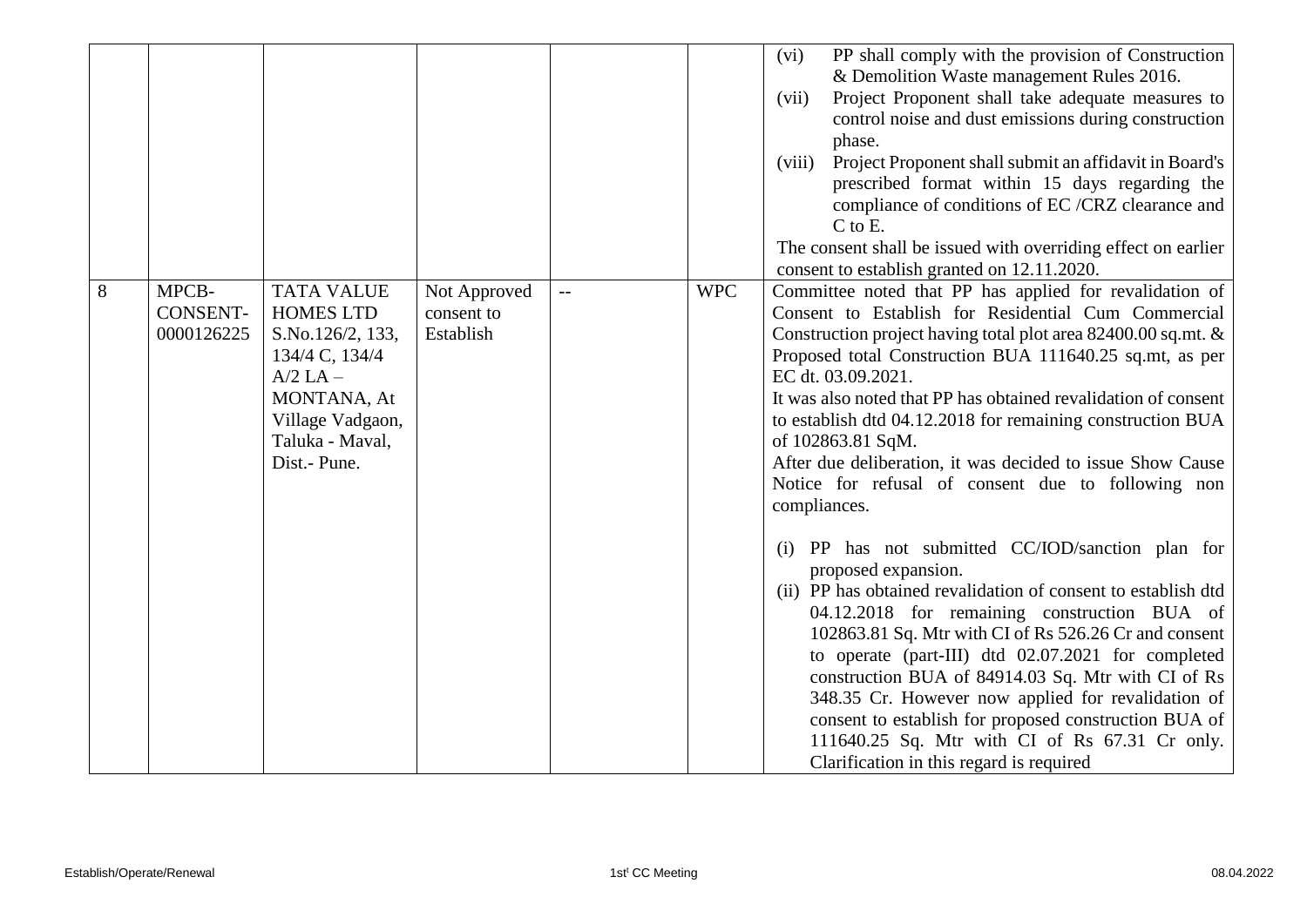|    |                                        |                                                                                                                                                                                      |                                     |                                                                             |            | (iii) PP has not applied for renewal of consent to operate                                                                                                                                                                                                                                                                                                                                                                                                                                                                                                                                                                                                                                                                                                                                                                                                                                                                                                                                                                                                                                                                                                    |
|----|----------------------------------------|--------------------------------------------------------------------------------------------------------------------------------------------------------------------------------------|-------------------------------------|-----------------------------------------------------------------------------|------------|---------------------------------------------------------------------------------------------------------------------------------------------------------------------------------------------------------------------------------------------------------------------------------------------------------------------------------------------------------------------------------------------------------------------------------------------------------------------------------------------------------------------------------------------------------------------------------------------------------------------------------------------------------------------------------------------------------------------------------------------------------------------------------------------------------------------------------------------------------------------------------------------------------------------------------------------------------------------------------------------------------------------------------------------------------------------------------------------------------------------------------------------------------------|
|    |                                        |                                                                                                                                                                                      |                                     |                                                                             |            | (part-III) dtd. 02.07.2021 which was valid up to                                                                                                                                                                                                                                                                                                                                                                                                                                                                                                                                                                                                                                                                                                                                                                                                                                                                                                                                                                                                                                                                                                              |
|    |                                        |                                                                                                                                                                                      |                                     |                                                                             |            | 31.01.2022.                                                                                                                                                                                                                                                                                                                                                                                                                                                                                                                                                                                                                                                                                                                                                                                                                                                                                                                                                                                                                                                                                                                                                   |
| 9  | MPCB-<br><b>CONSENT-</b><br>0000126225 | <b>TATA VALUE</b><br><b>HOMES LTD</b><br>S.No.126/2, 133,<br>134/4 C, 134/4<br>$A/2$ LA -<br><b>MONTANA At</b><br>Village Vadgaon,<br>Taluka - Maval,<br>Dist.- Pune.<br>Maval       | Approved<br>consent to<br>Establish | $-$                                                                         | <b>WPC</b> | Committee noted that the agenda is repeated as above.                                                                                                                                                                                                                                                                                                                                                                                                                                                                                                                                                                                                                                                                                                                                                                                                                                                                                                                                                                                                                                                                                                         |
| 10 | MPCB-<br><b>CONSENT-</b><br>0000124326 | Residential and<br>Commercial<br>Project<br>(Expansion)<br>Consent to<br><b>Establish for</b><br>M/s. Cavalcade<br>Properties P S.<br>No. 42 (parts)<br>Mohammadwadi,<br>Pune Haveli | Approved<br>consent to<br>Establish | Commissioning<br>of the project or<br>31.05.2026<br>whichever is<br>earlier | <b>WPC</b> | It was decided to grant Consent to Establish for Expansion in<br>Residential and commercial project having total plot area<br>28,195.45 Sq.Mtrs. & proposed total Construction BUA<br>1,16,683.92 Sq0. Mtrs, as per EC dt. 12.10.2021 by imposing<br>following conditions.<br>PP shall comply with the consent conditions and<br>(i)<br>Environmental Clearance conditions and submit BG<br>of Rs. 10 Lakhs towards compliance of the same.<br>PP shall install online monitoring system to the O/L<br>(ii)<br>of STP for monitoring pH, Flow, BOD, TSS.<br>The treated domestic effluent shall be 60 % recycled<br>(iii)<br>for secondary purpose such as toilet flushing, air<br>conditioning, cooling tower make up, firefighting<br>etc. and reaming shall be utilized on land for<br>gardening and connected to the sewerage system<br>provided by local body.<br>Project Proponent shall provide Organic waste<br>(iv)<br>digester with composting facility or Bio-gas digester<br>with composting facility.<br>Project Proponent shall make provision of charging<br>(v)<br>port for Electric vehicles in at least 40% total<br>available parking area |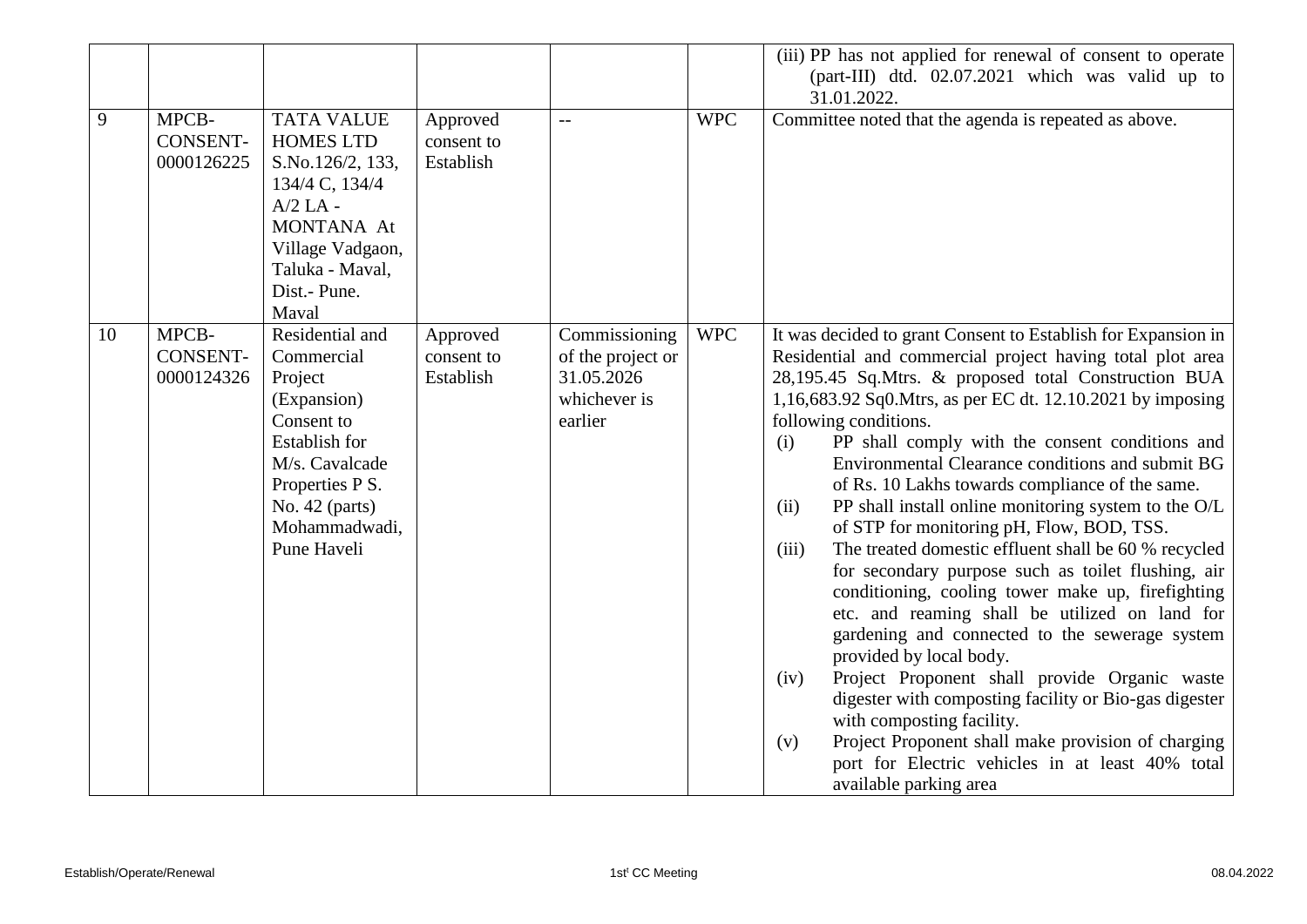|    |                                        |                                                                                                                                                                     |                                                      |                                                                        |            | PP shall comply with the provision of Construction<br>(vi)<br>& Demolition Waste management Rules 2016.<br>Project Proponent shall take adequate measures to<br>(vii)<br>control noise and dust emissions during construction<br>phase.<br>Project Proponent shall submit an affidavit in Board's<br>(viii)<br>prescribed format within 15 days regarding the<br>compliance of conditions of EC and C to E<br>The consent shall be issued with overriding effect on earlier<br>C to E dtd 31.05.2021.                                                                                                                                                                                                                                                                                                                                                                                     |
|----|----------------------------------------|---------------------------------------------------------------------------------------------------------------------------------------------------------------------|------------------------------------------------------|------------------------------------------------------------------------|------------|-------------------------------------------------------------------------------------------------------------------------------------------------------------------------------------------------------------------------------------------------------------------------------------------------------------------------------------------------------------------------------------------------------------------------------------------------------------------------------------------------------------------------------------------------------------------------------------------------------------------------------------------------------------------------------------------------------------------------------------------------------------------------------------------------------------------------------------------------------------------------------------------|
| 11 | MPCB-<br><b>CONSENT-</b><br>0000126705 | M/S: KALIKA<br><b>STEEL ALLOYS</b><br>PVT LTD PLOT<br>NO: C-7, C-8, C-<br>$9,10/1,C-10/2,C-$<br>10/3 AND C-11<br>PHASE-I,<br><b>ADDITIONAL</b><br><b>MIDC JALNA</b> | Approved<br>consent to<br>Establish for<br>Expansion | Commissioning<br>of the unit or 5<br>years<br>whichever is<br>earlier. | <b>APC</b> | It was decided to grant Consent to Establish for expansion for<br>MS Billets - 3000 MT/M & MS TMT Bar/ Structural Steel,<br>Angle, Channels - 3000 MT/M by imposing following<br>$conditions -$<br>PP shall strictly comply with the Environment<br>(i)<br>Clearance granted by SEIAA vide dtd. 05/08/2021.<br>PP shall provide sufficient structural strength for<br>(ii)<br>provision of secondary fume extraction system.<br>PP shall install secondary fume extraction system<br>(iii)<br>failing which Board will not consider application for<br>grant of 1 <sup>st</sup> Consent to Operate.<br>PP shall submit Bank Guarantee of Rs. 10 Lakh<br>(iv)<br>towards compliance of conditions of Environmental<br>Clearance and Consent to Establish for expansion.<br>PP shall strictly comply with the SOPs issued by the<br>(v)<br>CPCB for utilisation of scrap as a raw material. |
| 12 | MPCB-<br><b>CONSENT-</b><br>0000125716 | <b>CLOTHWARI</b><br><b>PRINTING</b><br><b>PRIVATE</b><br><b>LIMITED D-15</b><br><b>MIDC</b> Tarapur<br>Industrial Area,<br><b>Boisar West</b><br>Palghar            | Not Approved<br>consent to<br>Establish              |                                                                        | <b>WPC</b> | Committee noted that Industry has applied for consent to<br>establish for textile industry-Digital printing on fabric. Proses<br>involves such as sizing, desizing, bleaching, dying, drying to<br>make the cloth ready for printing.<br>It was decided to issue Show Cause Notice for refusal of<br>consent for following non compliances.<br>Industry has started the activity and installed 5 no of<br>(i)<br>digital printing machines, One Ager machine without<br>obtaining consent to establish                                                                                                                                                                                                                                                                                                                                                                                    |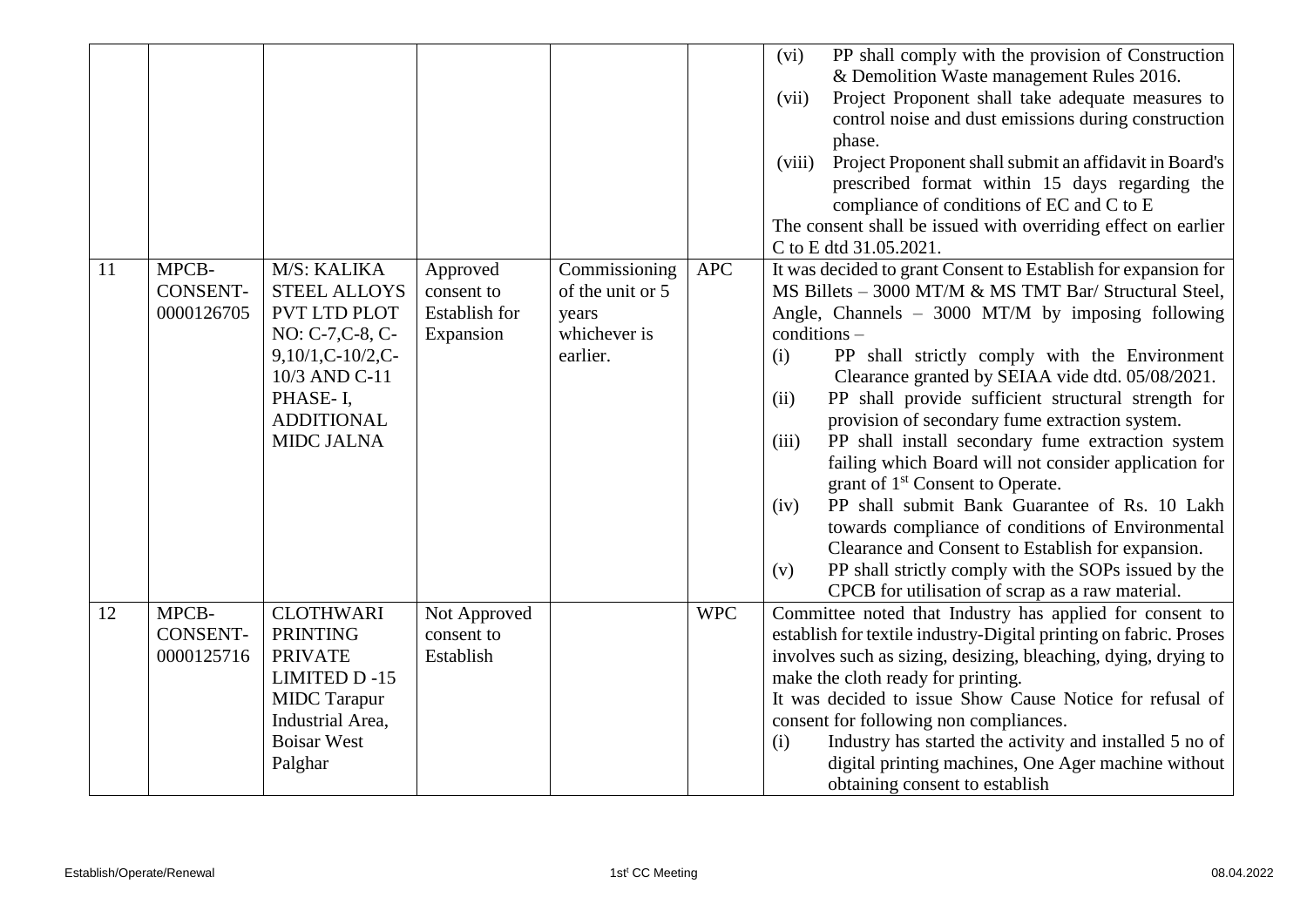|    |                 |                  |              |                |            | Industry has installed briquette fired 1.5 TPH capacity<br>(ii) |
|----|-----------------|------------------|--------------|----------------|------------|-----------------------------------------------------------------|
|    |                 |                  |              |                |            | boiler without obtaining consent to establish                   |
| 13 | MPCB-           | Pune Buildtech   | Not approved | $\overline{a}$ | <b>WPC</b> | Committee noted that Project Proponent has applied for          |
|    | <b>CONSENT-</b> | Pvt. Ltd. S. No. | Consent to   |                |            | revalidation of Consent to Establish with Expansion and         |
|    | 0000108450      | $191/A$ (Part)   | Establish    |                |            | change in name for commercial construction project having       |
|    |                 | Yerawada Haveli  |              |                |            | total plot area 27310.00 Sq.mt. & Proposed total                |
|    |                 |                  |              |                |            | Construction BUA 103698.00 Sq.mt.                               |
|    |                 |                  |              |                |            | It was also noted that PP has obtained Consent to Establish     |
|    |                 |                  |              |                |            | of M/s D B Reality Ltd dtd. 16.11.2009 which valid up to        |
|    |                 |                  |              |                |            | COU or 5 years for Hotel $&IT$ park construction project        |
|    |                 |                  |              |                |            | having total plot area 31210.00 Sq.mt & Construction BUA        |
|    |                 |                  |              |                |            | 62188.00 Sq.m with CI of Rs 389.0 Cr. PP has obtained           |
|    |                 |                  |              |                |            | Environment Clearance dtd. 04.03.2008 for Hotel & IT Park       |
|    |                 |                  |              |                |            | Total plot area- 31210 Sq.m and Total Construction BUA          |
|    |                 |                  |              |                |            | 62188 Sq.m. in the Name of D.B. Reality Ltd.                    |
|    |                 |                  |              |                |            | Further PP has applied for revalidation of Environmental        |
|    |                 |                  |              |                |            | Clearance along with change in commercial activity from         |
|    |                 |                  |              |                |            | Hotel to Office and submitted minutes of the 71st meeting of    |
|    |                 |                  |              |                |            | the SEIAA dtd. 15.07.2014. PP has also applied for consent      |
|    |                 |                  |              |                |            | to operate for commercial construction project -office $\&$ IT  |
|    |                 |                  |              |                |            | park having total plot area 27310.00 Sq.mt. & Completed         |
|    |                 |                  |              |                |            | construction BUA of 10636.33SqM out of Proposed total           |
|    |                 |                  |              |                |            | Construction BUA 103698.00 Sq.mt. However, PP has               |
|    |                 |                  |              |                |            | submitted architect certificate dtd 11.12.2020 for completed    |
|    |                 |                  |              |                |            | construction BUA of 8532.06 SqM.                                |
|    |                 |                  |              |                |            | After due deliberation, it was decided to issue Show Cause      |
|    |                 |                  |              |                |            | Notice for refusal of consent due to following non              |
|    |                 |                  |              |                |            | compliances.                                                    |
|    |                 |                  |              |                |            | (i) PP has not applied for revalidation of consent to           |
|    |                 |                  |              |                |            | establish dtd 16.11.2009 after 16.11.2014.                      |
|    |                 |                  |              |                |            | (ii) PP has completed the construction work of 10636.33         |
|    |                 |                  |              |                |            | SqM for office & IT park without valid consent to               |
|    |                 |                  |              |                |            | establish of the Board.                                         |
|    |                 |                  |              |                |            | (iii) PP has not submitted CC obtained if any, before           |
|    |                 |                  |              |                |            | 01.12.2020 for the proposed construction.                       |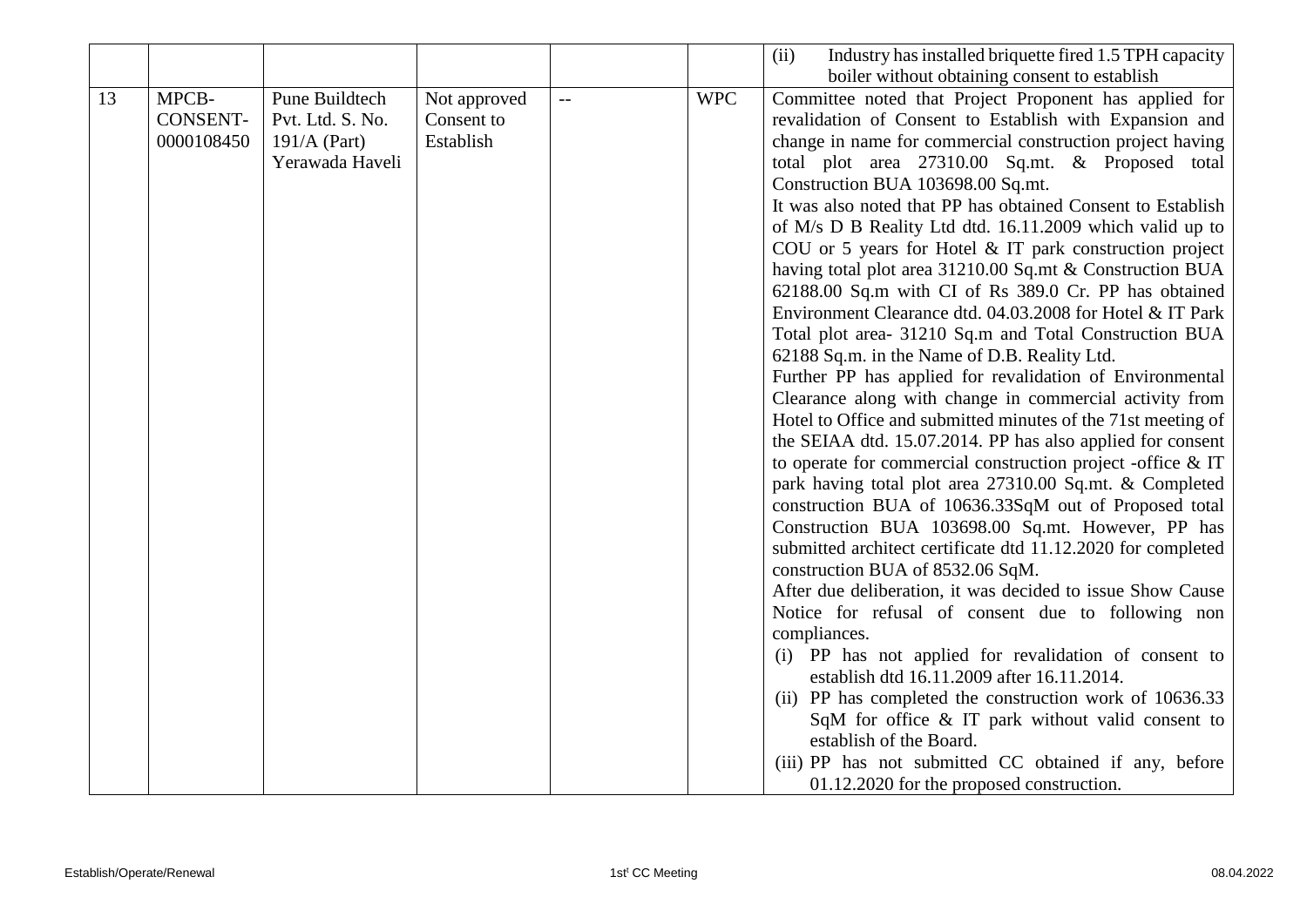| 14 | MPCB-           | <b>Shree Venkatesh</b> | Approved      | Commissioning     | <b>WPC</b> | It was decided to grant Consent to Establish with Expansion                                                   |
|----|-----------------|------------------------|---------------|-------------------|------------|---------------------------------------------------------------------------------------------------------------|
|    | <b>CONSENT-</b> | Buildcon S. No.        | consent to    | of the project or |            | for Residential & Commercial construction project having                                                      |
|    | 0000126684      | 20, H.NO.1, Plot       | Establish for | five years        |            | total plot area is 28200.00 Sq. Mtrs. & Proposed Construction                                                 |
|    |                 | H, Project -           | expansion     | whichever is      |            | BUA 121271.91 Sq. Mtrs, as per EC dt. 13.09.2021 by                                                           |
|    |                 | Venkatesh              |               | earlier           |            | imposing following conditions.                                                                                |
|    |                 | Skydale Hingane        |               |                   |            | PP shall comply with the consent conditions and<br>(i)                                                        |
|    |                 | (kh), Sinhgad          |               |                   |            | Environmental Clearance conditions and submit BG                                                              |
|    |                 | Road, Pune.            |               |                   |            | of Rs. 10 Lakhs towards compliance of the same.                                                               |
|    |                 |                        |               |                   |            | PP shall install online monitoring system to the O/L<br>(ii)<br>of STP for monitoring pH, Flow, BOD, TSS.     |
|    |                 |                        |               |                   |            | The treated domestic effluent shall be 60 % recycled<br>(iii)                                                 |
|    |                 |                        |               |                   |            | for secondary purpose such as toilet flushing, air                                                            |
|    |                 |                        |               |                   |            | conditioning, cooling tower make up, firefighting                                                             |
|    |                 |                        |               |                   |            | etc. and reaming shall be utilized on land for                                                                |
|    |                 |                        |               |                   |            | gardening and connected to the sewerage system                                                                |
|    |                 |                        |               |                   |            | provided by local body.                                                                                       |
|    |                 |                        |               |                   |            | Project Proponent shall provide Organic waste<br>(iv)                                                         |
|    |                 |                        |               |                   |            | digester with composting facility or Bio-gas digester                                                         |
|    |                 |                        |               |                   |            | with composting facility.                                                                                     |
|    |                 |                        |               |                   |            | Project Proponent shall make provision of charging<br>(v)<br>port for Electric vehicles in at least 40% total |
|    |                 |                        |               |                   |            | available parking area                                                                                        |
|    |                 |                        |               |                   |            | PP shall comply with the provision of Construction<br>(vi)                                                    |
|    |                 |                        |               |                   |            | & Demolition Waste management Rules 2016.                                                                     |
|    |                 |                        |               |                   |            | Project Proponent shall take adequate measures to<br>(vii)                                                    |
|    |                 |                        |               |                   |            | control noise and dust emissions during construction                                                          |
|    |                 |                        |               |                   |            | phase.                                                                                                        |
|    |                 |                        |               |                   |            | Project Proponent shall submit an affidavit in Board's<br>(viii)                                              |
|    |                 |                        |               |                   |            | prescribed format within 15 days regarding the                                                                |
|    |                 |                        |               |                   |            | compliance of conditions of EC and C to E                                                                     |
|    |                 |                        |               |                   |            |                                                                                                               |
|    |                 |                        |               |                   |            | The consent shall be issued with overriding effect on earlier                                                 |
|    |                 |                        |               |                   |            | C to E dtd 13.09.2019                                                                                         |
| 15 | MPCB-           | M/s Destination        | Approved      | Commissioning     | <b>WPC</b> | It was decided to grant Consent to Establish for Expansion in                                                 |
|    | <b>CONSENT-</b> | Kharadi                | consent to    | of the project or |            | Residential & Commercial construction project having total                                                    |
|    | 0000124468      | Developer LLP.         | Establish     | five years        |            | plot area 13312.80 Sq. Mtrs. & Proposed Construction BUA                                                      |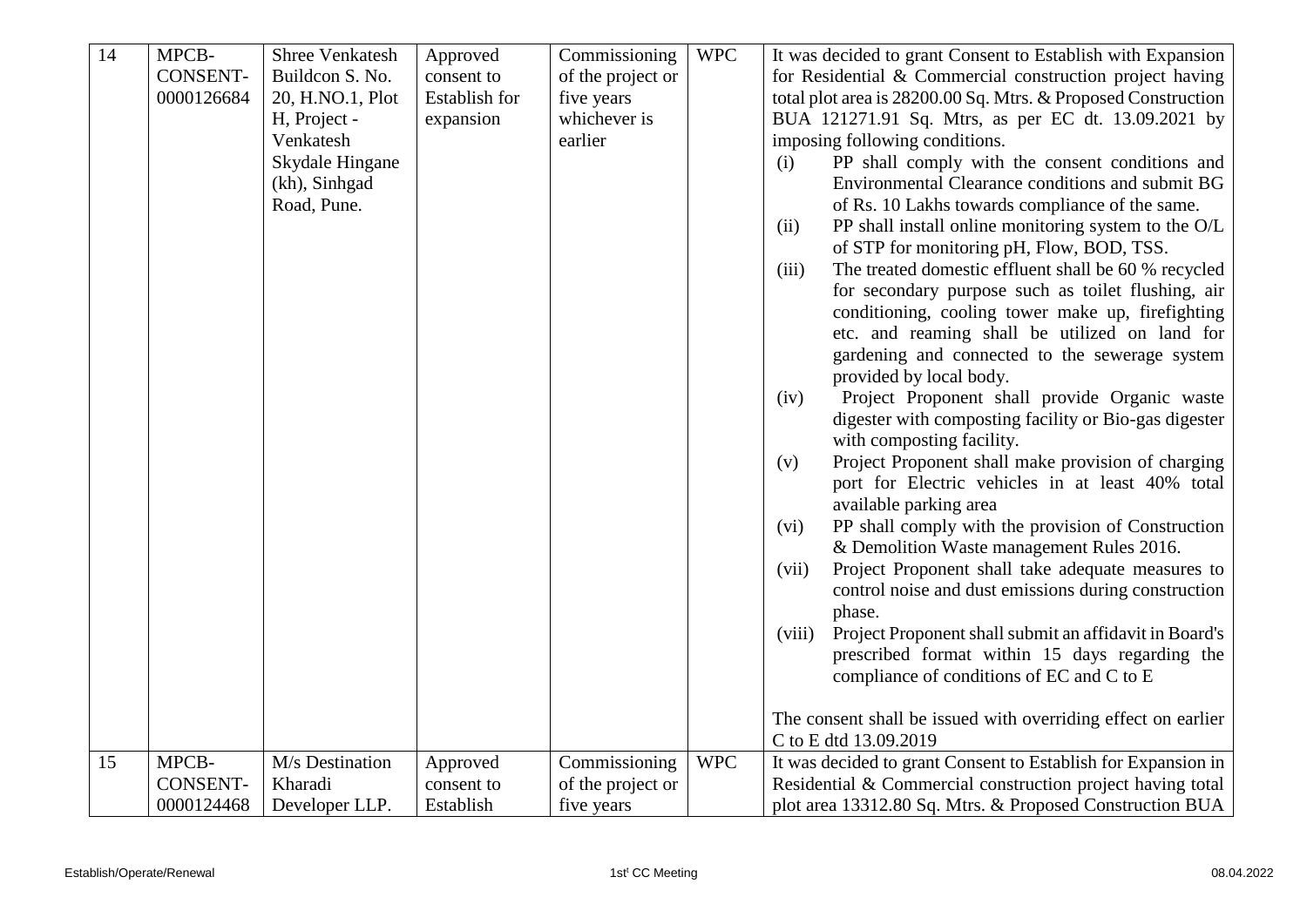|    |                 | 18/1, 18/2, 18/3,       |               | whichever is   |            | 78790.91 Sq. Mtrs, as per EC dt. 03.09.2021 by imposing                                     |
|----|-----------------|-------------------------|---------------|----------------|------------|---------------------------------------------------------------------------------------------|
|    |                 | 19/1, & 19/2, Plot      |               | earlier        |            | following conditions.                                                                       |
|    |                 | No. P5 A, B, C,         |               |                |            | PP shall comply with the consent conditions and<br>(i)                                      |
|    |                 | P6 A, B, C              |               |                |            | Environmental Clearance conditions and submit BG                                            |
|    |                 | Kharadi, Pune           |               |                |            | of Rs. 10 Lakhs towards compliance of the same.                                             |
|    |                 | Haveli                  |               |                |            | PP shall install online monitoring system to the O/L<br>(ii)                                |
|    |                 |                         |               |                |            | of STP for monitoring pH, Flow, BOD, TSS.                                                   |
|    |                 |                         |               |                |            | The treated domestic effluent shall be 60 % recycled<br>(iii)                               |
|    |                 |                         |               |                |            | for secondary purpose such as toilet flushing, air                                          |
|    |                 |                         |               |                |            | conditioning, cooling tower make up, firefighting                                           |
|    |                 |                         |               |                |            | etc. and reaming shall be utilized on land for                                              |
|    |                 |                         |               |                |            | gardening and connected to the sewerage system                                              |
|    |                 |                         |               |                |            | provided by local body.                                                                     |
|    |                 |                         |               |                |            | Project Proponent shall provide Organic waste<br>(iv)                                       |
|    |                 |                         |               |                |            | digester with composting facility or Bio-gas digester                                       |
|    |                 |                         |               |                |            | with composting facility.                                                                   |
|    |                 |                         |               |                |            | Project Proponent shall make provision of charging<br>(v)                                   |
|    |                 |                         |               |                |            | port for Electric vehicles in at least 40% total                                            |
|    |                 |                         |               |                |            | available parking area                                                                      |
|    |                 |                         |               |                |            | PP shall comply with the provision of Construction<br>(vi)                                  |
|    |                 |                         |               |                |            | & Demolition Waste management Rules 2016.                                                   |
|    |                 |                         |               |                |            | Project Proponent shall take adequate measures to<br>(vii)                                  |
|    |                 |                         |               |                |            | control noise and dust emissions during construction                                        |
|    |                 |                         |               |                |            | phase.                                                                                      |
|    |                 |                         |               |                |            | Project Proponent shall submit an affidavit in Board's<br>(viii)                            |
|    |                 |                         |               |                |            | prescribed format within 15 days regarding the<br>compliance of conditions of EC and C to E |
|    |                 |                         |               |                |            |                                                                                             |
|    |                 |                         |               |                |            | The consent shall be issued with overriding effect on earlier                               |
|    |                 |                         |               |                |            | C to E dtd 06.05.2020                                                                       |
| 16 | MPCB-           | Horizon                 | Not approved  | $\overline{a}$ | <b>WPC</b> | Committee noted that Project Proponent has applied for                                      |
|    | <b>CONSENT-</b> | <b>Industrial Parks</b> | consent to    |                |            | Consent to Establish with Expansion for construction of                                     |
|    | 0000127194      | Private Limited (       | Establish for |                |            | Industrial and Logistics park project having total plot area of                             |
|    |                 | Formerly                | expansion     |                |            | 211120.00 Sq.Mtrs and additional Construction BUA                                           |
|    |                 | Embassy                 |               |                |            | 42856.36 Sq.Mtrs.                                                                           |
|    |                 | <b>Industrial Parks</b> |               |                |            |                                                                                             |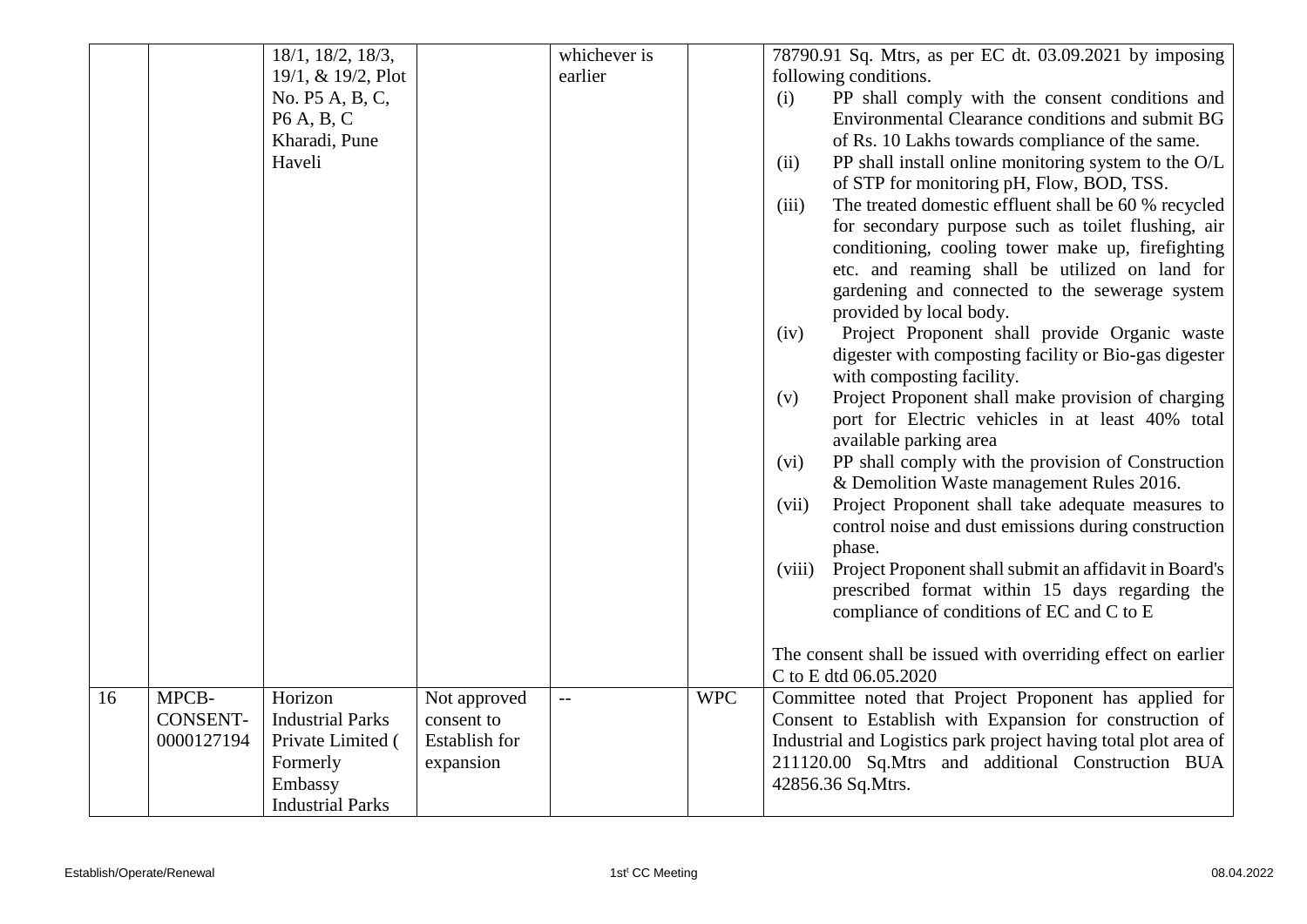|    |                                        | Private Limited)<br>Gat No<br>194, 195, 196, 198/<br>1,198/2,199,245/<br>A,245/B,246                                                                                                                      |                                     |                                                                             |            | Committee also noted that PP has submitted sanctioned plan<br>from MIDC for total BUA of 149480.36 SqM. The<br>completed construction work is 92123.67 SqM. Remaining<br>construction work is 14500.33 Sq Mtr out of 106624 Sq. M<br>and proposed expansion for additional construction BUA of                                                                                                                                                                                                                                                                                                                                                                                                                                                                                                                   |
|----|----------------------------------------|-----------------------------------------------------------------------------------------------------------------------------------------------------------------------------------------------------------|-------------------------------------|-----------------------------------------------------------------------------|------------|------------------------------------------------------------------------------------------------------------------------------------------------------------------------------------------------------------------------------------------------------------------------------------------------------------------------------------------------------------------------------------------------------------------------------------------------------------------------------------------------------------------------------------------------------------------------------------------------------------------------------------------------------------------------------------------------------------------------------------------------------------------------------------------------------------------|
|    |                                        | Chakan Khed                                                                                                                                                                                               |                                     |                                                                             |            | 42806.36 SqM.<br>After due deliberation, it was decided to issue Show Cause<br>Notice for refusal of consent due to following non<br>compliances.<br>The sanction plan reflects existing BUA of 65523.20<br>(i)<br>However consent to operate was granted for total<br>construction BUA of 92123.67 SqM (33333.84)<br>+58789.83) as per consent dtd $23.07.2019$ &<br>29.10.2021<br>The sanction plan reflects existing BUA of 65523.20<br>(ii)<br>excluding total BUA of 149480.36 SqM, thus it<br>attracts provision of EIA Notification and EC.<br>Clarification in this regard is required.<br>PP has not submitted detailed water budget for total<br>(iii)<br>soul occupancy, water consumption, effluent<br>generation.                                                                                   |
| 17 | MPCB-<br><b>CONSENT-</b><br>0000128273 | Anantham Epic<br>Homes LLP -<br>Plot bearing 99/4,<br>99/6,105/5,<br>106/1, 106/2,<br>106/4, 106/7,<br>112/3, 113, 114/2<br>&116/2 of<br>Village Rees,<br>Taluka-<br>Khalapur, Dist.-<br>Raigad. Khalapur | Approved<br>consent to<br>Establish | Commissioning<br>of the project or<br>five years<br>whichever is<br>earlier | <b>WPC</b> | It was decided to grant Consent to Establish for Residential<br>cum Commercial Building Construction Project having Total<br>plot area-39,100 Sq. Mtr. and Total Built up area 1,49,088.23<br>Sq. Mtr as per EC dtd 26.02.2022 by imposing following<br>conditions by imposing following conditions.<br>PP shall comply with the consent conditions and<br>(i)<br>Environmental Clearance conditions and submit BG<br>of Rs. 10 Lakhs towards compliance of the same.<br>PP shall install online monitoring system to the O/L<br>(ii)<br>of STP for monitoring pH, Flow, BOD, TSS.<br>The treated domestic effluent shall be 60 % recycled<br>(iii)<br>for secondary purpose such as toilet flushing, air<br>conditioning, cooling tower make up, firefighting<br>etc. and reaming shall be utilized on land for |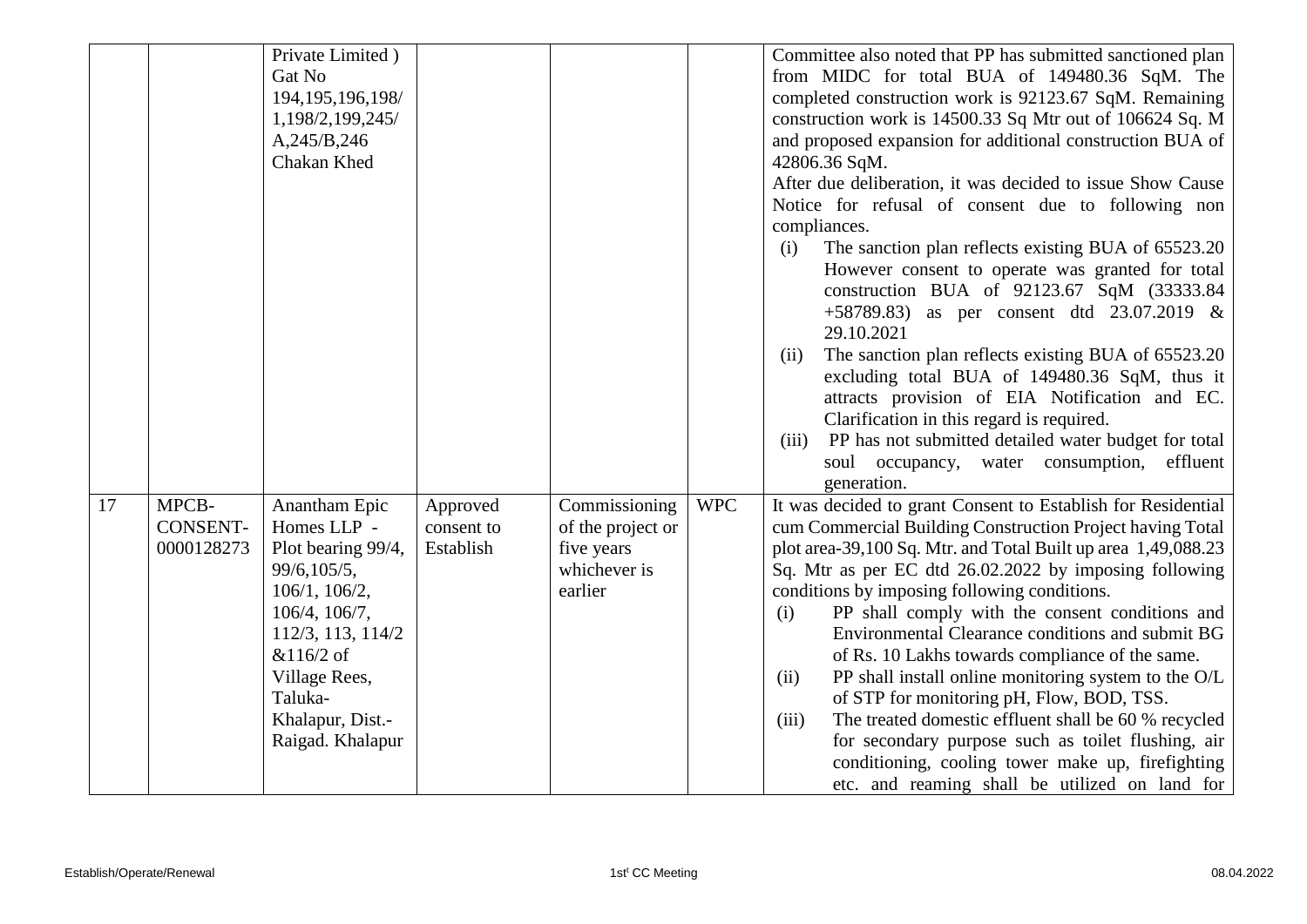| 18 | MPCB-<br><b>CONSENT-</b><br>0000129134 | Hire Bio Ethanol<br>Agro Industries<br>Pvt. Ltd. GAT<br>NO.200 and<br>$199/1$ (Part)<br>Village-Aghar<br>bk, Aghar | Approved<br>consent to<br>Establish | Commissioning<br>of the unit or<br>five years<br>whichever is<br>earlier | <b>WPC</b> | gardening and connected to the sewerage system<br>provided by local body.<br>Project Proponent shall provide Organic waste<br>(iv)<br>digester with composting facility or Bio-gas digester<br>with composting facility.<br>Project Proponent shall make provision of charging<br>(v)<br>port for Electric vehicles in at least 40% total<br>available parking area<br>PP shall comply with the provision of Construction<br>(vi)<br>& Demolition Waste management Rules 2016.<br>Project Proponent shall take adequate measures to<br>(vii)<br>control noise and dust emissions during construction<br>phase.<br>Project Proponent shall submit an affidavit in Board's<br>(viii)<br>prescribed format within 15 days regarding the<br>compliance of conditions of EC and C to E<br>It was decided to grant establish for manufacturing of ethanol<br>for 120 KLPD grain-based distillery by imposing following<br>conditions.<br>Industry shall obtain Environmental Clearance for<br>(i)<br>proposed activity. Industry shall not take any<br>effective step towards the project without obtained<br>EC. |
|----|----------------------------------------|--------------------------------------------------------------------------------------------------------------------|-------------------------------------|--------------------------------------------------------------------------|------------|-------------------------------------------------------------------------------------------------------------------------------------------------------------------------------------------------------------------------------------------------------------------------------------------------------------------------------------------------------------------------------------------------------------------------------------------------------------------------------------------------------------------------------------------------------------------------------------------------------------------------------------------------------------------------------------------------------------------------------------------------------------------------------------------------------------------------------------------------------------------------------------------------------------------------------------------------------------------------------------------------------------------------------------------------------------------------------------------------------------|
|    |                                        | Malegaon                                                                                                           |                                     |                                                                          |            | (ii)<br>Industry shall provide adequate effluent treatment<br>systems so as to achieve Zero Liquid Discharge.<br>Industry shall submit Bank Guarantee of Rs 5.0 Lakhs<br>(iii)<br>towards compliance of consent conditions. Industry<br>had applied for Environmental Clearance for their<br>proposed distillery.                                                                                                                                                                                                                                                                                                                                                                                                                                                                                                                                                                                                                                                                                                                                                                                           |
| 19 | MPCB-<br><b>CONSENT-</b><br>0000127447 | M/s. JP Infra<br>Realty Pvt. Ltd.<br>Plot bearing S.<br>No. 106(pt),<br>109/9, 109/8<br>$(109/12)$ At<br>village   | Approved<br>consent to<br>Establish | Commissioning<br>of the unit or<br>Five years<br>whichever is<br>earlier | <b>WPC</b> | It was decided to grant Consent to Establish (expansion) for<br>Construction of Residential and commercial projects having<br>Total plot area 7580.00 Sq.Mtrs, and Total construction BUA<br>32254.87 Sq.Mtrs. as per Specific Conditions of EC dt:<br>$12/10/2021$ by imposing following conditions:<br>PP shall comply with the conditions stipulated in<br>(i)<br>Environmental Clearance and consent conditions and                                                                                                                                                                                                                                                                                                                                                                                                                                                                                                                                                                                                                                                                                     |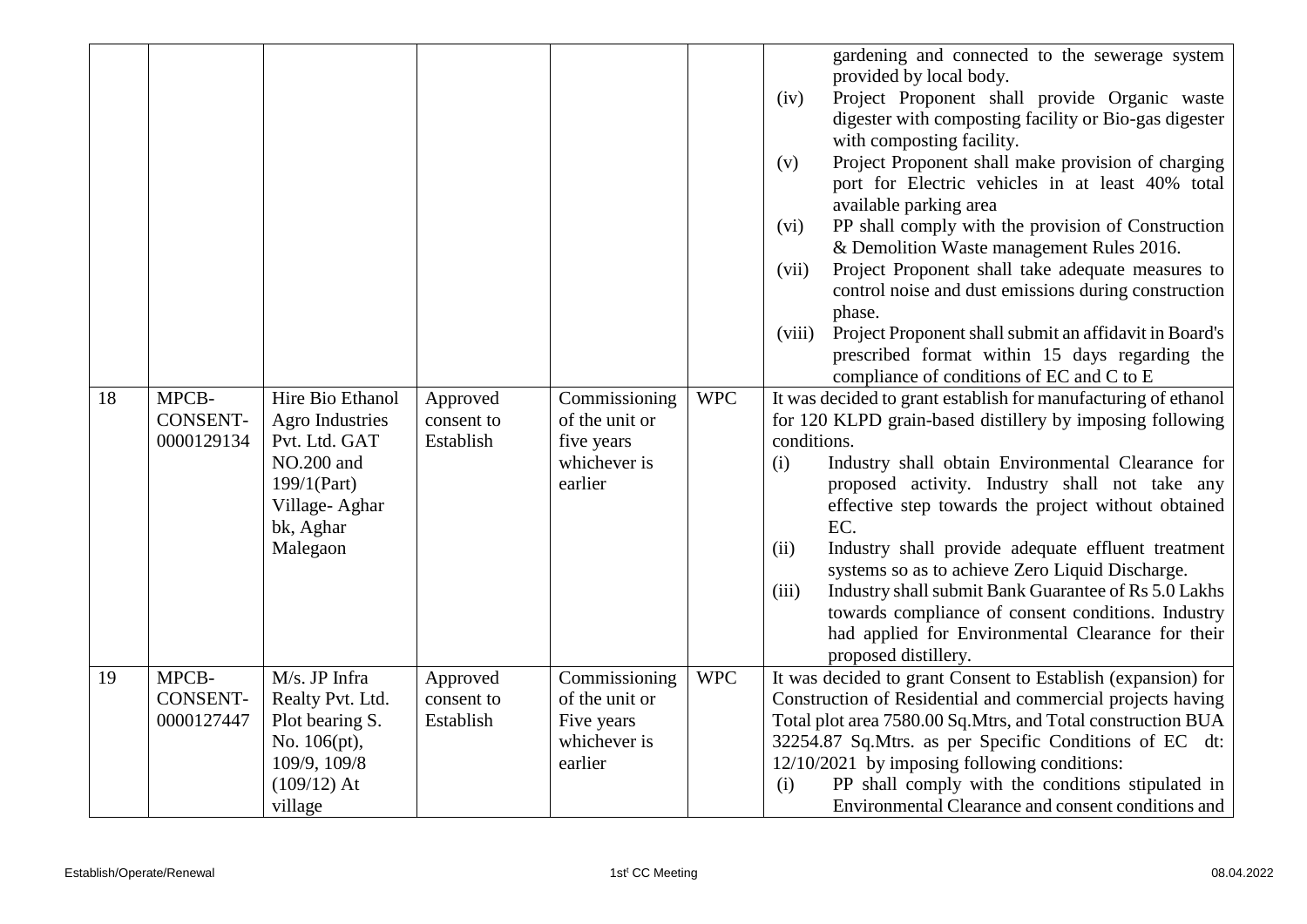|    |                 | Ghodbunder, Tal.       |               |                  |            |        | submit BG of Rs. 10 Lakhs towards compliance of                |
|----|-----------------|------------------------|---------------|------------------|------------|--------|----------------------------------------------------------------|
|    |                 | and Dist: Thane,       |               |                  |            |        | the same.                                                      |
|    |                 | Maharashtra            |               |                  |            | (ii)   | PP shall install online monitoring system to the O/L           |
|    |                 | Thane                  |               |                  |            |        | of STP for monitoring pH, Flow, BOD, TSS.                      |
|    |                 |                        |               |                  |            | (iii)  | The treated domestic effluent shall be 60 % recycled           |
|    |                 |                        |               |                  |            |        | for secondary purpose such as toilet flushing, air             |
|    |                 |                        |               |                  |            |        | conditioning, cooling tower make up, firefighting              |
|    |                 |                        |               |                  |            |        | etc. and reaming shall be utilized on land for                 |
|    |                 |                        |               |                  |            |        | gardening and connected to the sewerage system                 |
|    |                 |                        |               |                  |            |        | provided by local body.                                        |
|    |                 |                        |               |                  |            | (iv)   | Project Proponent shall provide Organic waste                  |
|    |                 |                        |               |                  |            |        | digester with composting facility or Bio-gas digester          |
|    |                 |                        |               |                  |            |        | with composting facility.                                      |
|    |                 |                        |               |                  |            | (v)    | Project Proponent shall make provision of charging             |
|    |                 |                        |               |                  |            |        | port for Electric vehicles in at least 40% total               |
|    |                 |                        |               |                  |            |        | available parking area                                         |
|    |                 |                        |               |                  |            | (vi)   | PP shall comply with the provision of Construction             |
|    |                 |                        |               |                  |            |        | & Demolition Waste management Rules 2016.                      |
|    |                 |                        |               |                  |            | (vii)  | Project Proponent shall take adequate measures to              |
|    |                 |                        |               |                  |            |        | control noise and dust emissions during construction           |
|    |                 |                        |               |                  |            |        | phase.                                                         |
|    |                 |                        |               |                  |            | (viii) | Project Proponent shall submit an affidavit in Board's         |
|    |                 |                        |               |                  |            |        | prescribed format within 15 days regarding the                 |
|    |                 |                        |               |                  |            |        | compliance of conditions of EC /CRZ clearance and              |
|    |                 |                        |               |                  |            |        | C to E.                                                        |
| 20 | MPCB-           | <b>Omsairam Steels</b> | Approved      | Commissioning    | <b>APC</b> |        | It was decided to grant Consent to Establish for expansion for |
|    | <b>CONSENT-</b> | and Alloys Pvt         | consent to    | of the unit or 5 |            |        | MS Billets $-$ 2000 MT/D & TMT Bars (Hot Roll CCM) $-$         |
|    | 0000129923      | Ltd Jalna Plot No.     | Establish for | years            |            |        | 2000 MT/D by imposing following conditions –                   |
|    |                 | $F-1,2,3,8,9,10$       | Expansion     | whichever is     |            | (i)    | PP shall strictly comply with the Environment                  |
|    |                 | <b>Additional MIDC</b> |               | earlier          |            |        | Clearance granted by MoEF $\&$ CC vide dtd.                    |
|    |                 | Phase II adjacent      |               |                  |            |        | 06/12/2021.                                                    |
|    |                 | Gut No. 46 & 63        |               |                  |            | (ii)   | PP shall provide sufficient structural strength for            |
|    |                 | Village Daregaon       |               |                  |            |        | provision of secondary fume extraction system.                 |
|    |                 | Tq. And Dist           |               |                  |            | (iii)  | PP shall install secondary fume extraction system              |
|    |                 | Jalna Jalna            |               |                  |            |        | failing which Board will not consider application for          |
|    |                 |                        |               |                  |            |        | grant of 1 <sup>st</sup> Consent to Operate.                   |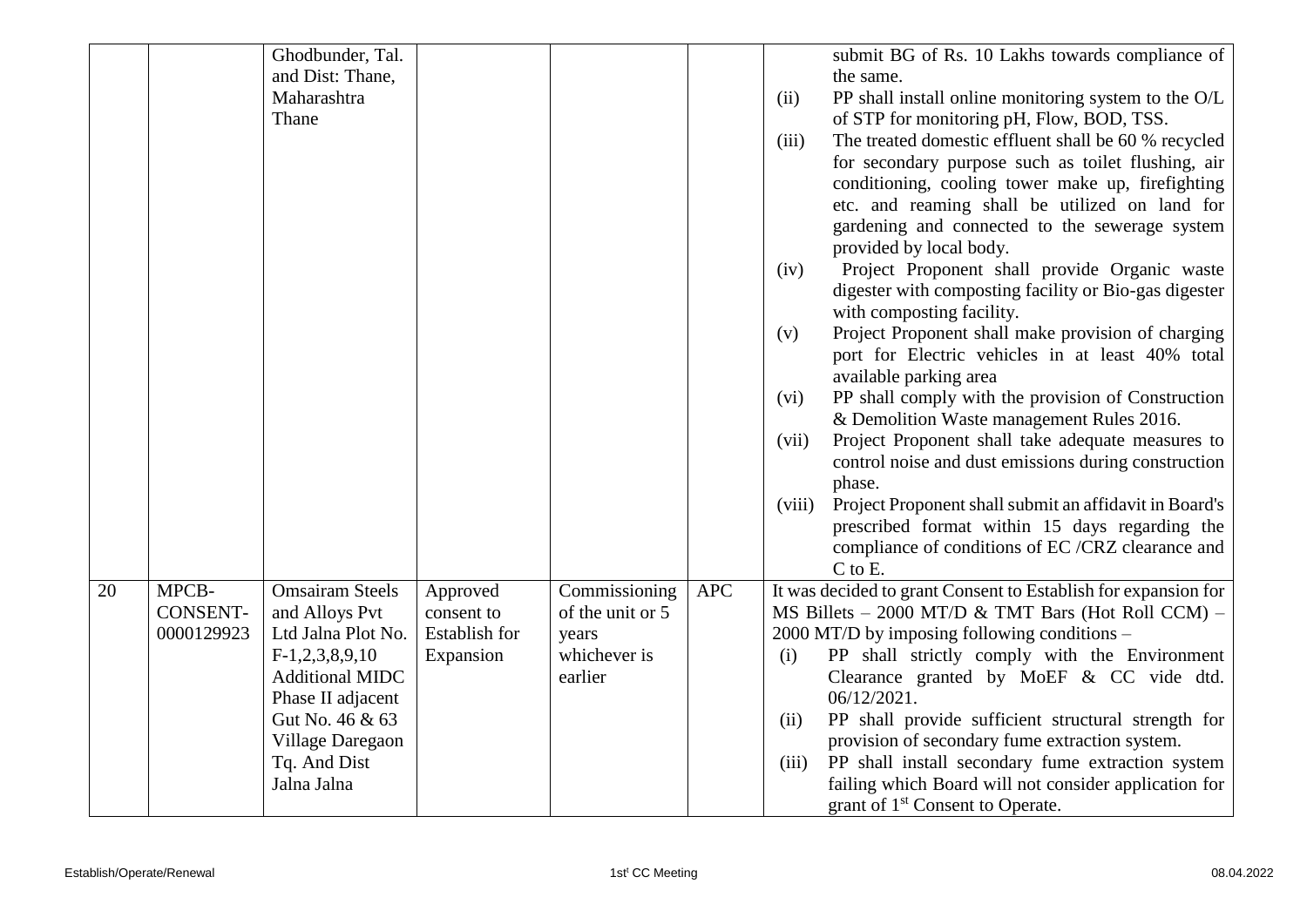|    |                                        |                                                                                                                                                                                                                                                                                                                                       |                                         |                                                        |            | PP shall submit Bank Guarantee of Rs. 10 Lakh<br>(iv)<br>towards compliance of conditions of Environmental<br>Clearance and Consent to Establish for expansion.<br>PP shall strictly comply with the SOPs issued by the<br>(v)<br>CPCB for utilisation of scrap as a raw material.<br>Consent is issued without prejudice to the order passed or<br>being passed by the Hon'ble NGT in OA No. 11/2022 (WZ). |
|----|----------------------------------------|---------------------------------------------------------------------------------------------------------------------------------------------------------------------------------------------------------------------------------------------------------------------------------------------------------------------------------------|-----------------------------------------|--------------------------------------------------------|------------|-------------------------------------------------------------------------------------------------------------------------------------------------------------------------------------------------------------------------------------------------------------------------------------------------------------------------------------------------------------------------------------------------------------|
| 21 | MPCB-<br><b>CONSENT-</b><br>0000129441 | $M/s$ . The<br>Automotive<br>Research<br>Association of<br>India (ARAI)<br>Survey No. 102<br>Vetal Hill, Off<br>Paud Road,<br>Kothrud Haveli                                                                                                                                                                                          | Approved<br>consent to<br>Establish     | Commissioning<br>of the new STP<br>& ETP or 5<br>years | <b>APC</b> | It was decided to grant Consent to Establish for installation<br>of new STP having capacity 85 KLD & ETP having capacity<br>10 KLD, without increase in production and pollution load<br>by imposing condition that PP shall Operate & Maintain zero<br>liquid discharge condition as per the Consent to Operate<br>granted by the Board vide dtd. 09/04/2021.                                              |
| 22 | MPCB-<br><b>CONSENT-</b><br>0000129481 | Development of<br>Dry Port (Inland<br><b>Container Depot</b> )<br>at Javasgaon &<br>Daregaon<br>Villages in Jalna<br><b>District Survey</b><br>Numbers: 25 of<br>Javasgaon & 318<br>of Daregaon<br>villages Survey<br>Numbers: 25 of<br>Javasgaon & 318<br>of Daregaon<br>Villages, Tahsil<br>& District, Jalna,<br>Maharashtra Jalna | Not approved<br>Consent to<br>Establish | $\overline{\phantom{m}}$                               | <b>WPC</b> | Committee noted that PP has applied for Consent to Establish<br>Townships & Area Development Project.<br>for<br>The<br>infrastructure facility will be developed for dry port<br>activities, having Total Plot Area is 1,81,8900 Sq.Mtrs and<br>total Construction BUA 69215.33 Sq.<br>After due deliberation it was decided to call Project<br>proponent for presentation on proposed activity.            |
| 23 | MPCB-<br><b>CONSENT-</b><br>0000128016 | Proposed<br>Redevelopment<br>of LIG-II A, B $\&$                                                                                                                                                                                                                                                                                      | Not approved<br>consent to<br>Establish | $-$                                                    | <b>WPC</b> | Committee noted that Project Proponent has applied for<br>Consent to Establish for Proposed Redevelopment LIG-II                                                                                                                                                                                                                                                                                            |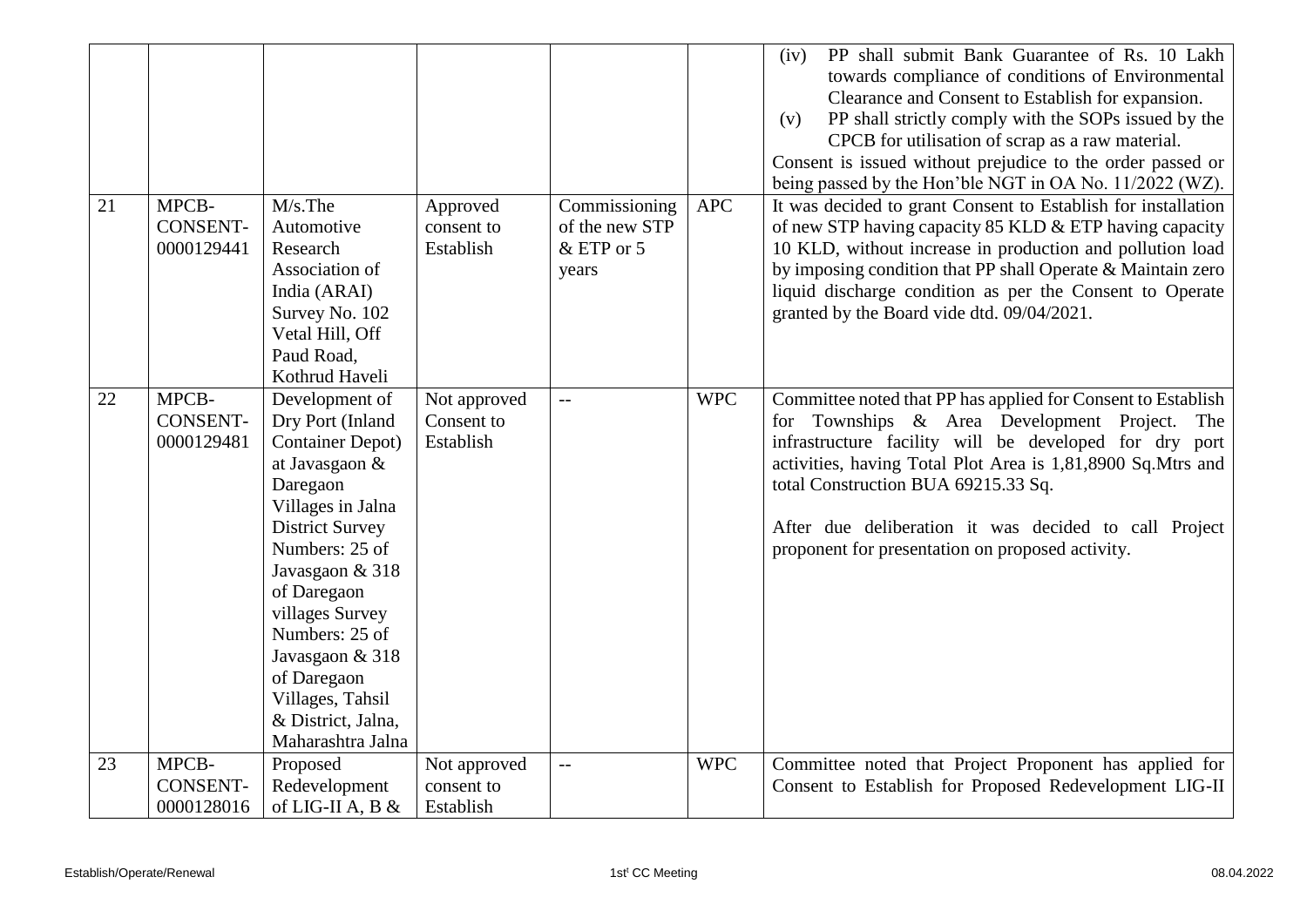|    |                                        | C on land bearing<br>S. Nos. 22, H.<br>NO. $(1+2+3+4+$<br>$5+6+7+8+9+10+$<br>$11$ (PT) of<br>Village<br>Chikanghar, Tal<br>Kalyan, Dist -<br>Thane                                                                                                                                                                                                                                 |                                         |                                                                             |            | projects having total plot area is 8902.00 Sq.Mtrs & total<br>Construction BUA 1,14,093.00 Sq.Mtrs<br>After due deliberation, it was decided to issue Show Cause<br>Notice for Refusal of Consent to Establish for Proposed<br>Redevelopment LIG-II projects due to following non-<br>compliances.<br>PP has not mentioned cost of Land in the undertaking<br>(i)<br>submitted for capital investment<br>Project proponent has started construction project<br>(ii)<br>activity without obtaining of Consent to Establish from<br>MPC Board.                                                                                                |
|----|----------------------------------------|------------------------------------------------------------------------------------------------------------------------------------------------------------------------------------------------------------------------------------------------------------------------------------------------------------------------------------------------------------------------------------|-----------------------------------------|-----------------------------------------------------------------------------|------------|---------------------------------------------------------------------------------------------------------------------------------------------------------------------------------------------------------------------------------------------------------------------------------------------------------------------------------------------------------------------------------------------------------------------------------------------------------------------------------------------------------------------------------------------------------------------------------------------------------------------------------------------|
| 24 | MPCB-<br><b>CONSENT-</b><br>0000127799 | Proposed<br>Redevelopment<br>Project of M.I.G.-<br>I A & B situated<br>on plot bearing<br>S.No.22, H.No.<br>$(1+2+3+4+5+$<br>S.N.22, H.N. (1 to<br>$11)$ (Pt), S.N.<br>$42A, H.N. (1+2)(P)$<br>t) S.No.22, H.No.<br>$(1+2+3+4+5+6+7)$<br>$+8+9+10+11$<br>(Pt), S.No. 42A,<br>H.No. $1(Pt)$ ,<br>S.No. 42A, H.No.<br>2(Pt) at Village<br>Chikanghar, Tal.<br>Kalyan, Dist.<br>Thane | Not approved<br>consent to<br>Establish |                                                                             | <b>WPC</b> | Committee noted that Project Proponent has applied for<br>Consent to Establish for Proposed Redevelopment of MIG-I<br>projects having total plot area is 9640.00 Sq.Mtrs & total<br>Construction BUA 1,01,080.53 Sq.Mtrs.<br>After due deliberation, it was decided to issue SCN for<br>Refusal of Consent to Establish for Proposed Redevelopment<br>MIG-II projects due to following non-compliances.<br>(i) PP has not mentioned cost of Land in the undertaking<br>submitted for capital investment<br>(ii) Project proponent has started construction project<br>activity without obtaining of Consent to Establish from<br>MPC Board. |
| 25 | MPCB-<br><b>CONSENT-</b><br>0000130530 | Shree Sai Capital<br>Sy. No. 11/2A &<br>$11/2B$ , Near<br>Symbiosis                                                                                                                                                                                                                                                                                                                | Approved<br>consent to<br>Establish     | Commissioning<br>of the project or<br>five years<br>whichever is<br>earlier | <b>WPC</b> | It was decided to grant Consent to Establish for proposed<br>construction project having total plot area 8100 Sq. Mtrs. &<br>Proposed total Construction BUA 47923.75 Sq.Mtrs by<br>imposing following conditions.                                                                                                                                                                                                                                                                                                                                                                                                                          |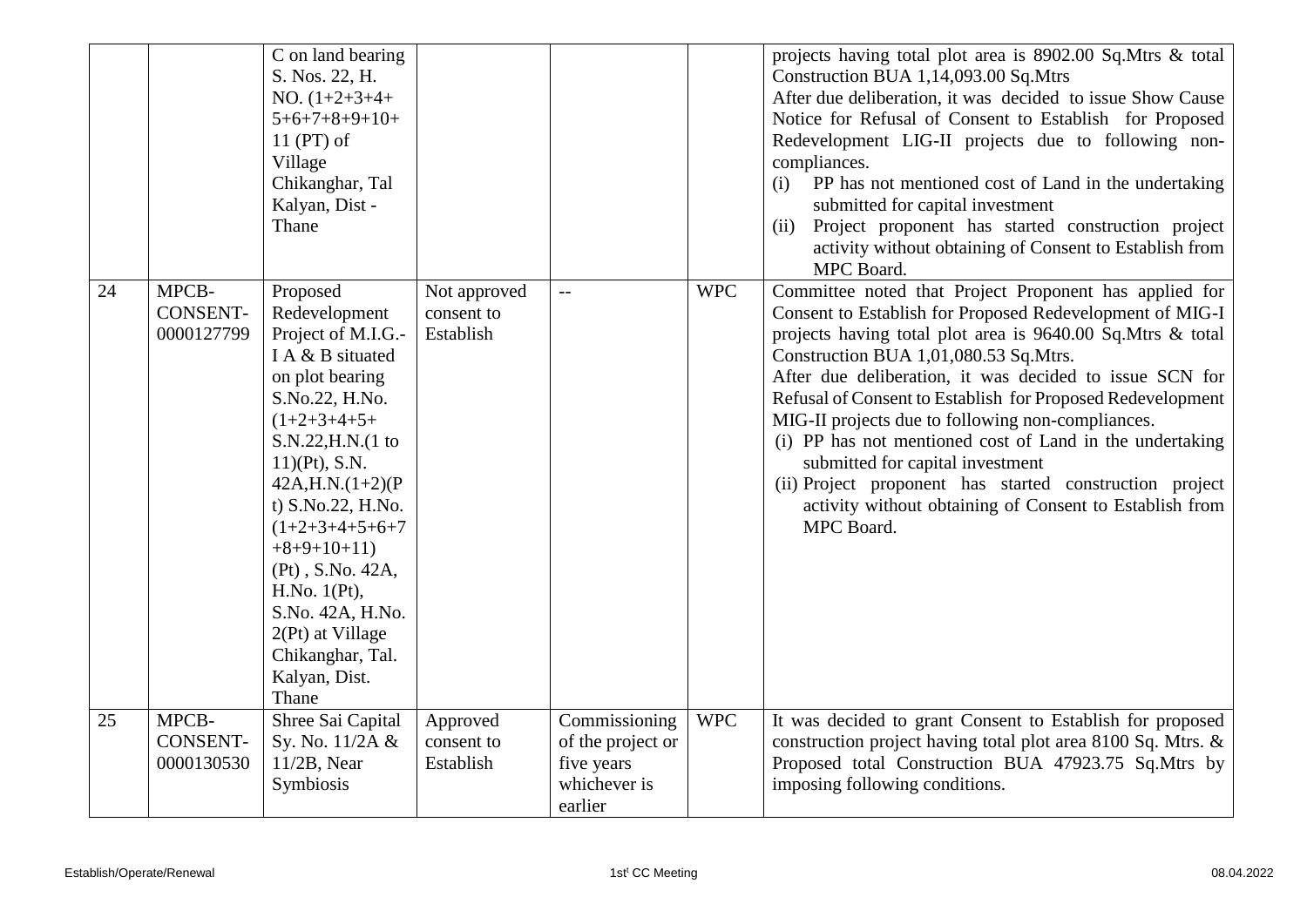|    |                 | College Kiwale |            |                |            | (i)         | PP shall obtain Environmental Clearance of the               |
|----|-----------------|----------------|------------|----------------|------------|-------------|--------------------------------------------------------------|
|    |                 | Haveli         |            |                |            |             | proposed activity. PP shall not take any effective           |
|    |                 |                |            |                |            |             | steps towards the construction project without               |
|    |                 |                |            |                |            |             | obtaining Environmental Clearance from competent             |
|    |                 |                |            |                |            |             | Authority.                                                   |
|    |                 |                |            |                |            | (ii)        | PP shall comply with the conditions stipulated in            |
|    |                 |                |            |                |            |             | consent conditions and submit BG of Rs. 10 Lakhs             |
|    |                 |                |            |                |            |             | towards compliance of the same.                              |
|    |                 |                |            |                |            | (iii)       | PP shall install online monitoring system to the O/L         |
|    |                 |                |            |                |            |             | of STP for monitoring pH, Flow, BOD, TSS.                    |
|    |                 |                |            |                |            | (iv)        | The treated domestic effluent shall be 60 % recycled         |
|    |                 |                |            |                |            |             | for secondary purpose such as toilet flushing, air           |
|    |                 |                |            |                |            |             | conditioning, cooling tower make up, firefighting            |
|    |                 |                |            |                |            |             | etc. and reaming shall be utilized on land for               |
|    |                 |                |            |                |            |             | gardening and connected to the sewerage system               |
|    |                 |                |            |                |            |             | provided by local body.                                      |
|    |                 |                |            |                |            | (v)         | Project Proponent shall provide Organic waste                |
|    |                 |                |            |                |            |             | digester with composting facility or Bio-gas digester        |
|    |                 |                |            |                |            |             | with composting facility.                                    |
|    |                 |                |            |                |            | (vi)        | Project Proponent shall make provision of charging           |
|    |                 |                |            |                |            |             | port for Electric vehicles in at least 40% total             |
|    |                 |                |            |                |            |             | available parking area                                       |
|    |                 |                |            |                |            | (vii)       | PP shall comply with the provision of Construction           |
|    |                 |                |            |                |            |             | & Demolition Waste management Rules 2016.                    |
|    |                 |                |            |                |            | (viii)      | Project Proponent shall take adequate measures to            |
|    |                 |                |            |                |            |             | control noise and dust emissions during construction         |
|    |                 |                |            |                |            |             | phase.                                                       |
|    |                 |                |            |                |            | (ix)        | Project Proponent shall submit an affidavit in Board's       |
|    |                 |                |            |                |            |             | prescribed format within 15 days regarding the               |
|    |                 |                |            |                |            |             | compliance of conditions of C to E.                          |
| 26 | MPCB-           | RISHAB &       | Approved   | Commissioning  | <b>WPC</b> |             | It was decided to grant Consent to Establish for Expansion   |
|    | <b>CONSENT-</b> | SONS 624/626   | consent to | of the unit or |            |             | for 3 Star Hotel with restaurant, lodging & boarding without |
|    | 0000130161      | 624/626 MAROL  | Establish  | Five years     |            |             | swimming pool & laundry activity) with additional 90 Rooms   |
|    |                 | <b>MAROSHI</b> |            | whichever is   |            |             | having Total Plot Area: 3481sq.mtrs and Total Construction   |
|    |                 | ROAD,          |            | earlier        |            |             | BUA 5480 sq.mtrs by imposing following terms and             |
|    |                 | <b>ANDHERI</b> |            |                |            | Conditions: |                                                              |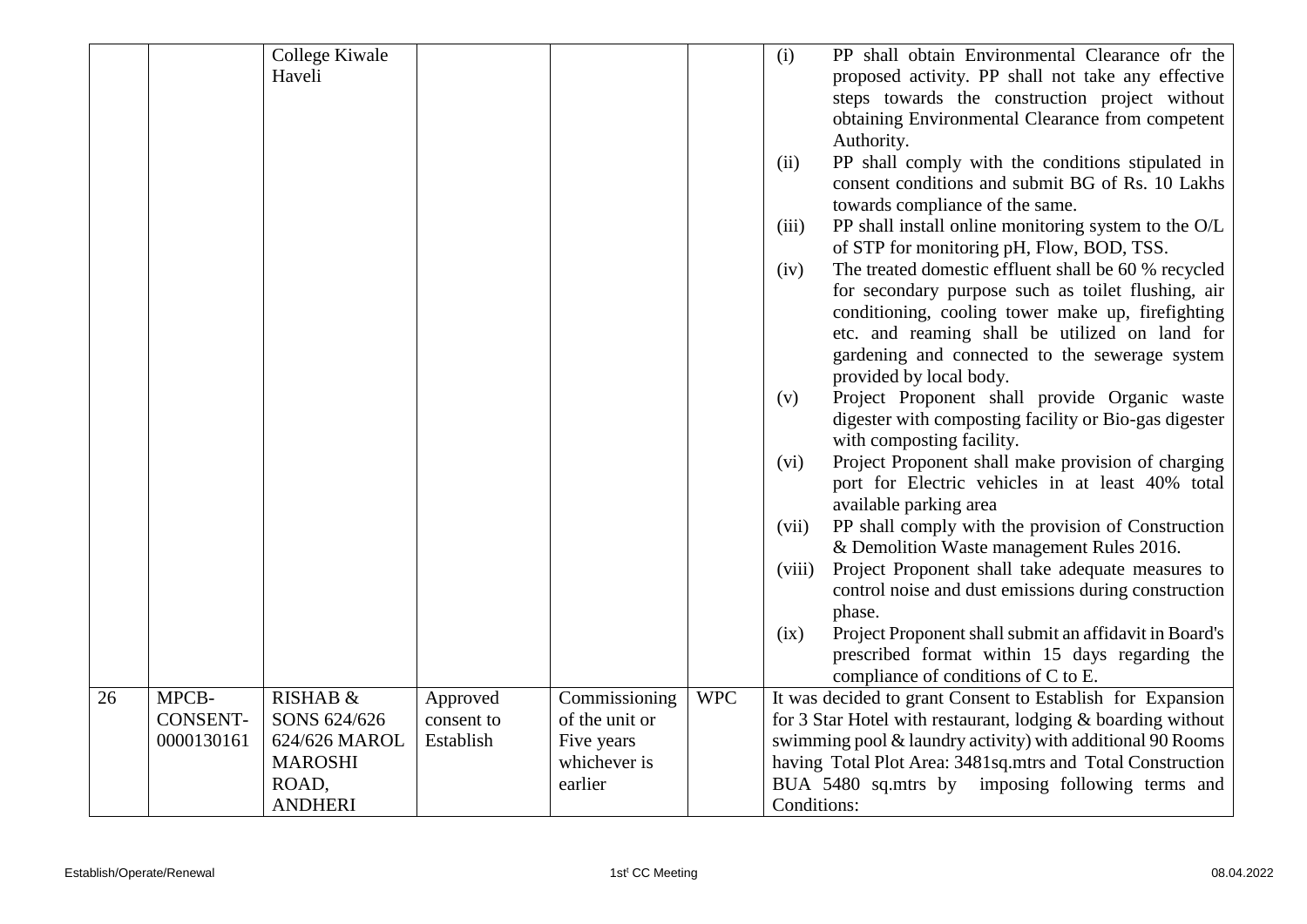|    |                                        | (EAST),<br><b>ANDHERI</b>                                                                                                                                                                                                                                                                       |                                         |                                                                             |            | Industry shall submit the Bank Guarantee of Rs. 10.0<br>(i)<br>lakh towards compliance of Consent conditions.                                                                                                                                                                                                                                                                                                                                                                                                                                                                                                                                                                                                                                                                                                                                    |
|----|----------------------------------------|-------------------------------------------------------------------------------------------------------------------------------------------------------------------------------------------------------------------------------------------------------------------------------------------------|-----------------------------------------|-----------------------------------------------------------------------------|------------|--------------------------------------------------------------------------------------------------------------------------------------------------------------------------------------------------------------------------------------------------------------------------------------------------------------------------------------------------------------------------------------------------------------------------------------------------------------------------------------------------------------------------------------------------------------------------------------------------------------------------------------------------------------------------------------------------------------------------------------------------------------------------------------------------------------------------------------------------|
| 27 | MPCB-<br><b>CONSENT-</b><br>0000130374 | <b>PROPOSED</b><br><b>RESIDENTIAL</b><br><b>DEVELOPMEN</b><br><b>TON LAND</b><br><b>BEARING CTS</b><br>NOS. 33A, 62 &<br><b>76 OF VILLAGE</b><br><b>MAJAS AT</b><br><b>JOGESHWARI</b><br>CTS NOS. 33A,<br>62 & 76<br><b>VILLAGE-</b><br>MAJAS,<br><b>JOGESHWARI</b><br>(EAST),<br><b>MUMBAI</b> | Not approved<br>consent to<br>Establish |                                                                             | <b>WPC</b> | Committee noted that PP has applied for Consent to Establish<br>for proposed residential construction project on total Plot area<br>25060.70 Sq.mtrs & BUA 140925.03 Sq.mtrs.<br>After due deliberation, it was decided to issue Show Cause<br>Notice for refusal of consent due to following non<br>compliances.<br>(i) PP has submitted property card for CTS NOs. 33A, 62 $\&$<br>76 but name of developer is not mentioned in PR card<br>also same land is agricultural land as mentioned in PR<br>card                                                                                                                                                                                                                                                                                                                                      |
| 28 | MPCB-<br><b>CONSENT-</b><br>0000130475 | M/s. Realcon<br>Homes LLP S.No<br>$113/1/1$ ,<br>$113/4/1/A$ , &<br>113/4/2 (Part)<br>Village - Wakad,<br>Taluka - Mulshi,<br>District - Pune                                                                                                                                                   | Approved<br>consent to<br>Establish     | Commissioning<br>of the project or<br>five years<br>whichever is<br>earlier | <b>WPC</b> | It was decided to grant Consent to Establish for Construction<br>project having total plot area is 13647 Sq.Mtrs, & Proposed<br>total Construction BUA 77889.03 Sq.Mtrs, as per EC dtd<br>21.12.2021 by imposing following conditions.<br>PP shall comply with the conditions stipulated in<br>(i)<br>Environmental Clearance and consent conditions and<br>submit BG of Rs. 10 Lakhs towards compliance of<br>the same.<br>PP shall install online monitoring system to the O/L<br>(ii)<br>of STP for monitoring pH, Flow, BOD, TSS.<br>The treated domestic effluent shall be 60 % recycled<br>(iii)<br>for secondary purpose such as toilet flushing, air<br>conditioning, cooling tower make up, firefighting<br>etc. and reaming shall be utilized on land for<br>gardening and connected to the sewerage system<br>provided by local body. |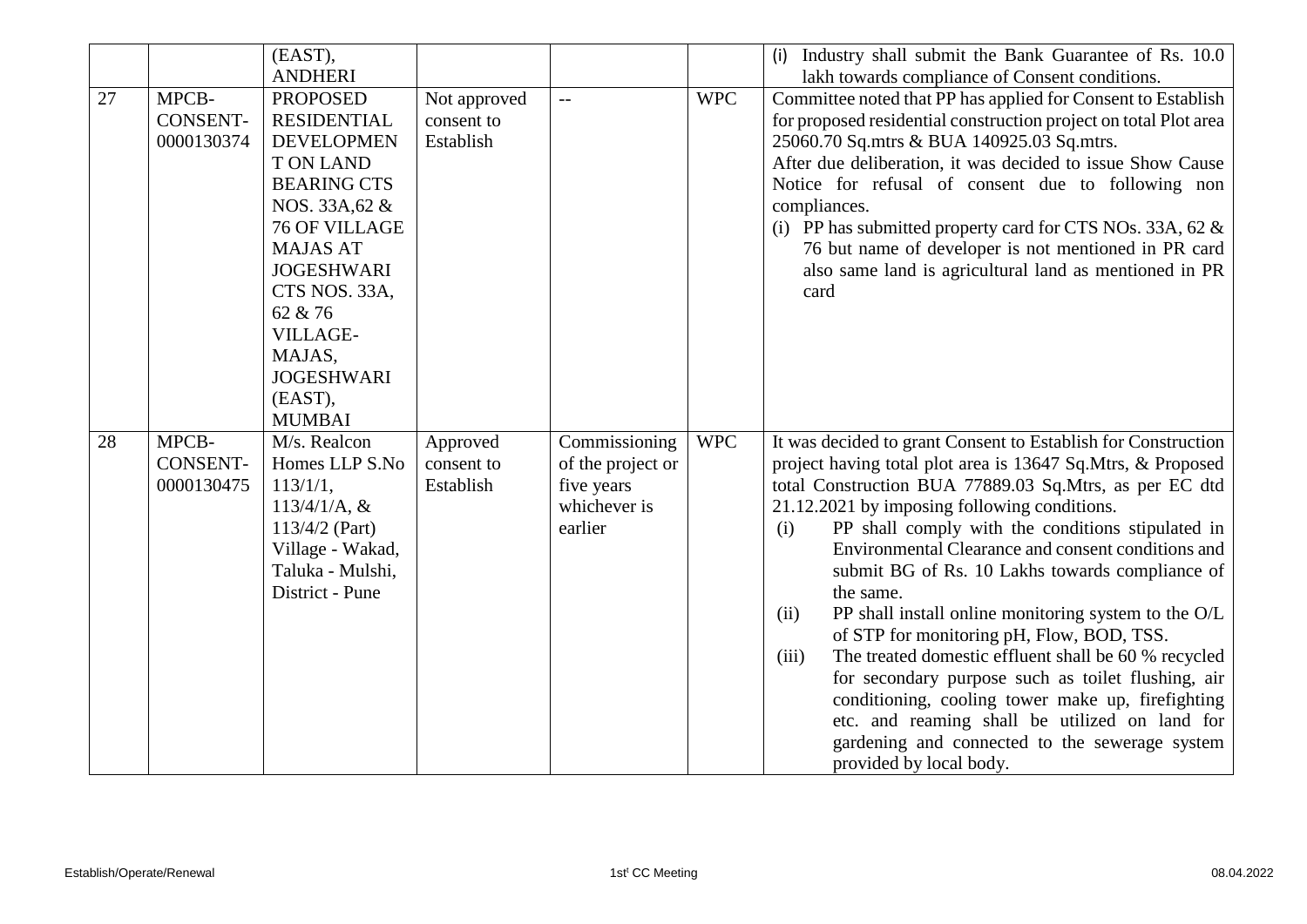| 29<br>30 | MPCB-<br><b>CONSENT-</b><br>0000120780<br>MPCB-  | <b>ALCOCHEM</b><br><b>AGRO</b><br><b>INDUSTRIES</b><br><b>PRIVATE</b><br><b>LIMITED Gat</b><br>No. 89/1 & 90/1,<br>90/2,90/3,90/4,90<br>/5 BALHEGAON<br><b>YEOLA</b><br>M/s. Fortune | Approved<br>consent to<br>Establish<br>Approved | Commissioning<br>of the unit or<br>five years<br>whichever is<br>earlier<br>$-$ | <b>WPC</b><br><b>WPC</b> | Project Proponent shall provide Organic waste<br>(iv)<br>digester with composting facility or Bio-gas digester<br>with composting facility.<br>Project Proponent shall make provision of charging<br>(v)<br>port for Electric vehicles in at least 40% total<br>available parking area<br>PP shall comply with the provision of Construction<br>(vi)<br>& Demolition Waste management Rules 2016.<br>Project Proponent shall take adequate measures to<br>(vii)<br>control noise and dust emissions during construction<br>phase.<br>(viii)<br>Project Proponent shall submit an affidavit in Board's<br>prescribed format within 15 days regarding the<br>compliance of conditions of EC /CRZ clearance and<br>$C$ to $E$ .<br>It was decided to grant consent to establish for manufacturing<br>of ethanol for 100 KLPD grain-based distillery, DDGS-60<br>MT/Day, CO2-76 MT/Day and 2.4 MW electricity<br>generation by imposing following conditions.<br>Industry shall obtain Environmental Clearance for<br>(i)<br>proposed activity. Industry shall not take any<br>effective step towards the project without obtained<br>EC.<br>(ii)<br>Industry shall provide adequate effluent treatment<br>systems so as to achieve Zero Liquid Discharge.<br>Industry shall submit Bank Guarantee of Rs 5.0 Lakhs<br>(iii)<br>towards compliance of consent conditions. Industry<br>had applied for Environmental Clearance for their<br>proposed distillery.<br>Industry shall obtain NOC from Central Ground<br>(iv)<br>Water Authority for extraction of ground water.<br>Committee noted that Project Proponent has applied for |
|----------|--------------------------------------------------|--------------------------------------------------------------------------------------------------------------------------------------------------------------------------------------|-------------------------------------------------|---------------------------------------------------------------------------------|--------------------------|----------------------------------------------------------------------------------------------------------------------------------------------------------------------------------------------------------------------------------------------------------------------------------------------------------------------------------------------------------------------------------------------------------------------------------------------------------------------------------------------------------------------------------------------------------------------------------------------------------------------------------------------------------------------------------------------------------------------------------------------------------------------------------------------------------------------------------------------------------------------------------------------------------------------------------------------------------------------------------------------------------------------------------------------------------------------------------------------------------------------------------------------------------------------------------------------------------------------------------------------------------------------------------------------------------------------------------------------------------------------------------------------------------------------------------------------------------------------------------------------------------------------------------------------------------------------------------------------------------------------------------|
|          | CONSENT_<br><b>AMMEND</b><br>MENT-<br>0000004002 | Developers and<br>Infrastructures S.<br>No. 154/1B<br>(Part), $154/1E$ ,                                                                                                             | Amendment in<br>consent to<br>Establish         |                                                                                 |                          | amendment in Consent to Establish correction in sewage<br>effluent quantity for Residential projects having total plot<br>area is 32,469.3 Sqm and Completed Construction BUA<br>70,897.0 Sqm                                                                                                                                                                                                                                                                                                                                                                                                                                                                                                                                                                                                                                                                                                                                                                                                                                                                                                                                                                                                                                                                                                                                                                                                                                                                                                                                                                                                                                    |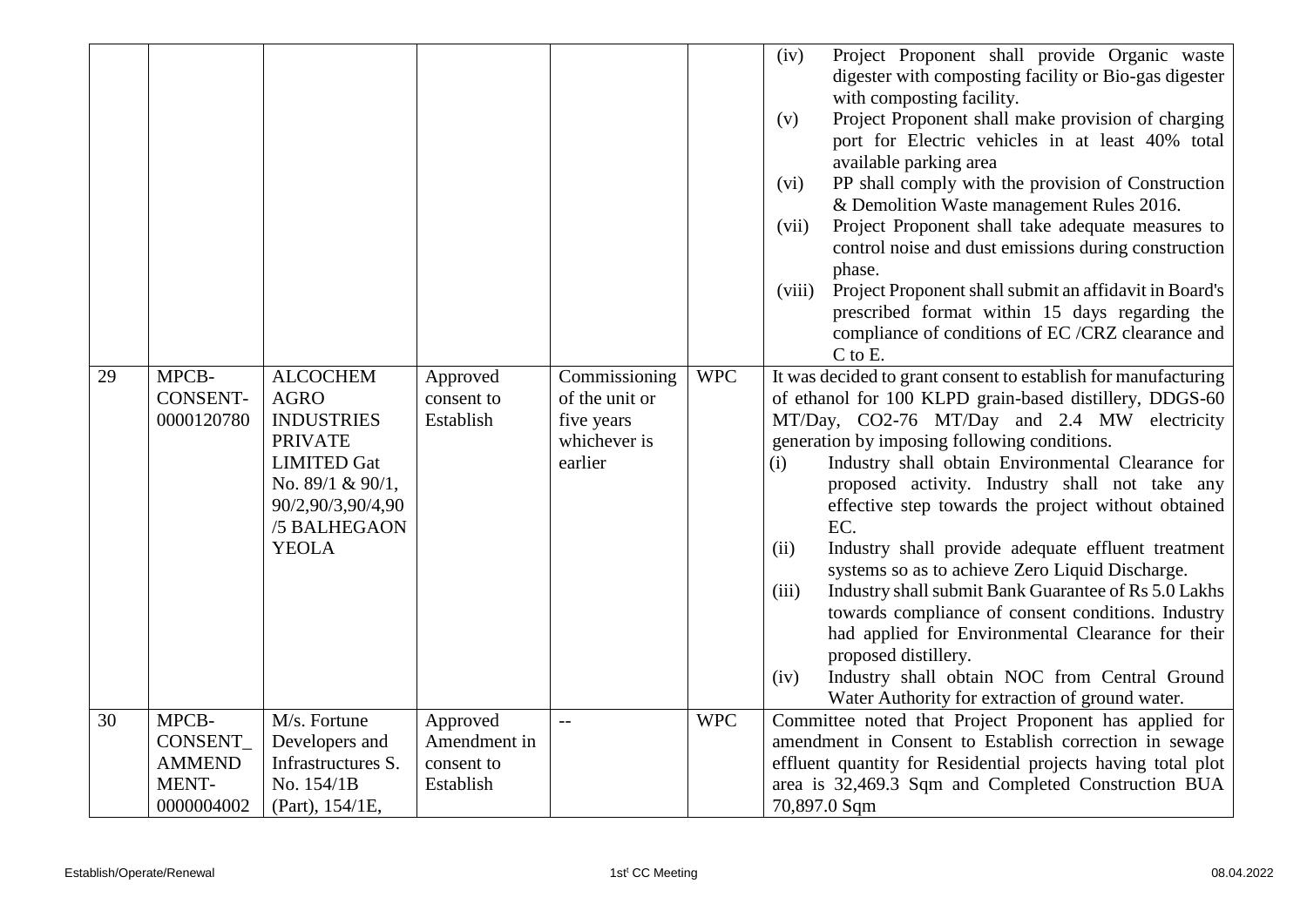|                                        | 154/1D and Sr.<br>No. $154/1G + 1B$<br>(Part), Yerwada,<br>Pune                                                                                                        |                                   |            |            | PP has obtained consent to establish vide No Format1./BO<br>WPC/UAN No 68955/CE/CC-1912000908<br>JD<br>dtd<br>17.12.2019 valid till COU or five years for construction<br>project having total plot area 32469.3 Sqm and total<br>Construction BUA 70897.0 Sqm. as per EC dtd 07.08.2018<br>The Consent is granted with condition of water consumption<br>of 361 CMD and sewage generation of 361 CMD. However<br>PP has submitted that sewage generation will be 282 CMD<br>hence applied for amendment in consent for correction of the<br>same.<br>After due deliberation, it was decided to grant amendment in<br>consent to establish dtd 17.12.2019 for correction in quantity<br>of sewage generation as 282 CMD instead of 361 CMD. The<br>other terms and conditions shall remain unchanged                                                                                                                                                                                                                                                     |
|----------------------------------------|------------------------------------------------------------------------------------------------------------------------------------------------------------------------|-----------------------------------|------------|------------|----------------------------------------------------------------------------------------------------------------------------------------------------------------------------------------------------------------------------------------------------------------------------------------------------------------------------------------------------------------------------------------------------------------------------------------------------------------------------------------------------------------------------------------------------------------------------------------------------------------------------------------------------------------------------------------------------------------------------------------------------------------------------------------------------------------------------------------------------------------------------------------------------------------------------------------------------------------------------------------------------------------------------------------------------------|
| <b>Agenda B: Consent to Operate</b>    |                                                                                                                                                                        |                                   |            |            |                                                                                                                                                                                                                                                                                                                                                                                                                                                                                                                                                                                                                                                                                                                                                                                                                                                                                                                                                                                                                                                          |
| MPCB-<br><b>CONSENT-</b><br>0000124037 | <b>ARV New Town</b><br>S. No 14/1, 14/2,<br>$14/3$ , $14/4$ , $14/5$ ,<br>$14/6$ , $14/7$ , $15/4$ ,<br>16/3/3, Pisoli,<br>Tal. Haveli, Dist<br>Pune Pisoli,<br>Haveli | Approved<br>consent to<br>operate | 30.08.2022 | <b>WPC</b> | It was decided to grant renewal of Consent Operate (part-I)<br>for Residential construction projects having total plot area is<br>59100.00 Sq.Mtrs and Completed Construction BUA<br>27389.33 Sq.Mtrs out of total Construction BUA 108456.53<br>Sq.Mtrs as per EC dt. 26.03.2019 by imposing following<br>conditions.<br>PP shall submit Bank Guarantee of Rs 10 Lakhs<br>(i)<br>towards compliance of consent conditions and O & M<br>of Pollution control systems.<br>PP shall install online monitoring system to the O/L<br>(ii)<br>of STP for monitoring pH, Flow, BOD, TSS.<br>The treated domestic effluent shall be 60 % recycled<br>(iii)<br>for secondary purpose such as toilet flushing, air<br>conditioning, cooling tower make up, firefighting etc.<br>and reaming shall be utilized on land for gardening<br>and connected to the sewerage system provided by<br>local body.<br>Project Proponent shall operate Organic waste<br>(iv)<br>digester with composting facility or Bio-gas digester<br>with composting facility effectively. |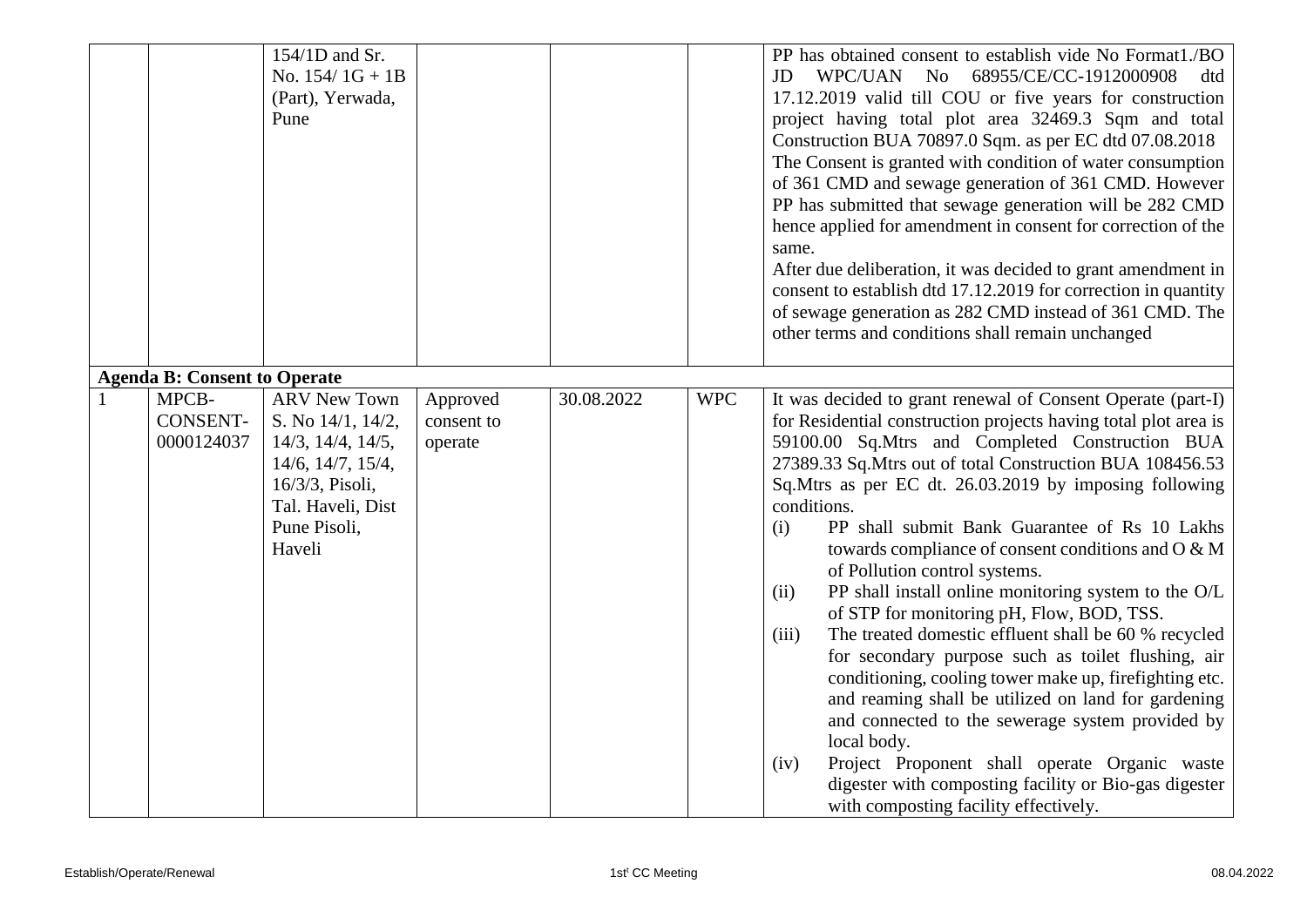| $\overline{2}$ | MPCB-                         | Pune Buildtech                     | Not approved          | -- | <b>WPC</b> | Project Proponent shall make provision of charging<br>(v)<br>port for Electric vehicles in at least 40% total<br>available parking area.<br>PP shall submit Bank Guarantee of Rs 4.247<br>(vi)<br>Lakhs(0.1 % of Capital Investment). The same shall<br>be forfeited as PP has not obtained renewal of consent<br>to operate(part-I) after 30.08.2020, thus violated the<br>consent conditions.<br>PP shall submit Board Resolution in prescribed<br>(vii)<br>format as PP has not obtained renewal of consent to<br>operate (part-I) after 30.08.2020, thus violated the<br>consent conditions. PP shall submit Bank Guarantee<br>of Rs 2.0 Lakhs towards submission of Board<br>Resolution within 15 days.<br>Committee noted that Project Proponent has applied for                                                                                                                                                           |
|----------------|-------------------------------|------------------------------------|-----------------------|----|------------|----------------------------------------------------------------------------------------------------------------------------------------------------------------------------------------------------------------------------------------------------------------------------------------------------------------------------------------------------------------------------------------------------------------------------------------------------------------------------------------------------------------------------------------------------------------------------------------------------------------------------------------------------------------------------------------------------------------------------------------------------------------------------------------------------------------------------------------------------------------------------------------------------------------------------------|
|                | <b>CONSENT-</b><br>0000108456 | Pvt. Ltd. 191/A<br>(Part) Yerawada | consent to<br>operate |    |            | Consent to Operate(part-I) for commercial construction<br>project -office & IT park having total plot area 27310.00                                                                                                                                                                                                                                                                                                                                                                                                                                                                                                                                                                                                                                                                                                                                                                                                              |
|                |                               | Haveli                             |                       |    |            | Sq.mt. & Completed construction BUA of 10636.33SqM out<br>of Proposed total Construction BUA 103698.00 Sq.mt.<br>However, PP has submitted architect certificate dtd<br>11.12.2020 for completed construction BUA of 8532.06<br>SqM.<br>After due deliberation, it was decided to issue Show Cause<br>Notice for refusal of consent due to following non-<br>compliances<br>(i) PP has completed the construction work of 10636.33<br>SqM for office $\&$ IT park without valid consent to<br>establish of the Board.<br>(ii) PP has obtained Environmental Clearance dtd 4.03.2008<br>for construction of Hotel & IT park. However completed<br>the construction of commercial office $&IT$ park.<br>(iii) PP has not submitted CC obtained if any, before<br>01.12.2020 for the proposed construction.<br>The PP shall submit report on compliance of EC Conditions<br>which shall be verified by SRO/RO, MPCB. The case shall |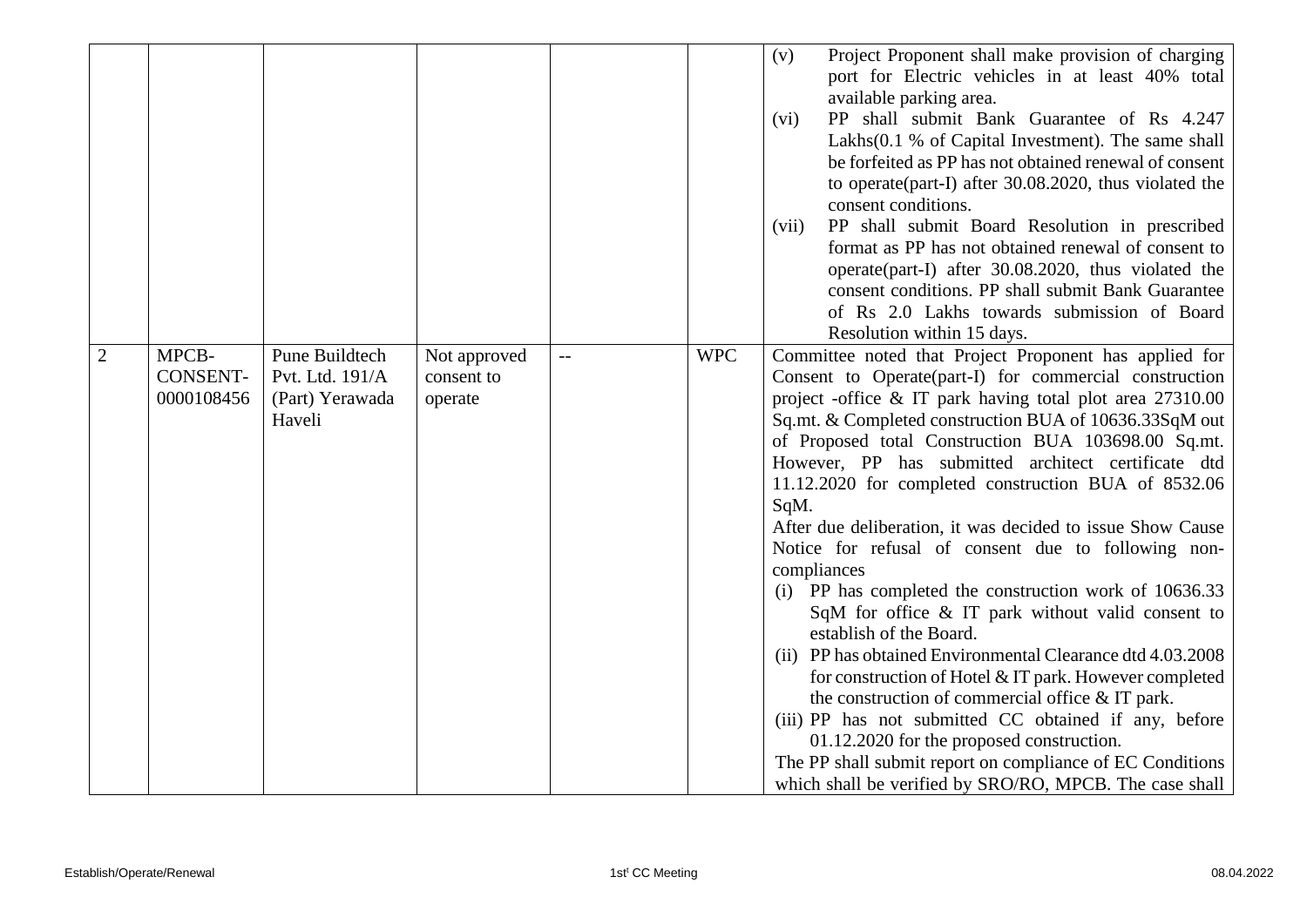|                |                 |                                  |              |                                               |            | be discussed in next CC meeting after submission of verified    |
|----------------|-----------------|----------------------------------|--------------|-----------------------------------------------|------------|-----------------------------------------------------------------|
|                |                 |                                  |              |                                               |            | report from SRO/RO.                                             |
| $\overline{3}$ | MPCB-           | <b>Empire Industries</b>         | Not approved | $\mathbf{L}$                                  | <b>WPC</b> | Committee noted that Project Proponent has applied Renewal      |
|                | <b>CONSENT-</b> | Ltd Plot no.22R                  | Renewal of   |                                               |            | of 1st Consent to operate (Part-I) for Industrial & Residential |
|                | 0000126589      | Kalyan -                         | consent      |                                               |            | Project having total plot area is 1,41,402.00 Sqm and           |
|                |                 | ambernath Rd,                    |              |                                               |            | Completed Construction BUA 3277.35 Sqm & out of Total           |
|                |                 | opp. Karnataka<br>Bank, Village- |              |                                               |            | construction BUA area 1,38,647.29 Sqm.                          |
|                |                 | Chikhloli,                       |              |                                               |            | Project proponent has obtained 1st Consent to Operate (part-    |
|                |                 | Ambernath,                       |              |                                               |            | III) with amalgamation with Renewal of 1st Consent to           |
|                |                 | Maharashtra                      |              |                                               |            | Operate (Part-I & Par-II) having Total Plote) Area 141402       |
|                |                 | 421505                           |              |                                               |            | sq.mtrs Completed Construction BUA(28,931.85 sq.mtrs +          |
|                |                 | Ambernath                        |              |                                               |            | 3,277.35 sq.mtrs + 4107.00 sq.mtrs) out vide td: 20/02/2022     |
|                |                 |                                  |              |                                               |            | Valid up to: 30/09/2022                                         |
|                |                 |                                  |              |                                               |            | Project proponent vide their letter dt: 20/02/2022 submitted    |
|                |                 |                                  |              |                                               |            | that, MPC Board has already issued 1st Consent to Operate       |
|                |                 |                                  |              |                                               |            | (part-III) with amalgamation with 1st Consent to Operate        |
|                |                 |                                  |              |                                               |            | (Part-I & Par-II) vide dtd: 20/02/2022 Valid up to:             |
|                |                 |                                  |              |                                               |            | 30/09/2022, hence it is requested to kindly ignore or Cancel    |
|                |                 |                                  |              |                                               |            | the Consent application vide UAN no: 126589 submitted to        |
|                |                 |                                  |              |                                               |            | the MPC Board.                                                  |
|                |                 |                                  |              |                                               |            | After deliberation, it was decided to issue Final Refusal as    |
|                |                 |                                  |              |                                               |            | per Project proponent request letter vide dt: 20/02/2022,       |
|                |                 |                                  |              |                                               |            | Since MPC Board has already issued 1st Consent to Operate       |
|                |                 |                                  |              |                                               |            | (part-III) with amalgamation with 1st Consent to Operate        |
|                |                 |                                  |              |                                               |            | (Part-I & Par-II) vide dtd: 20/02/2022 Valid up to:             |
|                |                 |                                  |              |                                               |            | 30/09/2022.                                                     |
| $\overline{4}$ | MPCB-           | M/s. NXTRA                       | Not Approved | $\mathord{\hspace{1pt}\text{--}\hspace{1pt}}$ | <b>WPC</b> | Committee noted that Project Proponent has applied for          |
|                | <b>CONSENT-</b> | DATA LTD Plot                    | consent to   |                                               |            | Consent to operate for installation of 2250 KVA x 16 nos. of    |
|                | 0000127809      | No. 13/10A, 28                   | Operate      |                                               |            | DG Sets) in existing Data centre construction project having    |
|                |                 | MIDC, Rajiv                      |              |                                               |            | total plot area of plot area of 18981.00 Sq.Mtrs and            |
|                |                 | Gandhi Infotech                  |              |                                               |            | completed Construction BUA 16250.82 Sq.Mtrs out of total        |
|                |                 | Park Phase-III                   |              |                                               |            | Construction BUA 29722.97 Sq. Mtrs.                             |
|                |                 | (SEZ),                           |              |                                               |            |                                                                 |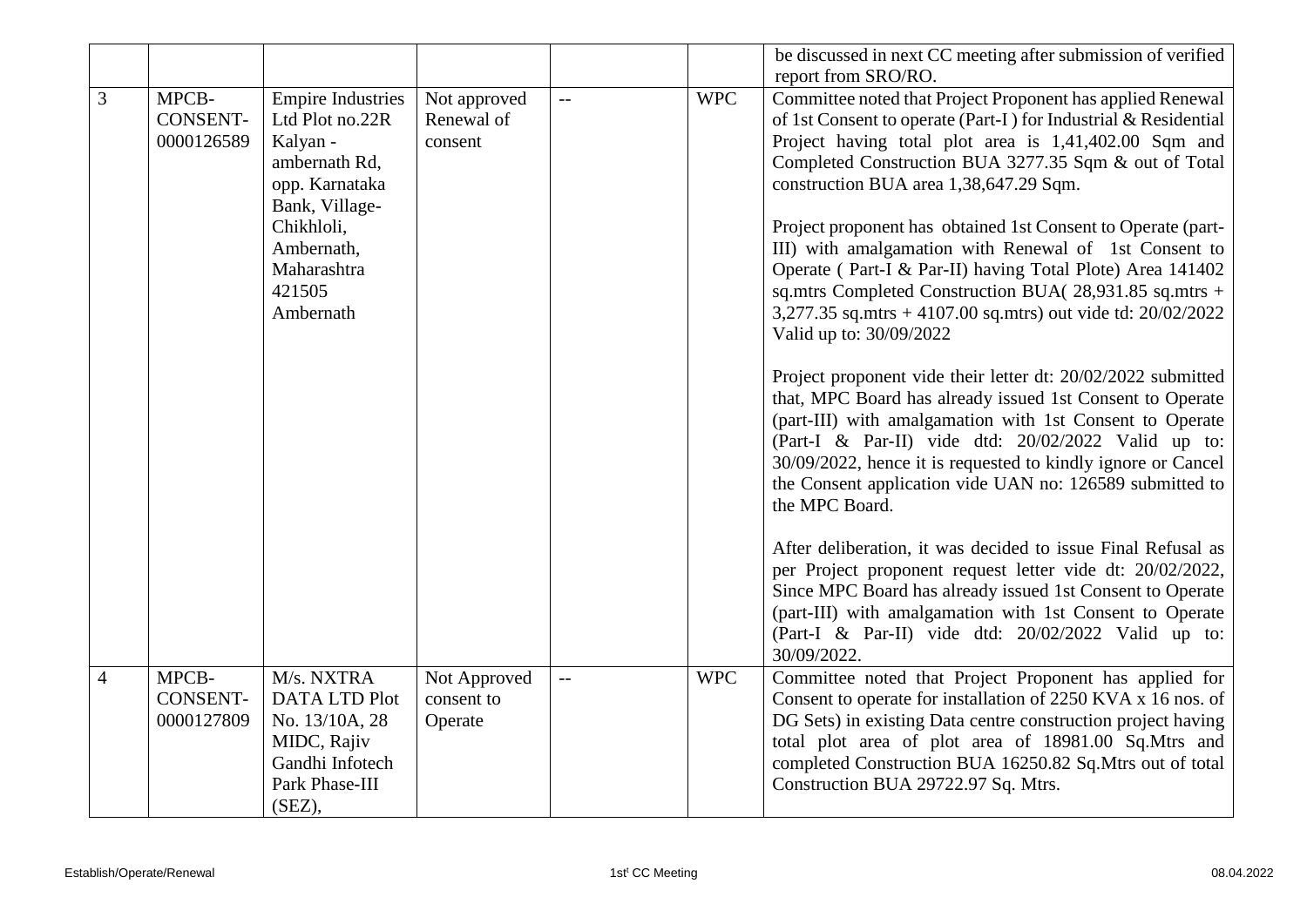|   |                                        | Hinjewadi, Pune<br>Mulshi                                                                                                                                                                                                                                                                    |                                       |                          |             | It was also noted that PP has obtained Amendment in Consent<br>to Establish for installation of additional 16 Nos of DG Sets<br>of 2250 KVA each dtd. 18.08.2021<br>PP has obtained<br>Renewal of consent to Operate (Part-I) dtd. 12.02.2022 valid<br>up to 30.04.2023 for Data center building construction<br>project having total plot area 18981.00 Sq.Mtrs &<br>Construction BUA 16250.82 Sq.Mtrs out of total                                                                                                                                                                                                                    |
|---|----------------------------------------|----------------------------------------------------------------------------------------------------------------------------------------------------------------------------------------------------------------------------------------------------------------------------------------------|---------------------------------------|--------------------------|-------------|-----------------------------------------------------------------------------------------------------------------------------------------------------------------------------------------------------------------------------------------------------------------------------------------------------------------------------------------------------------------------------------------------------------------------------------------------------------------------------------------------------------------------------------------------------------------------------------------------------------------------------------------|
|   |                                        |                                                                                                                                                                                                                                                                                              |                                       |                          |             | construction BUA of 29722.97 SqM as per EC dtd<br>11.10.2017.<br>After due deliberation, it was decided to issue Show Cause<br>Notice as PP has not submitted compliance of Environmental<br>Clearance Conditions and call report on compliance of EC<br>Conditions from PP which shall be verified by SRO/RO,<br>MPCB. The case shall be discussed in next CC meeting after<br>submission of verified report from SRO/RO.                                                                                                                                                                                                              |
| 5 | MPCB-<br><b>CONSENT-</b><br>0000129285 | <b>RUPA</b><br><b>RENAISSANCE</b><br><b>LIMITED -</b><br>Application for<br>Renewal of CtoO<br>$(pt)$ and<br>application for 1st<br>CtoO with<br>amalgamation for<br>remaining area<br>for IT Park<br>project at Plot<br>No. D-33, D-207<br>TTC, MIDC area,<br>Turbhe, Navi<br>Mumbai Panvel | Not approved<br>consent to<br>Operate | $\overline{\phantom{m}}$ | <b>WPC</b>  | Committee noted that PP has applied for Renewal of C to<br>$O$ (part I) and C to O for remaining area with amalgamation<br>of both consent for IT park project having Total plot area<br>21,294 Sq.M and Total construction BUA 1,48,887 Sq.M as<br>per EC dtd 22.01.2020.<br>After due deliberation, it was decided to issue Show Cause<br>Notice as PP has not submitted compliance of Environmental<br>Clearance Conditions and call report on compliance of EC<br>Conditions from PP which shall be verified by SRO/RO,<br>MPCB. The case shall be discussed in next CC meeting after<br>submission of verified report from SRO/RO. |
| 6 | MPCB-<br><b>CONSENT-</b><br>0000130274 | <b>GO GREEN ECO</b><br><b>TECH</b><br><b>SOLUTIONS</b><br><b>PRIVATE</b><br><b>LIMITED</b>                                                                                                                                                                                                   | Approved<br>Consent to<br>Operate     | 31.03.2023               | <b>ROHQ</b> | Committee noted that Industry has applied for first Consent<br>to Operate for alternate fuel from organic incinerable H.W.<br>and inorganic H.W. by pre-processing activity- 1500 MT/M.<br>Industry has obtained consent to establish for the same on<br>02/12/2020.                                                                                                                                                                                                                                                                                                                                                                    |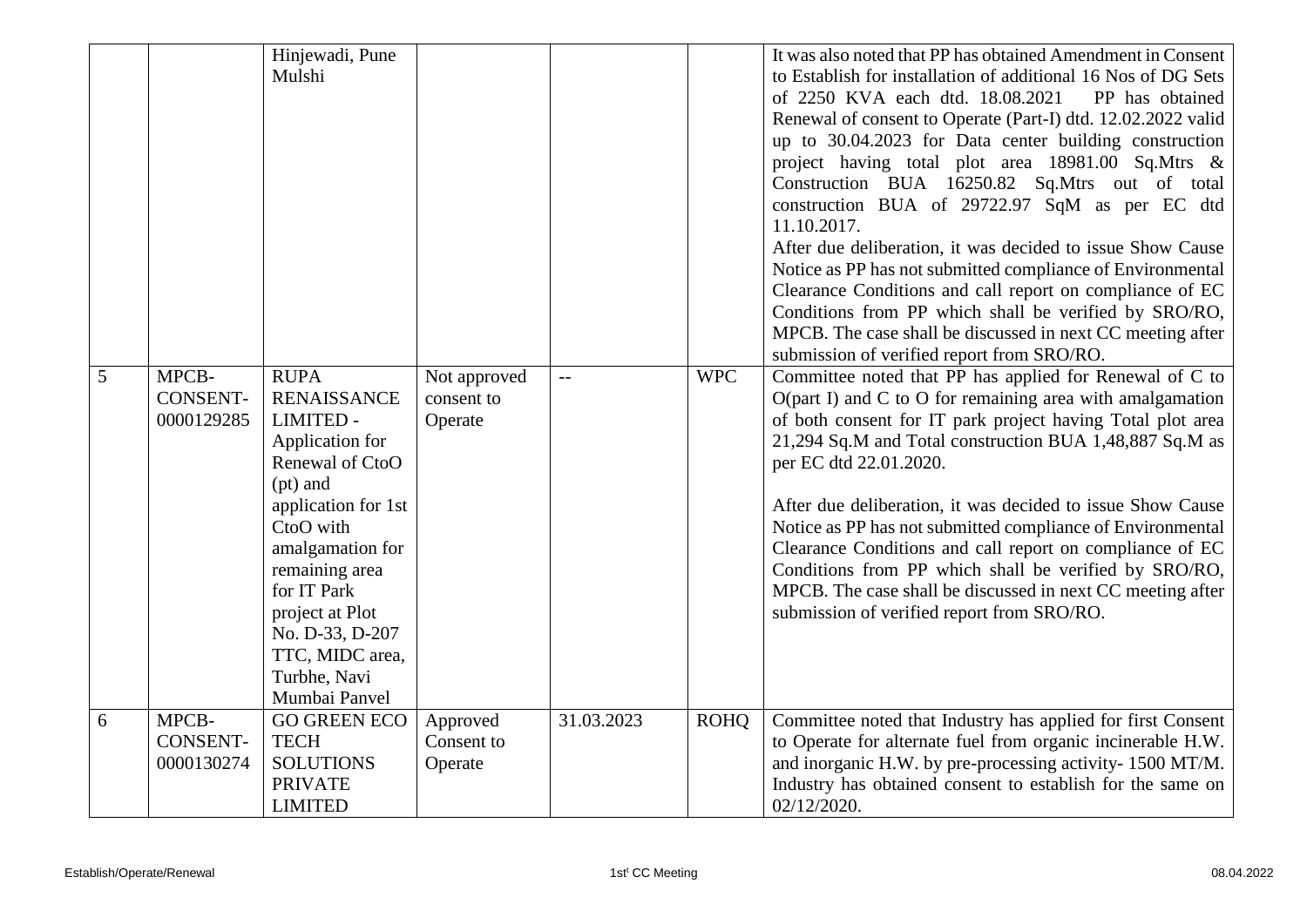|                |                                        | 8,9,13,14,19,20<br><b>SARAVALI</b><br><b>PALGHAR</b>                                                                                                                                                         |                                                 |             |            | After due deliberation, it was decided to grant consent to<br>operate for alternate fuel from organic incinerable H.W. and<br>inorganic H.W. by pre-processing activity- 1500 MT/M by<br>imposing following conditions.<br>Industry shall submit Bank Guarantee of Rs 5.0 Lakhs<br>(i)<br>towards compliance of consent conditions                                                                                                                                                                                                                                                                  |
|----------------|----------------------------------------|--------------------------------------------------------------------------------------------------------------------------------------------------------------------------------------------------------------|-------------------------------------------------|-------------|------------|-----------------------------------------------------------------------------------------------------------------------------------------------------------------------------------------------------------------------------------------------------------------------------------------------------------------------------------------------------------------------------------------------------------------------------------------------------------------------------------------------------------------------------------------------------------------------------------------------------|
|                | MPCB-<br><b>CONSENT-</b><br>0000130298 | <b>Precision Metals</b><br>Atkargaon-<br>Odoshi Road At-<br>Atkargaon, Post.<br>Sajgaon-<br>Khopoli,, Tal.<br>Khalapur, Dist.<br>Raigaid                                                                     | Approved<br>Consent to<br>Operate               | 31/07/2024. | <b>APC</b> | It was decided to grant 1 <sup>st</sup> Consent to Operate for expansion<br>with amalgamation of existing Consent to Operate by<br>imposing following conditions -<br>Consent is issued with overriding effect to earlier<br>(i)<br>Consent to Operate granted by the Board vide dtd.<br>18/11/2020.<br>PP shall submit BG of Rs. 5.0 Lakh towards O & M<br>(ii)<br>of pollution control systems & compliance of Consent<br>conditions.<br>Consent shall be issued only after submission of BG of Rs.<br>5.0 lakh towards O & M of pollution control systems &<br>compliance of Consent conditions. |
|                | <b>Agenda C: Consent to Renewal</b>    |                                                                                                                                                                                                              |                                                 |             |            |                                                                                                                                                                                                                                                                                                                                                                                                                                                                                                                                                                                                     |
|                | MPCB-<br><b>CONSENT-</b><br>0000098680 | HARSCO INDIA<br><b>LIMITED</b><br><b>SURVEY NO</b><br>$12,13,14 \&$<br>PART OF 6, 11,<br>16,17,18,19 OF<br><b>KHARKARAV</b><br><b>VILLAGE</b><br><b>GEETA PURAM</b><br><b>DOLVITQ PEN</b><br><b>DIST PEN</b> | Approved<br>Renewal of<br>Consent to<br>Operate | 31/12/2022. | <b>APC</b> | It was decided to grant Renewal of Consent to Operate with<br>increase in capital investment by imposing following<br>$conditions -$<br>Existing BG of Rs. 10.0 Lakh submitted towards O &<br>(i)<br>M of pollution control systems is forfeited.<br>PP shall submit top-up BG of Rs. 20 Lakh towards O<br>(ii)<br>& M of pollution control systems and compliance of<br>Consent conditions.                                                                                                                                                                                                        |
| $\overline{2}$ | MPCB-<br><b>CONSENT-</b><br>0000112905 | Hindustan<br>Petroleum<br>Corporation                                                                                                                                                                        | Approved<br>Renewal of                          | 31.07.2026  | <b>AST</b> | It was decided to grant renewal of consent for filling of LPG<br>cylinders with decrease in capacity from 20000 MT/M to                                                                                                                                                                                                                                                                                                                                                                                                                                                                             |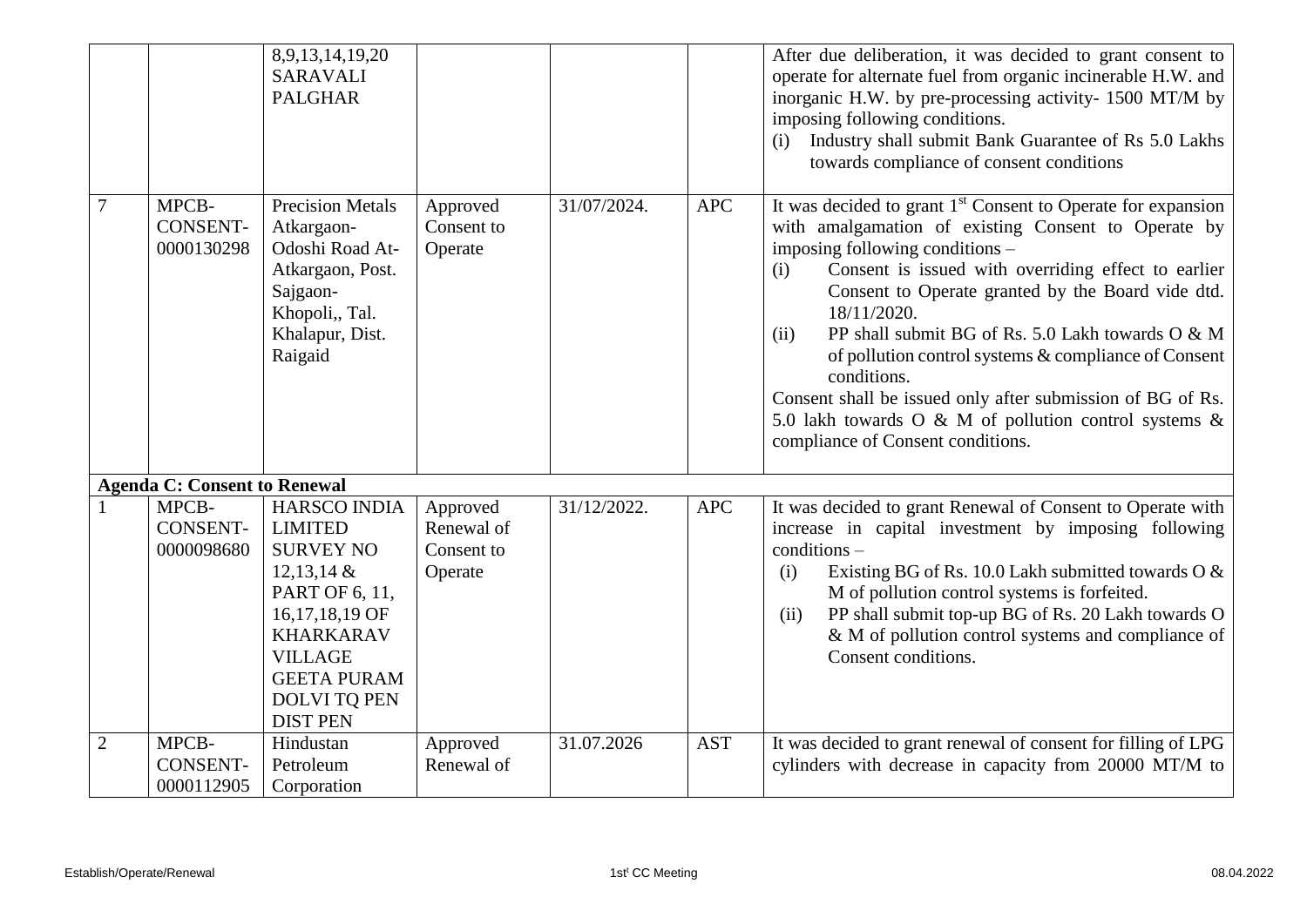|   |                                        | Limited (LPG                                                                                                                           | Consent to                                      |            |            | 10000 MT/M and with additional activity of painting of                                                                                                                                                                                                                                                                                                                                                                                                                                                                                                                                                                                                                                                                                                                                                                                                                                                                                                                                                                                                                                                                                                                                                                                                                                                                                                                                                                                                                                                                                                                                                                                             |
|---|----------------------------------------|----------------------------------------------------------------------------------------------------------------------------------------|-------------------------------------------------|------------|------------|----------------------------------------------------------------------------------------------------------------------------------------------------------------------------------------------------------------------------------------------------------------------------------------------------------------------------------------------------------------------------------------------------------------------------------------------------------------------------------------------------------------------------------------------------------------------------------------------------------------------------------------------------------------------------------------------------------------------------------------------------------------------------------------------------------------------------------------------------------------------------------------------------------------------------------------------------------------------------------------------------------------------------------------------------------------------------------------------------------------------------------------------------------------------------------------------------------------------------------------------------------------------------------------------------------------------------------------------------------------------------------------------------------------------------------------------------------------------------------------------------------------------------------------------------------------------------------------------------------------------------------------------------|
|   |                                        | Filling Plant)                                                                                                                         | Operate                                         |            |            | cyclender-25000/Month by imposing following conditions.                                                                                                                                                                                                                                                                                                                                                                                                                                                                                                                                                                                                                                                                                                                                                                                                                                                                                                                                                                                                                                                                                                                                                                                                                                                                                                                                                                                                                                                                                                                                                                                            |
|   |                                        | PLOT NO G-6                                                                                                                            |                                                 |            |            | (i) Industry shall renew the Bank Guarantee of Rs 5.0                                                                                                                                                                                                                                                                                                                                                                                                                                                                                                                                                                                                                                                                                                                                                                                                                                                                                                                                                                                                                                                                                                                                                                                                                                                                                                                                                                                                                                                                                                                                                                                              |
|   |                                        | <b>MALEGAON</b>                                                                                                                        |                                                 |            |            | Lakhs towards compliance of consent conditions.                                                                                                                                                                                                                                                                                                                                                                                                                                                                                                                                                                                                                                                                                                                                                                                                                                                                                                                                                                                                                                                                                                                                                                                                                                                                                                                                                                                                                                                                                                                                                                                                    |
|   |                                        | <b>MIDC SINNAR</b>                                                                                                                     |                                                 |            |            |                                                                                                                                                                                                                                                                                                                                                                                                                                                                                                                                                                                                                                                                                                                                                                                                                                                                                                                                                                                                                                                                                                                                                                                                                                                                                                                                                                                                                                                                                                                                                                                                                                                    |
| 3 | MPCB-<br><b>CONSENT-</b><br>0000115465 | M/S: KALIKA<br><b>STEEL ALLOYS</b><br><b>PVT LTD PLOT</b><br>NO: $C-7, C-8$ &<br>C9 PHASE-I,<br><b>ADDITIONAL</b><br><b>MIDC JALNA</b> | Approved<br>Renewal of<br>Consent to<br>Operate | 30/06/2023 | <b>APC</b> | Committee noted that personal hearing was extended on<br>$21/02/2022$ . During personal hearing it was decided that -<br>(a) Steel industries shall submit revised plans to Sub-<br>Regional Officer Jalna within 07 days for provision of<br>roof top secondary fume extraction system or modified<br>secondary fume extraction system close to vicinity of<br>primary hood for suction of 100% emissions.<br>(b) All steel industries shall submit plans towards<br>installation of up-gradation of existing air pollution<br>control system in old as well as new sheds to arrest<br>100% secondary fumes.<br>Committee also noted that PP has submitted commitment<br>regarding installation of secondary fume extraction system<br>up to Oct. 2022. Therefore, it was decided to grant Renewal<br>of Consent to Operate by imposing following conditions -<br>PP shall issue purchase order for installation of<br>(i)<br>secondary fume extraction system on or before<br>30/04/2022 and shall submit BG of Rs. 2.0 Lakh<br>towards compliance of the same.<br>PP shall ensure that material should be procured on<br>(ii)<br>or before 15/06/2022 and shall submit BG of Rs. 3.0<br>Lakh towards compliance of the same.<br>PP shall ensure that work of provision of secondary<br>(iii)<br>fume extraction system shall be started on or before<br>30/06/2022 and shall submit BG of Rs. 5.0 Lakh<br>towards compliance of the same.<br>PP shall ensure that installation of secondary fume<br>(iv)<br>extraction systems shall be installed on or before<br>15/10/2022 shall submit BG of Rs. 5.0 Lakh towards<br>compliance of the same. |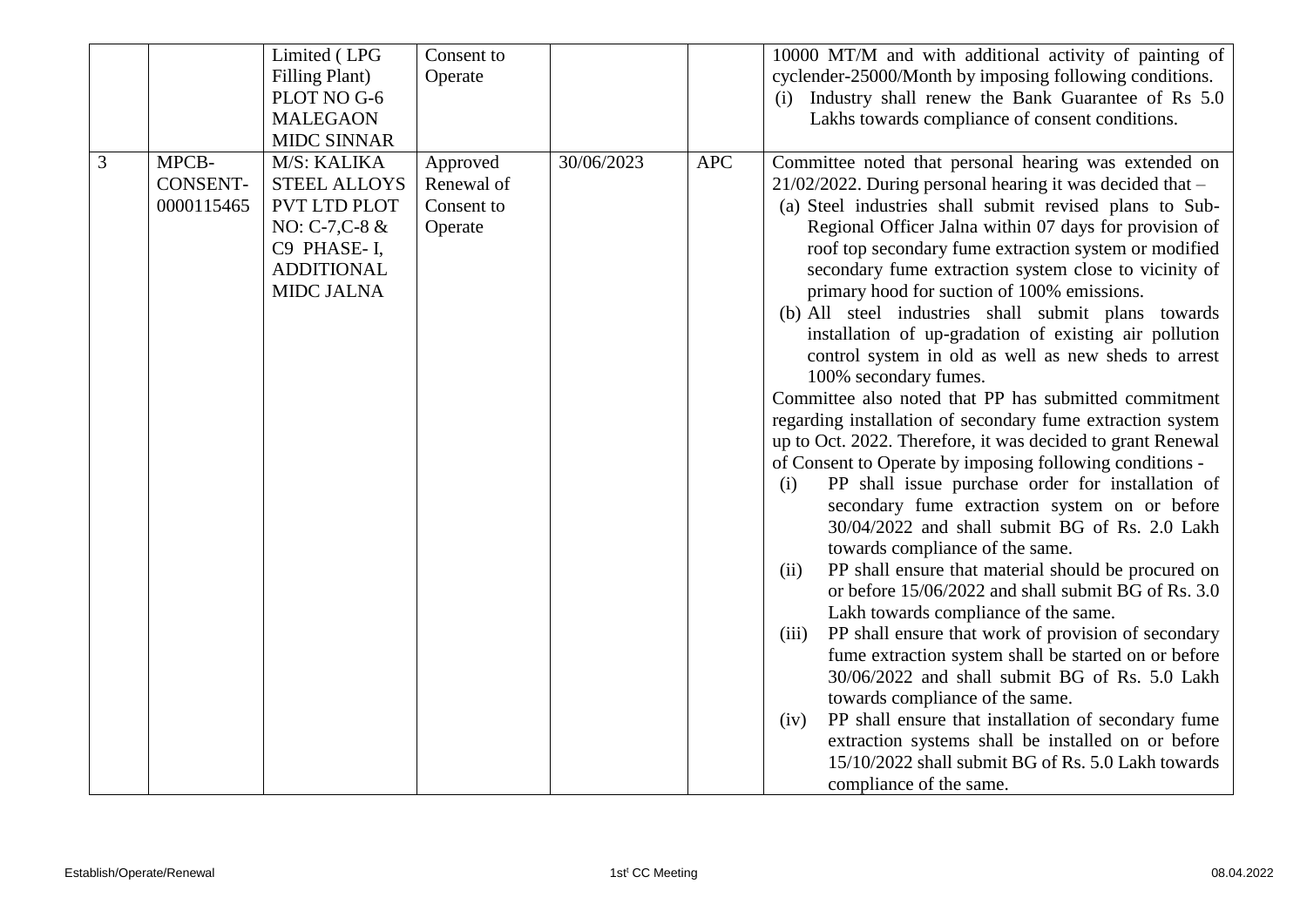| $\overline{4}$ | MPCB-<br><b>CONSENT-</b><br>0000116357 | <b>BHAGYALAXM</b><br><b>I ROLLING</b><br><b>MILLS PVT</b><br>LTD GUT NO:<br>30 DAREGAON,<br><b>ADJACENT TO</b><br><b>ADDITIONAL</b><br><b>MIDC JALNA</b><br><b>JALNA</b> | Approved<br>Renewal of<br>Consent to<br>Operate | 30/06/2023 | <b>APC</b> | PP shall ensure that trials of secondary fume<br>(v)<br>extortion system shall be done on or before<br>30/10/2022 and shall submit BG of Rs. 5.0 Lakh<br>towards compliance of the same.<br>If PP fail to comply point no. 1 to 5 within time, then<br>(vi)<br>BG will be forfeited and top-up accordingly.<br>(vii) PP shall submit progress report after completion of<br>each activity to SRO Jalna and SRO Jalna shall<br>submit monthly progress report after verification.<br>(viii) PP shall extend exiting BG of Rs. 5.0 Lakh submitted<br>towards O & M of pollution control systems and<br>compliance of Consent conditions.<br>Committee noted that personal hearing was extended on<br>$21/02/2022$ . During personal hearing it was decided that $-$<br>(a) Steel industries shall submit revised plans to Sub-<br>Regional Officer Jalna within 07 days for provision of<br>roof top secondary fume extraction system or modified<br>secondary fume extraction system close to vicinity of<br>primary hood for suction of 100% emissions.<br>(b) All steel industries shall submit plans towards<br>installation of up-gradation of existing air pollution<br>control system in old as well as new sheds to arrest<br>100% secondary fumes.<br>Committee also noted that as per report of SRO Jalna PP has<br>installed secondary fume extraction system. Therefore, it<br>was decided to grant Renewal of Consent to Operate by<br>extending exiting BG of Rs. 5.0 Lakh submitted towards O<br>& M of pollution control systems and compliance of Consent<br>conditions. |
|----------------|----------------------------------------|--------------------------------------------------------------------------------------------------------------------------------------------------------------------------|-------------------------------------------------|------------|------------|-----------------------------------------------------------------------------------------------------------------------------------------------------------------------------------------------------------------------------------------------------------------------------------------------------------------------------------------------------------------------------------------------------------------------------------------------------------------------------------------------------------------------------------------------------------------------------------------------------------------------------------------------------------------------------------------------------------------------------------------------------------------------------------------------------------------------------------------------------------------------------------------------------------------------------------------------------------------------------------------------------------------------------------------------------------------------------------------------------------------------------------------------------------------------------------------------------------------------------------------------------------------------------------------------------------------------------------------------------------------------------------------------------------------------------------------------------------------------------------------------------------------------------------------------------------------------------------------|
| $\overline{5}$ | MPCB-<br><b>CONSENT-</b><br>0000115677 | <b>GAJKESARI</b><br><b>STEELS AND</b><br><b>ALLOYS PVT</b><br>LTD PHASE II<br><b>ADDITIONAL</b>                                                                          | Approved<br>Renewal of<br>Consent to<br>Operate | 30/06/2023 | <b>APC</b> | Committee noted that personal hearing was extended on<br>$21/02/2022$ . During personal hearing it was decided that -<br>(a) Steel industries shall submit revised plans to Sub-<br>Regional Officer Jalna within 07 days for provision<br>of roof top secondary fume extraction system or                                                                                                                                                                                                                                                                                                                                                                                                                                                                                                                                                                                                                                                                                                                                                                                                                                                                                                                                                                                                                                                                                                                                                                                                                                                                                              |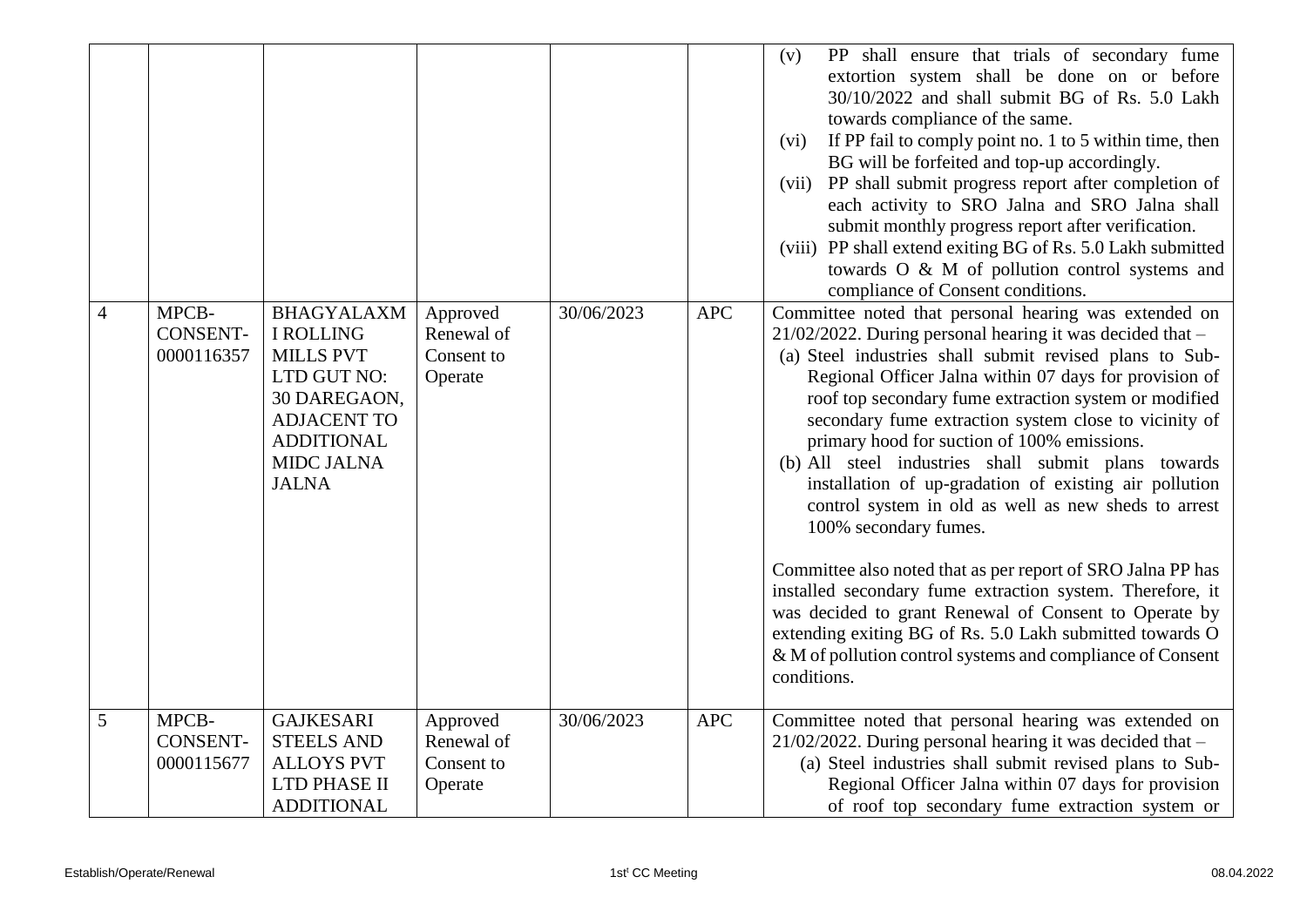| <b>MIDC AREA</b> |  | modified secondary fume extraction system close to              |
|------------------|--|-----------------------------------------------------------------|
| PLOT NO F-18     |  | vicinity of primary hood for suction of 100%                    |
| <b>AND F-19</b>  |  | emissions.                                                      |
| <b>JALNA</b>     |  | (b) All steel industries shall submit plans towards             |
|                  |  | installation of up-gradation of existing air pollution          |
|                  |  | control system in old as well as new sheds to arrest            |
|                  |  | 100% secondary fumes.                                           |
|                  |  | Committee also noted that PP has submitted commitment           |
|                  |  | regarding installation of secondary fume extraction system      |
|                  |  | up to Oct. 2022. Therefore, it was decided to grant Renewal     |
|                  |  | of Consent to Operate by imposing following conditions -        |
|                  |  | PP shall issue purchase order for installation of<br>(i)        |
|                  |  | secondary fume extraction system on or before                   |
|                  |  | 30/04/2022 and shall submit BG of Rs. 2.0 Lakh                  |
|                  |  | towards compliance of the same.                                 |
|                  |  | PP shall ensure that material should be procured on or<br>(ii)  |
|                  |  | before 15/06/2022 and shall submit BG of Rs. 3.0                |
|                  |  | Lakh towards compliance of the same.                            |
|                  |  | PP shall ensure that work of provision of secondary<br>(iii)    |
|                  |  | fume extraction system shall be started on or before            |
|                  |  | 30/06/2022 and shall submit BG of Rs. 5.0 Lakh                  |
|                  |  | towards compliance of the same.                                 |
|                  |  | PP shall ensure that installation of secondary fume<br>(iv)     |
|                  |  | extraction systems shall be installed on or before              |
|                  |  | 15/10/2022 shall submit BG of Rs. 5.0 Lakh towards              |
|                  |  | compliance of the same.                                         |
|                  |  | PP shall ensure that trials of secondary fume extortion<br>(v)  |
|                  |  | system shall be done on or before 30/10/2022 and                |
|                  |  | shall submit BG of Rs. 5.0 Lakh towards compliance              |
|                  |  | of the same.                                                    |
|                  |  | If PP fail to comply point no. 1 to 5 within time, then<br>(vi) |
|                  |  | BG will be forfeited and top-up accordingly.                    |
|                  |  | (vii) PP shall submit progress report after completion of       |
|                  |  | each activity to SRO Jalna and SRO Jalna shall                  |
|                  |  | submit monthly progress report after verification.              |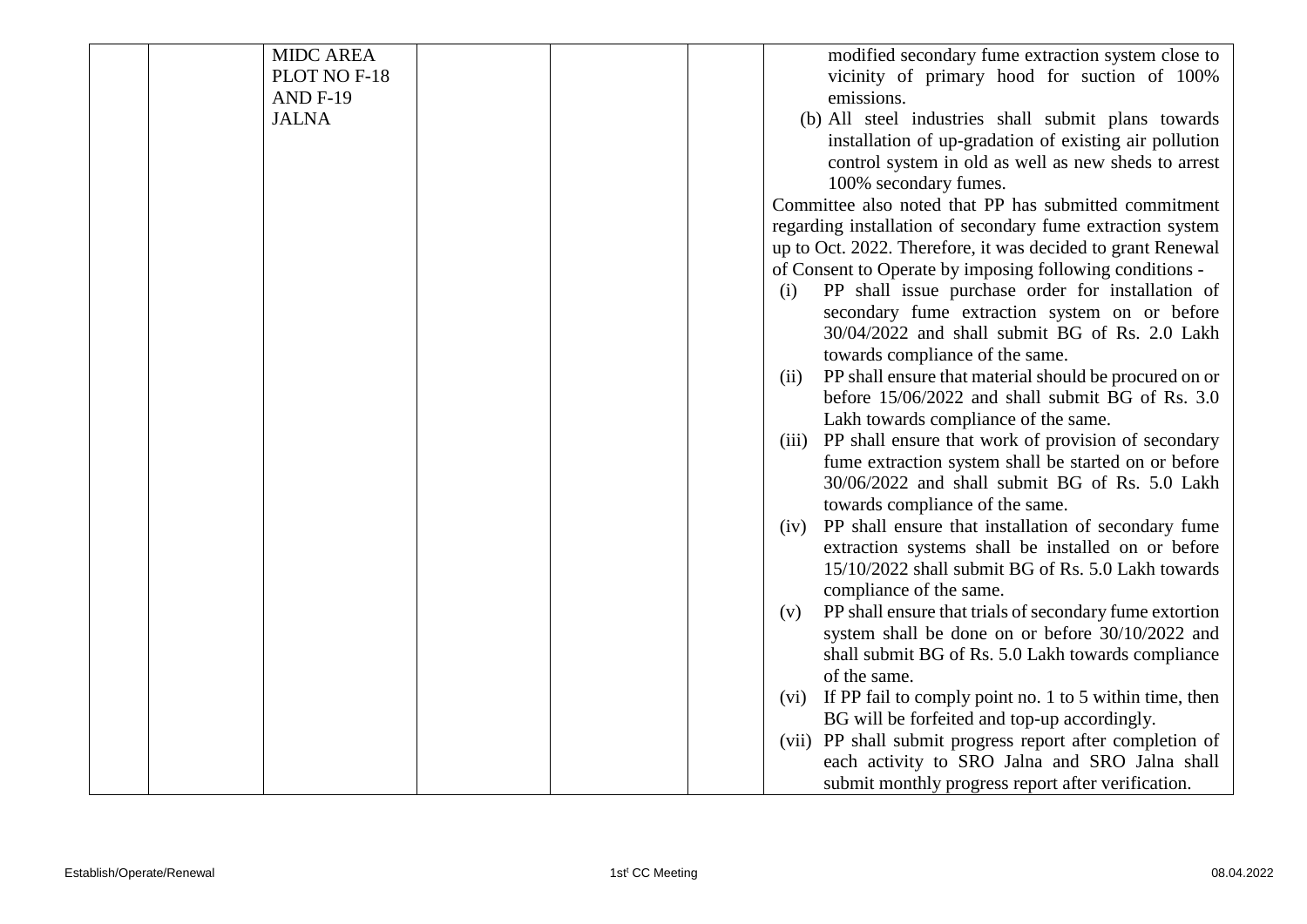|   |                 |                  |            |            |            | (viii) PP shall extend exiting BG of Rs. 5.0 Lakh submitted                                                        |
|---|-----------------|------------------|------------|------------|------------|--------------------------------------------------------------------------------------------------------------------|
|   |                 |                  |            |            |            | towards O & M of pollution control systems and                                                                     |
|   |                 |                  |            |            |            | compliance of Consent conditions.                                                                                  |
| 6 | MPCB-           | M/s. Matsyodari  | Approved   | 30/06/2023 | <b>APC</b> | Committee noted that personal hearing was extended on                                                              |
|   | <b>CONSENT-</b> | Steel & Alloys   | Renewal of |            |            | $21/02/2022$ . During personal hearing it was decided that $-$                                                     |
|   | 0000116312      | Pvt. Ltd.        | Consent to |            |            | (a) Steel industries shall submit revised plans to Sub-                                                            |
|   |                 | Addl.MIDC, jalna | Operate    |            |            | Regional Officer Jalna within 07 days for provision                                                                |
|   |                 | D-31, D-32 Jalna |            |            |            | of roof top secondary fume extraction system or                                                                    |
|   |                 |                  |            |            |            | modified secondary fume extraction system close to                                                                 |
|   |                 |                  |            |            |            | vicinity of primary hood for suction of 100%                                                                       |
|   |                 |                  |            |            |            | emissions.                                                                                                         |
|   |                 |                  |            |            |            | (b) All steel industries shall submit plans towards                                                                |
|   |                 |                  |            |            |            | installation of up-gradation of existing air pollution                                                             |
|   |                 |                  |            |            |            | control system in old as well as new sheds to arrest                                                               |
|   |                 |                  |            |            |            | 100% secondary fumes.                                                                                              |
|   |                 |                  |            |            |            | Committee also noted that PP has submitted commitment                                                              |
|   |                 |                  |            |            |            | regarding installation of secondary fume extraction system                                                         |
|   |                 |                  |            |            |            | up to Oct. 2022. Therefore, it was decided to grant Renewal                                                        |
|   |                 |                  |            |            |            | of Consent to Operate by imposing following conditions -                                                           |
|   |                 |                  |            |            |            | PP shall issue purchase order for installation of<br>(i)                                                           |
|   |                 |                  |            |            |            | secondary fume extraction system on or before                                                                      |
|   |                 |                  |            |            |            | 30/04/2022 and shall submit BG of Rs. 2.0 Lakh                                                                     |
|   |                 |                  |            |            |            | towards compliance of the same.                                                                                    |
|   |                 |                  |            |            |            | PP shall ensure that material should be procured on<br>(ii)<br>or before 15/06/2022 and shall submit BG of Rs. 3.0 |
|   |                 |                  |            |            |            | Lakh towards compliance of the same.                                                                               |
|   |                 |                  |            |            |            | PP shall ensure that work of provision of secondary<br>(iii)                                                       |
|   |                 |                  |            |            |            | fume extraction system shall be started on or before                                                               |
|   |                 |                  |            |            |            | 30/06/2022 and shall submit BG of Rs. 5.0 Lakh                                                                     |
|   |                 |                  |            |            |            | towards compliance of the same.                                                                                    |
|   |                 |                  |            |            |            | PP shall ensure that installation of secondary fume<br>(iv)                                                        |
|   |                 |                  |            |            |            | extraction systems shall be installed on or before                                                                 |
|   |                 |                  |            |            |            | 15/10/2022 shall submit BG of Rs. 5.0 Lakh towards                                                                 |
|   |                 |                  |            |            |            | compliance of the same.                                                                                            |
|   |                 |                  |            |            |            | PP shall ensure that trials of secondary fume<br>(v)                                                               |
|   |                 |                  |            |            |            | extortion system shall be done on or before                                                                        |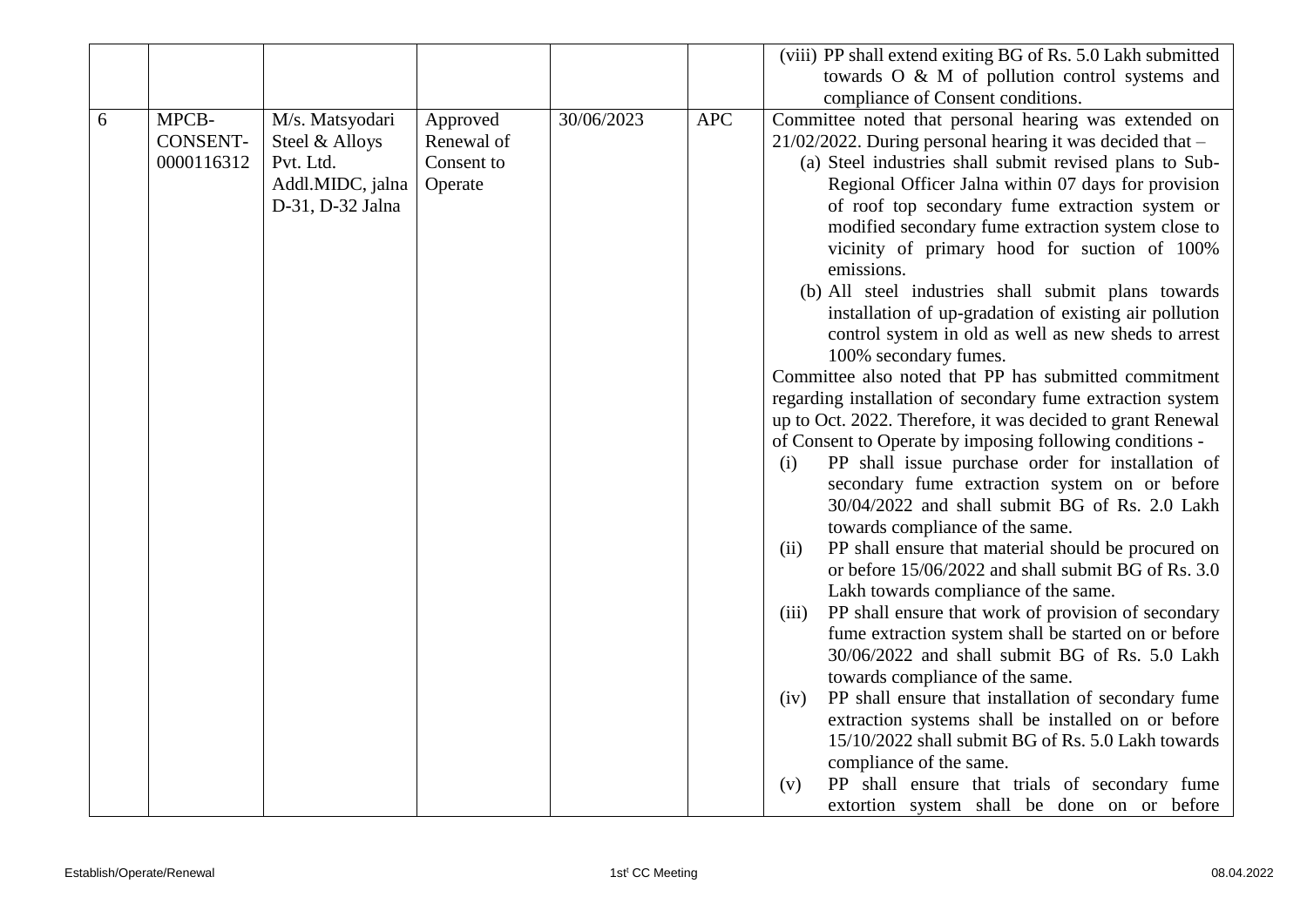|                                        |                                                                                             |                                                                                                                                                                                                                                                          |            |            | 30/10/2022 and shall submit BG of Rs. 5.0 Lakh<br>towards compliance of the same.<br>If PP fail to comply point no. 1 to 5 within time, then<br>(vi)<br>BG will be forfeited $&$ top-up accordingly.<br>(vii) PP shall submit progress report after completion of<br>each activity to SRO Jalna and SRO Jalna shall<br>submit monthly progress report after verification.<br>(viii) PP shall extend exiting BG of Rs. 5.0 Lakh submitted<br>towards O & M of pollution control systems and<br>compliance of Consent conditions.<br>Consent is issued without prejudice to the order passed or<br>being passed by the Hon'ble NGT in OA No. 11/2022 (WZ).                                                                                                                                                                                                                                                                                                                                                                                                                                                                                                                                                                                          |
|----------------------------------------|---------------------------------------------------------------------------------------------|----------------------------------------------------------------------------------------------------------------------------------------------------------------------------------------------------------------------------------------------------------|------------|------------|---------------------------------------------------------------------------------------------------------------------------------------------------------------------------------------------------------------------------------------------------------------------------------------------------------------------------------------------------------------------------------------------------------------------------------------------------------------------------------------------------------------------------------------------------------------------------------------------------------------------------------------------------------------------------------------------------------------------------------------------------------------------------------------------------------------------------------------------------------------------------------------------------------------------------------------------------------------------------------------------------------------------------------------------------------------------------------------------------------------------------------------------------------------------------------------------------------------------------------------------------|
| MPCB-<br><b>CONSENT-</b><br>0000116500 | M/S: RATHI<br>STEEL &<br><b>METAL PVT</b><br>LTD PLOT NO:<br>F-12 ADDL<br><b>MIDC JALNA</b> | Approved 1st<br>Consent to<br>Operate for<br>expansion,<br>Renewal of<br>existing<br>Consent to<br>Operate and<br>their<br>amalgamation<br>with change in<br>name from<br>M/s. Rajuri<br>Steels Pvt. Ltd.<br>to M/s. Rathi<br>Steel & Metal<br>Pvt. Ltd. | 30/06/2023 | <b>APC</b> | Committee noted that personal hearing was extended on<br>$21/02/2022$ . During personal hearing it was decided that -<br>(a) Steel industries shall submit revised plans to Sub-<br>Regional Officer Jalna within 07 days for provision<br>of roof top secondary fume extraction system or<br>modified secondary fume extraction system close to<br>vicinity of primary hood for suction of 100%<br>emissions.<br>(b) All steel industries shall submit plans towards<br>installation of up-gradation of existing air pollution<br>control system in old as well as new sheds to arrest<br>100% secondary fumes.<br>Committee also noted that PP has submitted commitment<br>regarding installation of secondary fume extraction system<br>up to Oct. 2022. Therefore, it was decided to grant $1st$<br>Consent to Operate for expansion, Renewal of existing<br>Consent to Operate and their amalgamation with change in<br>name from M/s. Rajuri Steels Pvt. Ltd. to M/s. Rathi Steel &<br>Metal Pvt. Ltd. by imposing following conditions -<br>PP shall issue purchase order for installation of<br>(i)<br>secondary fume extraction system on or before<br>30/04/2022 and shall submit BG of Rs. 5.0 Lakh<br>towards compliance of the same. |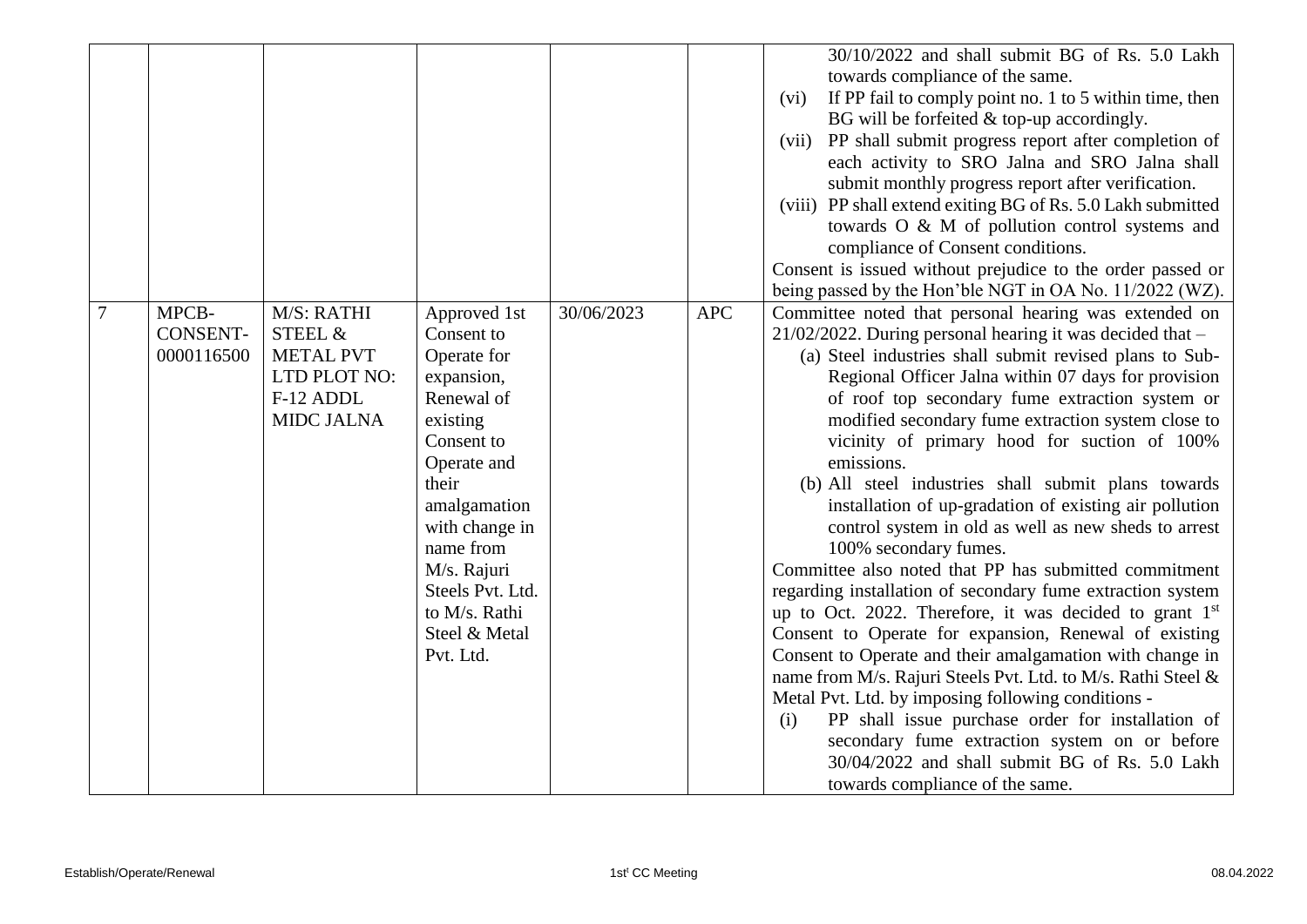|   |                                        |                                                                                                                                                                                                                                               |                                                                                            |            |            | PP shall ensure that material should be procured on<br>(ii)<br>or before 15/06/2022 and shall submit BG of Rs. 5.0<br>Lakh towards compliance of the same.<br>PP shall ensure that work of provision of secondary<br>(iii)<br>fume extraction system shall be started on or before<br>30/06/2022 and shall submit BG of Rs. 5.0 Lakh<br>towards compliance of the same.<br>PP shall ensure that installation of secondary fume<br>(iv)<br>extraction systems shall be installed on or before<br>15/10/2022 shall submit BG of Rs. 5.0 Lakh towards<br>compliance of the same.<br>PP shall ensure that trials of secondary fume<br>(v)<br>extortion system shall be done on or before<br>30/10/2022 and shall submit BG of Rs. 5.0 Lakh<br>towards compliance of the same.<br>If PP fail to comply point no. 1 to 5 within time, then<br>(vi)<br>BG will be forfeited and top-up accordingly.<br>PP shall submit progress report after completion of<br>(vii)<br>each activity to SRO Jalna and SRO Jalna shall<br>submit monthly progress report after verification.<br>(viii) PP shall extend exiting BG of Rs. 5.0 Lakh submitted<br>towards O & M of pollution control systems and<br>compliance of Consent conditions. |
|---|----------------------------------------|-----------------------------------------------------------------------------------------------------------------------------------------------------------------------------------------------------------------------------------------------|--------------------------------------------------------------------------------------------|------------|------------|----------------------------------------------------------------------------------------------------------------------------------------------------------------------------------------------------------------------------------------------------------------------------------------------------------------------------------------------------------------------------------------------------------------------------------------------------------------------------------------------------------------------------------------------------------------------------------------------------------------------------------------------------------------------------------------------------------------------------------------------------------------------------------------------------------------------------------------------------------------------------------------------------------------------------------------------------------------------------------------------------------------------------------------------------------------------------------------------------------------------------------------------------------------------------------------------------------------------------|
| 8 | MPCB-<br><b>CONSENT-</b><br>0000116474 | M/S: SRJ PEETY<br><b>STEELS</b><br><b>PRIVATE</b><br><b>LIMITED</b><br><b>ADDITIONAL</b><br><b>MIDC JALNA</b><br>PLOT NO:D-<br>$50/1$ , D- $50/2$ , D-<br>$51/1$ , D- $51/2$ , D-<br>52/1, E-8/9, E-<br>$8/10,E-8/10(P)$ ,<br>$E-45,B-29, B-$ | Approved<br>Renewal of<br>Consent to<br>Operate with<br>enhanced<br>production<br>capacity | 30/06/2023 | <b>APC</b> | Committee noted that personal hearing was extended on<br>$21/02/2022$ . During personal hearing it was decided that $-$<br>(a) Steel industries shall submit revised plans to Sub-<br>Regional Officer Jalna within 07 days for provision<br>of roof top secondary fume extraction system or<br>modified secondary fume extraction system close to<br>vicinity of primary hood for suction of 100%<br>emissions.<br>(b) All steel industries shall submit plans towards<br>installation of up-gradation of existing air pollution<br>control system in old as well as new sheds to arrest<br>100% secondary fumes.                                                                                                                                                                                                                                                                                                                                                                                                                                                                                                                                                                                                         |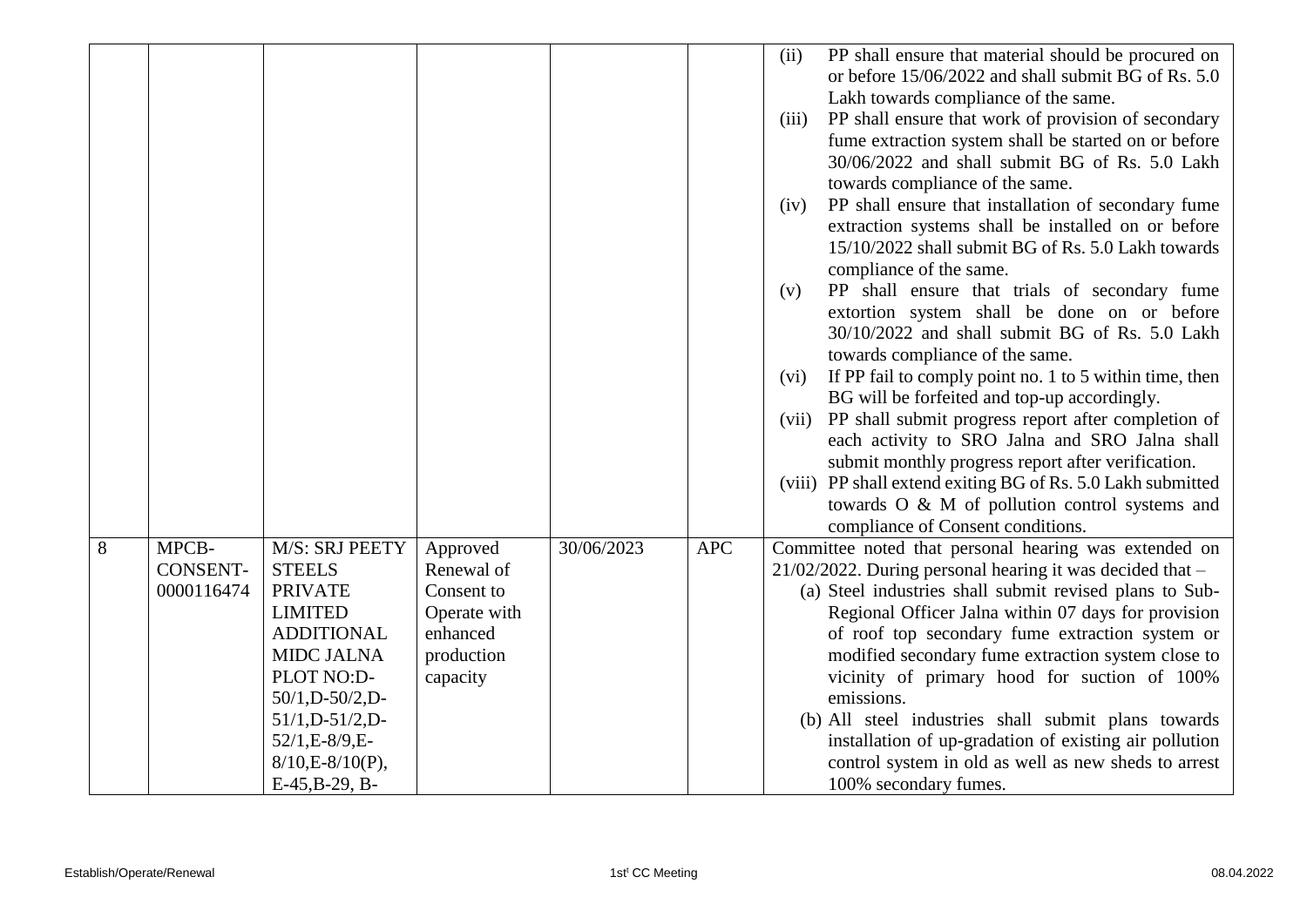|   |                 | $30/1$ , B- $30/2$ , B- |            |            |            | Committee also noted that PP has submitted commitment           |
|---|-----------------|-------------------------|------------|------------|------------|-----------------------------------------------------------------|
|   |                 | 30/3. JALNA             |            |            |            | regarding installation of secondary fume extraction system      |
|   |                 |                         |            |            |            | up to Oct. 2022. Therefore, it was decided to grant Renewal     |
|   |                 |                         |            |            |            | of Consent to Operate with enhanced production capacity by      |
|   |                 |                         |            |            |            | imposing following conditions -                                 |
|   |                 |                         |            |            |            | PP shall issue purchase order for installation of<br>(i)        |
|   |                 |                         |            |            |            | secondary fume extraction system on or before                   |
|   |                 |                         |            |            |            | 30/04/2022 and shall submit BG of Rs. 5.0 Lakh                  |
|   |                 |                         |            |            |            | towards compliance of the same.                                 |
|   |                 |                         |            |            |            | PP shall ensure that material should be procured on<br>(ii)     |
|   |                 |                         |            |            |            | or before 15/06/2022 and shall submit BG of Rs. 5.0             |
|   |                 |                         |            |            |            | Lakh towards compliance of the same.                            |
|   |                 |                         |            |            |            | PP shall ensure that work of provision of secondary<br>(iii)    |
|   |                 |                         |            |            |            | fume extraction system shall be started on or before            |
|   |                 |                         |            |            |            | 30/06/2022 and shall submit BG of Rs. 5.0 Lakh                  |
|   |                 |                         |            |            |            | towards compliance of the same.                                 |
|   |                 |                         |            |            |            | PP shall ensure that installation of secondary fume<br>(iv)     |
|   |                 |                         |            |            |            | extraction systems shall be installed on or before              |
|   |                 |                         |            |            |            | 15/10/2022 shall submit BG of Rs. 5.0 Lakh towards              |
|   |                 |                         |            |            |            | compliance of the same.                                         |
|   |                 |                         |            |            |            | PP shall ensure that trials of secondary fume<br>(v)            |
|   |                 |                         |            |            |            | extortion system shall be done on or before                     |
|   |                 |                         |            |            |            | 30/10/2022 and shall submit BG of Rs. 5.0 Lakh                  |
|   |                 |                         |            |            |            | towards compliance of the same.                                 |
|   |                 |                         |            |            |            | If PP fail to comply point no. 1 to 5 within time, then<br>(vi) |
|   |                 |                         |            |            |            | BG will be forfeited and top-up accordingly.                    |
|   |                 |                         |            |            |            | PP shall submit progress report after completion of<br>(vii)    |
|   |                 |                         |            |            |            | each activity to SRO Jalna and SRO Jalna shall                  |
|   |                 |                         |            |            |            | submit monthly progress report after verification.              |
|   |                 |                         |            |            |            | (viii) PP shall extend exiting BG of Rs. 5.0 Lakh submitted     |
|   |                 |                         |            |            |            | towards O & M of pollution control systems and                  |
|   |                 |                         |            |            |            | compliance of Consent conditions.                               |
| 9 | MPCB-           | Om Sairam Steels        | Approved   | 30/06/2023 | <b>APC</b> | Committee noted that personal hearing was extended on           |
|   | <b>CONSENT-</b> | and Alloys pvt          | Renewal of |            |            | 21/02/2022. During personal hearing it was decided that -       |
|   | 0000116177      | Ltd 0 Plot No-F         | Consent to |            |            | (a) Steel industries shall submit revised plans to Sub-         |
|   |                 | 1,2,3,8,9,10            | Operate    |            |            | Regional Officer Jalna within 07 days for provision             |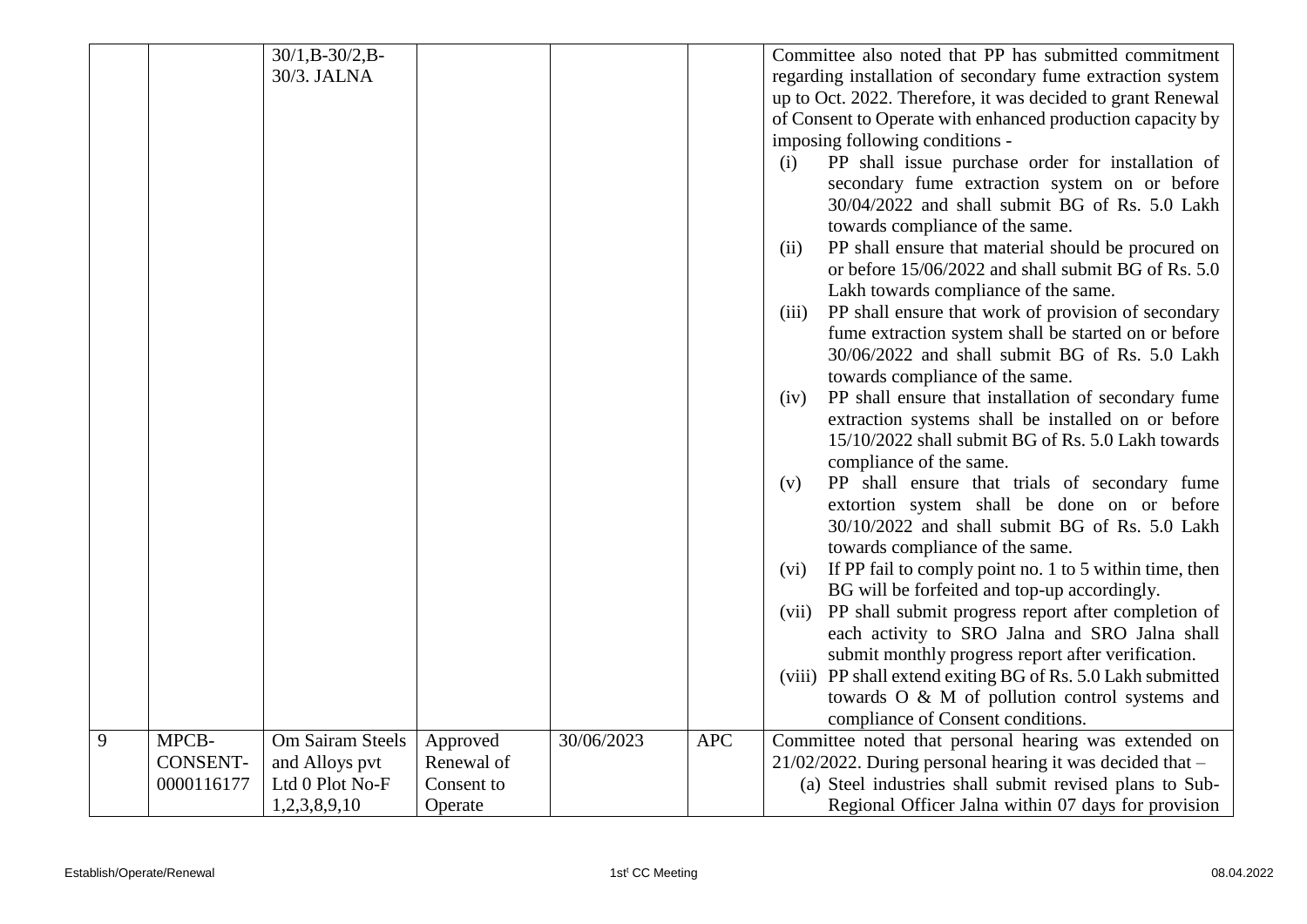| MIDC Phase -II |  | of roof top secondary fume extraction system or                 |
|----------------|--|-----------------------------------------------------------------|
| Jalna, Gut No- |  | modified secondary fume extraction system close to              |
| 46,63 Daregaon |  | vicinity of primary hood for suction of 100%                    |
| Adjacent MIDC  |  | emissions.                                                      |
| Jalna          |  | (b) All steel industries shall submit plans towards             |
|                |  | installation of up-gradation of existing air pollution          |
|                |  | control system in old as well as new sheds to arrest            |
|                |  | 100% secondary fumes.                                           |
|                |  | Committee also noted that PP has submitted commitment           |
|                |  | regarding installation of secondary fume extraction system      |
|                |  | up to Oct. 2022. Therefore, it was decided to grant Renewal     |
|                |  | of Consent to Operate by imposing following conditions -        |
|                |  | PP shall issue purchase order for installation of<br>(i)        |
|                |  | secondary fume extraction system on or before                   |
|                |  | 30/04/2022 and shall submit BG of Rs. 2.0 Lakh                  |
|                |  | towards compliance of the same.                                 |
|                |  | PP shall ensure that material should be procured on<br>(ii)     |
|                |  | or before 15/06/2022 and shall submit BG of Rs. 3.0             |
|                |  | Lakh towards compliance of the same.                            |
|                |  | PP shall ensure that work of provision of secondary<br>(iii)    |
|                |  | fume extraction system shall be started on or before            |
|                |  | 30/06/2022 and shall submit BG of Rs. 5.0 Lakh                  |
|                |  | towards compliance of the same.                                 |
|                |  | PP shall ensure that installation of secondary fume<br>(iv)     |
|                |  | extraction systems shall be installed on or before              |
|                |  | 15/10/2022 shall submit BG of Rs. 5.0 Lakh towards              |
|                |  | compliance of the same.                                         |
|                |  | PP shall ensure that trials of secondary fume<br>(v)            |
|                |  | extortion system shall be done on or before                     |
|                |  | 30/10/2022 and shall submit BG of Rs. 5.0 Lakh                  |
|                |  | towards compliance of the same.                                 |
|                |  | If PP fail to comply point no. 1 to 5 within time, then<br>(vi) |
|                |  | BG will be forfeited and top-up accordingly.                    |
|                |  | PP shall submit progress report after completion of<br>(vii)    |
|                |  | each activity to SRO Jalna and SRO Jalna shall                  |
|                |  | submit monthly progress report after verification.              |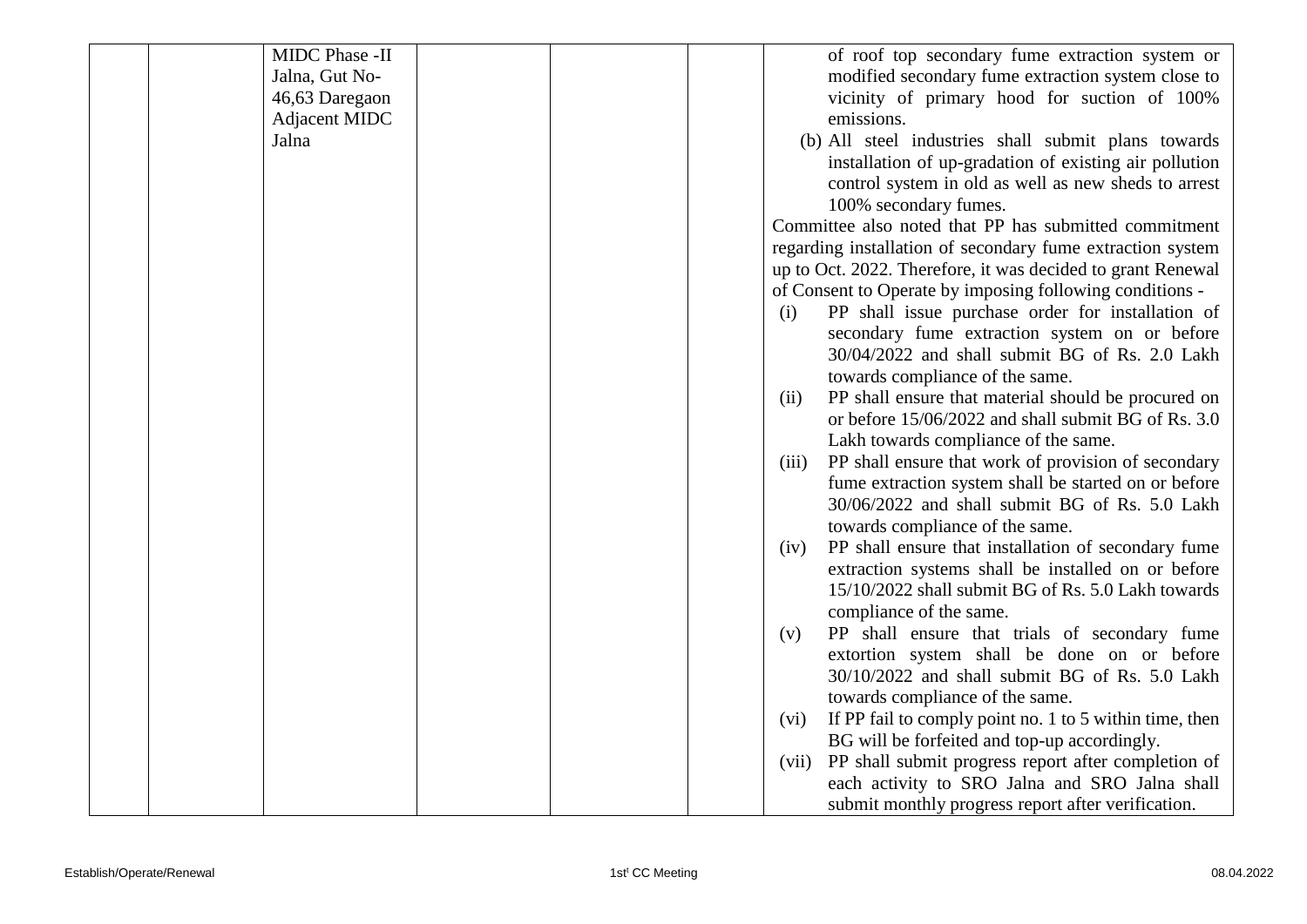|    |                                        |                                                                                                                                                     |                                                 |            |            | (viii) Consent is issued without prejudice to the order<br>passed or being passed by the Hon'ble NGT in OA<br>No. 11/2022 (WZ).<br>PP shall extend exiting BG of Rs. 5.0 Lakh submitted<br>(ix)<br>towards O & M of pollution control systems and<br>compliance of Consent conditions.                                                                                                                                                                                                                                                                                                                                                                                                                                                                                                                                                                                                                                                                                                                                                                                                                                                                                                                                                                                                                          |
|----|----------------------------------------|-----------------------------------------------------------------------------------------------------------------------------------------------------|-------------------------------------------------|------------|------------|-----------------------------------------------------------------------------------------------------------------------------------------------------------------------------------------------------------------------------------------------------------------------------------------------------------------------------------------------------------------------------------------------------------------------------------------------------------------------------------------------------------------------------------------------------------------------------------------------------------------------------------------------------------------------------------------------------------------------------------------------------------------------------------------------------------------------------------------------------------------------------------------------------------------------------------------------------------------------------------------------------------------------------------------------------------------------------------------------------------------------------------------------------------------------------------------------------------------------------------------------------------------------------------------------------------------|
| 10 | MPCB-<br><b>CONSENT-</b><br>0000116876 | $M/S$ :<br><b>METAROLLS</b><br><b>ISPAT PVT LTD</b><br><b>GUT NO: 48,</b><br><b>ADJACENT TO</b><br>MIDC PHASE II<br><b>DAREGAON</b><br><b>JALNA</b> | Approved<br>Renewal of<br>Consent to<br>Operate | 30/06/2023 | <b>APC</b> | Committee noted that personal hearing was extended on<br>$21/02/2022$ . During personal hearing it was decided that -<br>(a) Steel industries shall submit revised plans to Sub-<br>Regional Officer Jalna within 07 days for provision of<br>roof top secondary fume extraction system or modified<br>secondary fume extraction system close to vicinity of<br>primary hood for suction of 100% emissions.<br>(b) All steel industries shall submit plans towards<br>installation of up-gradation of existing air pollution<br>control system in old as well as new sheds to arrest<br>100% secondary fumes.<br>Committee also noted that, as per report of SRO Jalna PP has<br>installed alternative secondary fume extraction system.<br>Therefore, it was decided to grant Renewal of Consent to<br>Operate by imposing following conditions -<br>PP shall complete work of installation of bag filter to<br>(i)<br>the 30 T furnace on or before 30/06/2022 and shall<br>submit BG of Rs. 5.0 Lakh towards compliance of<br>the same.<br>PP shall extend exiting BG of Rs. 5.0 Lakh submitted<br>(ii)<br>towards O & M of pollution control systems and<br>compliance of Consent conditions.<br>SRO shall submit verification report regarding installation<br>of bag filter after completion of schedule. |
| 11 | MPCB-<br><b>CONSENT-</b><br>0000116649 | <b>UltraTech</b><br>Cement Limited,<br>Unit-Manikgarh                                                                                               | Approved<br>Renewal of                          | 31/08/2022 | <b>APC</b> | It was decided to grant Renewal of Consent to Operate for<br>Limestone mining activity, with increase in CI by extending<br>existing BG of Rs. 5.0 Lakh submitted towards O & M of                                                                                                                                                                                                                                                                                                                                                                                                                                                                                                                                                                                                                                                                                                                                                                                                                                                                                                                                                                                                                                                                                                                              |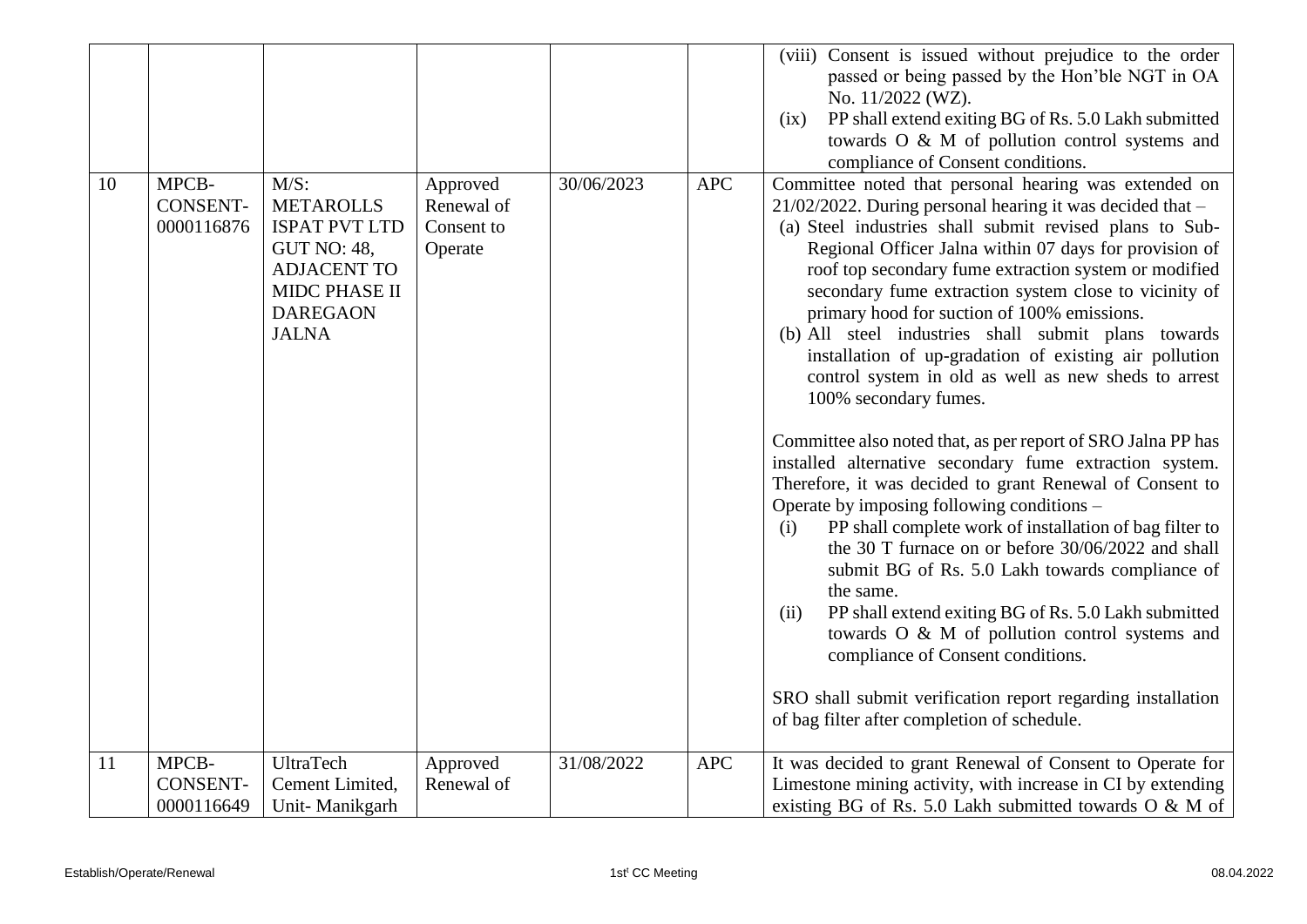|    |                                        | <b>Cemetn Works</b><br>(Limestone<br>Mines)<br>Compartment<br>No.34,35,36,57,5<br>8,59 Gadchandur<br>Rajura                                     | Consent to<br>Operate                                             |                |            | pollution control systems and compliance of Consent<br>conditions.                                                                                                                                                                                                                                                                                                                                                                                                                                                                                                                                                                                                                                                                                                |
|----|----------------------------------------|-------------------------------------------------------------------------------------------------------------------------------------------------|-------------------------------------------------------------------|----------------|------------|-------------------------------------------------------------------------------------------------------------------------------------------------------------------------------------------------------------------------------------------------------------------------------------------------------------------------------------------------------------------------------------------------------------------------------------------------------------------------------------------------------------------------------------------------------------------------------------------------------------------------------------------------------------------------------------------------------------------------------------------------------------------|
| 12 | MPCB-<br><b>CONSENT-</b><br>0000119091 | Inventys<br>Research<br>Company Private<br>Limited K-38<br><b>MIDC</b> Butibori<br>Hingana                                                      | Renewal of<br>consent to<br>Operate<br>(Duplicate<br>application) | $\overline{a}$ | <b>AST</b> | Committee noted that industry has applied for renewal of<br>consent to operate for manufacturing of organic chemicals.<br>It was also noted that industry had also applied for renewal<br>of consent with amendment under change in product mix vide<br>UAN NO MPCB-Consent-000012103 The same was<br>discussed and approved in CC meeting dtd. Therefore<br>industry has requested to withdraw the application.<br>After due deliberation, it was decided to merge this<br>application with application UAN NO MPCB-Consent-<br>000012103 after reconciliation of the fees accordingly.                                                                                                                                                                          |
| 13 | MPCB-<br><b>CONSENT-</b><br>0000121400 | <b>JAI CORP</b><br>LIMITED-<br>SIPTA COATED<br><b>STEELS</b><br><b>DIVISION A 3/4</b><br><b>MIDC</b><br><b>INDUSTRIAL</b><br><b>AREA NANDED</b> | Approved plain<br>Renewal of<br>Consent to<br>Operate             | 28/02/2024     | <b>APC</b> | Committee noted that as per the decision of $16th$ CC meeting<br>dtd. 30/12/2021, RO A'bad has issued Closure Direction to<br>the industry vide dtd. 03/02/2022.<br>Committee also noted that SRO has moved office note for<br>issuance of Restart Direction, which was approved for single<br>phase electricity connection.<br>Further committee noted that industry vide letter dtd.<br>07/09/2021 submitted that since 2015 pickling line, Acid<br>regeneration plant, Cold Rolling Mills are not in operation.<br>Only continuous Galvanizing Line is running intermittently.<br>Therefore, it was decided to grant Renewal of Consent to<br>Operate for mfg. of GP Coil / Sheets with galvanizing activity<br>only. Also decided to issue Restart Direction. |
| 14 | MPCB-<br><b>CONSENT-</b><br>0000111999 | <b>DHARIWAL</b><br><b>INDUSTRIES</b><br>PVT. LTD.                                                                                               | Approved<br>Renewal of                                            | 31/05/2026     | <b>APC</b> | It was decided to grant Renewal of Consent to Operate with<br>increase in capital investment by imposing following<br>conditions-                                                                                                                                                                                                                                                                                                                                                                                                                                                                                                                                                                                                                                 |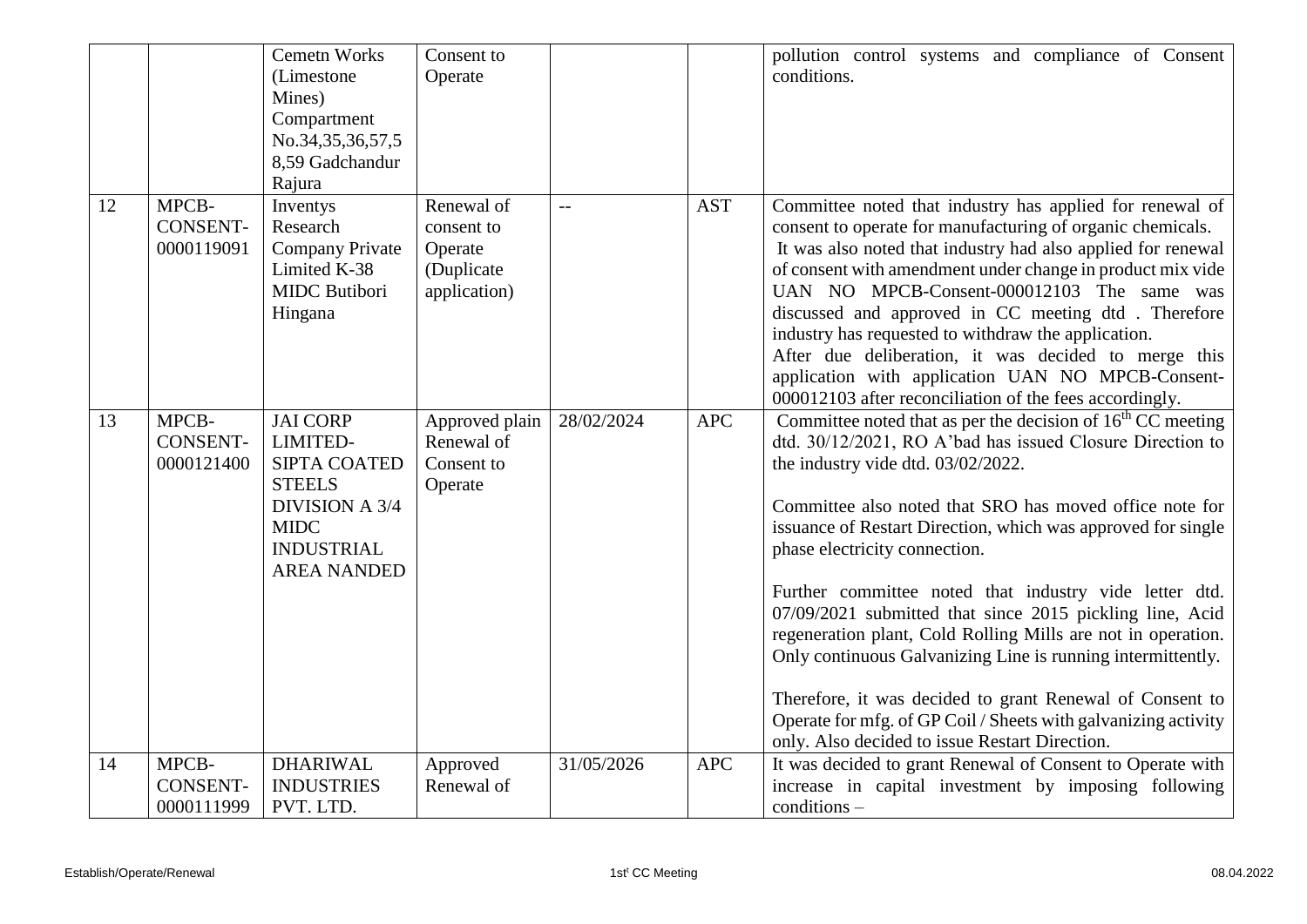|    |                                        | (Division<br>Manikchand<br>Packaging ) GUT<br>NO.1524,1524/2,<br>1526 & 1528<br><b>SARADWADI</b><br>PUNE - NAGAR                                                                                                         | Consent to<br>Operate                           |            |            | PP shall up-grade existing ETP to achieve zero liquid<br>(i)<br>discharge system within a period of 04 months and<br>shall submit BG of Rs. 5.0 Lakh towards Compliance<br>of the same.<br>PP shall extend existing BG of Rs. 5.0 Lakh<br>(ii)<br>submitted towards O & M of pollution control<br>systems and compliance of Consent conditions.                                                                                                                                                                                                                                                                                                                                                                                                                                                                                                  |
|----|----------------------------------------|--------------------------------------------------------------------------------------------------------------------------------------------------------------------------------------------------------------------------|-------------------------------------------------|------------|------------|--------------------------------------------------------------------------------------------------------------------------------------------------------------------------------------------------------------------------------------------------------------------------------------------------------------------------------------------------------------------------------------------------------------------------------------------------------------------------------------------------------------------------------------------------------------------------------------------------------------------------------------------------------------------------------------------------------------------------------------------------------------------------------------------------------------------------------------------------|
| 15 | MPCB-<br><b>CONSENT-</b><br>0000118994 | <b>ROAD SHIRUR</b><br>M/S Tokai<br>Sahakari Sakhar<br>Karkhana Ltd.<br>Kurunda Gut No<br>291 Kurunda<br><b>Basmath</b>                                                                                                   | Not approved<br>Renewal of<br>Consent           | $-$        | <b>WPC</b> | Committee noted that industry has applied for renewal of<br>consent for renewal of consent for Sugar 3750 MT/M,<br>Bagasse-11250 MT/M, Filter Cake -1500 MT/M, Molasses-<br>1500 MT/M.<br>The case was discussed in 16th CC meeting dtd-30.12.2021<br>and SCN was issued on 01.02.2022 as industry has not<br>submitted BG, clarification on increased CI, water source,<br>CGWA NOC, compliance of MPCB Closure direction<br>Committee noted that industry has submitted reply to SCN<br>but not obtained CGWA NOC and Restart Directions.<br>After due deliberation, it was decided to issue final refusal<br>direction.                                                                                                                                                                                                                       |
| 16 | MPCB-<br><b>CONSENT-</b><br>0000121347 | M/S. YES BANK<br>LTD (Formerly<br>known as M/s.<br>Reliance<br>Infrastructure<br>Ltd.) F.P. NO 61<br><b>OF TPS</b><br>V,,SANTACRUZ<br>EAST, Mumbai<br>Suburban<br>Santacruz (E)<br>Mumbai-400055.<br>Santacruz<br>Mumbai | Approved<br>Renewal of<br>Consent to<br>Operate | 31.10.2026 | <b>WPC</b> | Committee noted that PP has applied for renewal of consent<br>for IT park & commercial Building on Total Plot area-15,448<br>Sq.mts and BUA- 61,367 Sq.mts.<br>The case was discussed in 16th CC meeting dtd-30.12.2021<br>and SCN was issued on 01.02.2022 as PP has applied with<br>change in name, not submitted BG, CA certificate, STP and<br>OWC was not in operation<br>Committee noted the reply submitted by PP along with BG<br>details and other documents and requested to grant consent<br>without change in name. PP submitted that STP & OWC was<br>under maintenance, and now its operational.<br>After due deliberation, it was decided to grant renewal of<br>consent without change in name for IT park & commercial<br>Building on Total Plot area-15,448 Sq.mts and BUA-61,367<br>Sq.mts. by imposing following conditions. |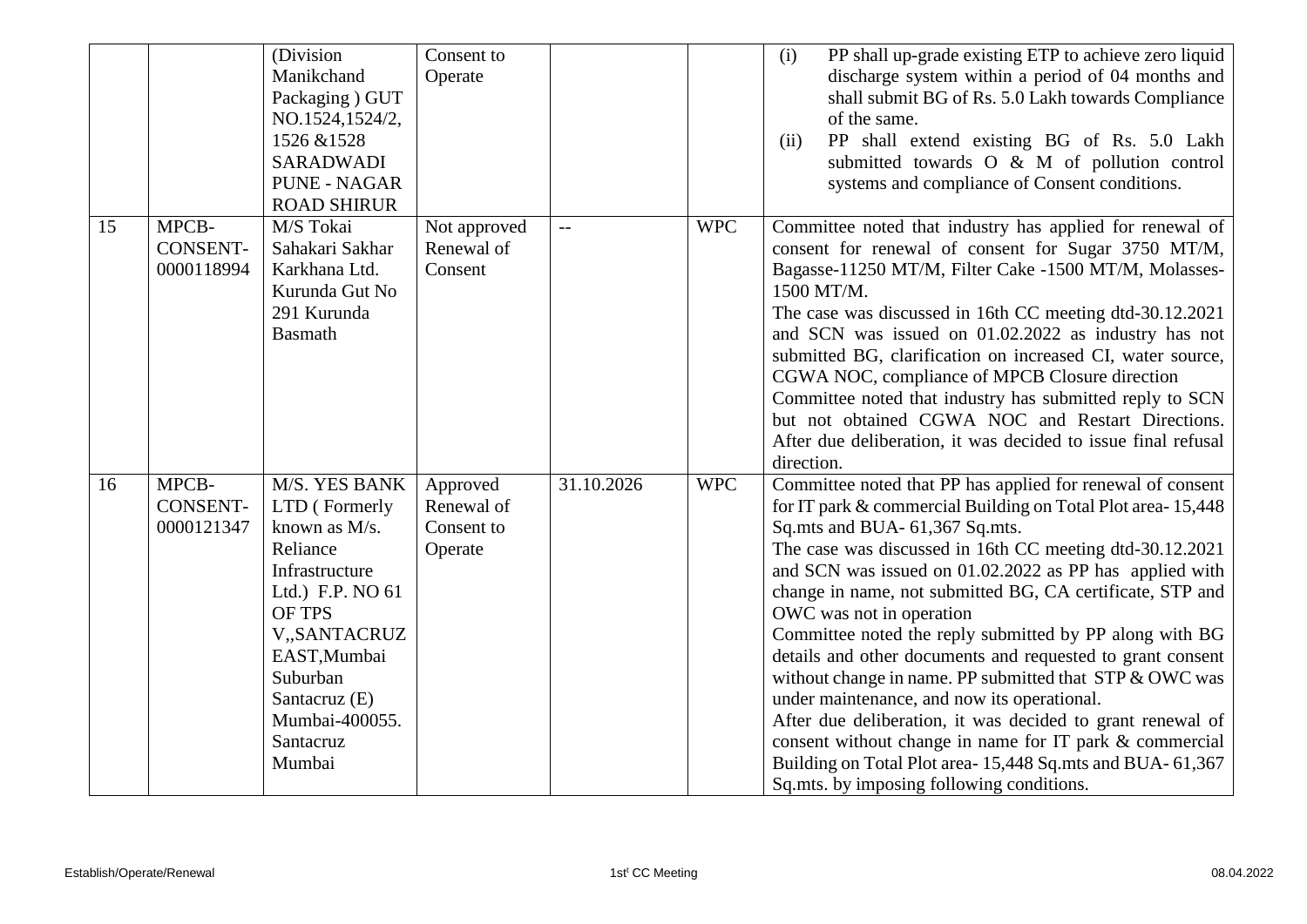|    |                                        |                                                                                                                                                            |                                                                                                |                          |            | From The existing Bank Guarantee of Rs 25 Lakhs, Rs<br>(i)<br>5.0 Lakhs shall be forfeited as the STP and OWC was<br>not in operation. PP shall submit top up bank Guarantee<br>of Rs 10 Lakhs to make total BG of Rs 30 Lakhs<br>towards operation and maintenance of Pollution<br>control systems and compliance of consent conditions.<br>(ii) PP shall install online monitoring system to the O/L of<br>STP for monitoring pH, Flow, BOD, TSS.<br>(iii) The treated domestic effluent shall be 60 % recycled<br>for secondary purpose such as toilet flushing, air<br>conditioning, cooling tower make up, firefighting etc.<br>and reaming shall be utilized on land for gardening and<br>connected to the sewerage system provided by local<br>body.<br>(iv) Project Proponent shall operate Organic waste digester<br>with composting facility or Bio-gas digester with<br>composting facility.<br>Project Proponent shall make provision of charging<br>(v)<br>port for Electric vehicles in at least 40% total available<br>parking area |
|----|----------------------------------------|------------------------------------------------------------------------------------------------------------------------------------------------------------|------------------------------------------------------------------------------------------------|--------------------------|------------|----------------------------------------------------------------------------------------------------------------------------------------------------------------------------------------------------------------------------------------------------------------------------------------------------------------------------------------------------------------------------------------------------------------------------------------------------------------------------------------------------------------------------------------------------------------------------------------------------------------------------------------------------------------------------------------------------------------------------------------------------------------------------------------------------------------------------------------------------------------------------------------------------------------------------------------------------------------------------------------------------------------------------------------------------|
| 17 | MPCB-<br><b>CONSENT-</b><br>0000123954 | M/s Bobst India<br>Pvt Ltd Plot No<br>82,126-132 Plot<br>No 82,126-132<br>Village Kasar<br>Amboli Post<br>Ambadveth<br>Mulshi                              | Not approved<br>Renewal of<br>Consent                                                          | $---$                    | <b>APC</b> | Committee noted that SCN for Refusal of Consent was issued<br>on 31/01/2022. Committee further noted that PP vide letter<br>dtd. 07/02/2022 submitted that NOC of CGWA is obtained<br>as no bore well in factory premises and they are in search of<br>authorized tanker water supplier.<br>Therefore, it was decided to issue final Refusal of Renewal<br>of Consent to Operate with Closure Direction.                                                                                                                                                                                                                                                                                                                                                                                                                                                                                                                                                                                                                                           |
| 18 | MPCB-<br><b>CONSENT-</b><br>0000124564 | <b>ASHA</b><br>HOSPITAL - A<br><b>UNIT OF ASHA</b><br><b>INSTITUTE OF</b><br><b>MEDICAL</b><br><b>SCIENCES AND</b><br><b>RESEARCH</b><br><b>CENTRE PVT</b> | Not approved<br>Combined<br>Consent &<br><b>BMW</b><br>Authorization,<br>Consent to<br>Renewal | $\overline{\phantom{m}}$ | <b>PSO</b> | It was decided to issue SCN for refusal for non-submission<br>of following information: -<br>HCE has increased beds from 100 to 160 nos without<br>(i)<br>obtaining consent to establish and operate from the<br>Board.<br>(ii)<br>Explanation for the increase in C.I.<br>(iii)<br>BNH certificate for 160 nos of beds.                                                                                                                                                                                                                                                                                                                                                                                                                                                                                                                                                                                                                                                                                                                           |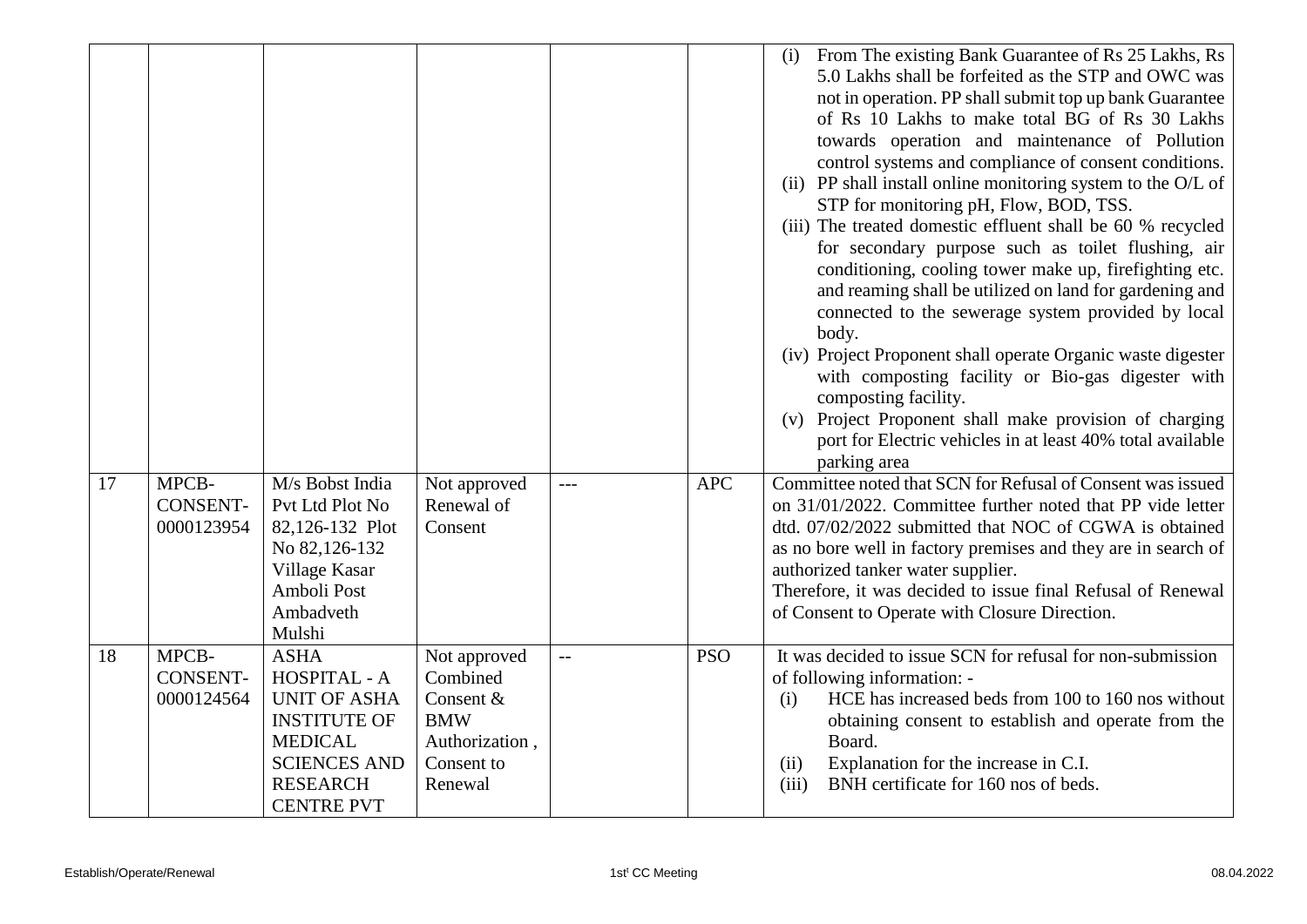|    |                 | LTD NH-44,        |            |             |            | Proper water budget submitted & permission of water<br>(iv)    |
|----|-----------------|-------------------|------------|-------------|------------|----------------------------------------------------------------|
|    |                 | Near Lekhanagar,  |            |             |            | intake from authority.                                         |
|    |                 | Cantonment,       |            |             |            | Explanation for STP & ETP found dry condition and<br>(v)       |
|    |                 | Kamptee Dist-     |            |             |            | not in operation during the visit.                             |
|    |                 | Nagpur            |            |             |            | Explanation for non-provision of adequate storage<br>(vi)      |
|    |                 |                   |            |             |            | room for storage of generated biomedical waste and             |
|    |                 |                   |            |             |            | during the visit huge quantity of BMW was observed             |
|    |                 |                   |            |             |            | in front of BMW storage room and near ETP/STP                  |
|    |                 |                   |            |             |            | area.                                                          |
|    |                 |                   |            |             |            | (vii) BMW records of generation $&$ disposal.                  |
|    |                 |                   |            |             |            | (viii) BMW annual report for the year 2020 online.             |
|    |                 |                   |            |             |            | BG of Rs 50000/- as per previous CCA.<br>(ix)                  |
|    |                 |                   |            |             |            | Not paid Fees of Rs. 25000/- towards increase in CI.<br>(x)    |
|    |                 |                   |            |             |            | SRO Nagpur shall submit BG compliance along with JVS           |
|    |                 |                   |            |             |            | report.                                                        |
| 19 | MPCB-           | M/s. Balaji       | Approved   | 28.02.2025  | <b>AST</b> | It was decided to grant renewal of consent for manufacturing   |
|    | <b>CONSENT-</b> | Formalin Pvt.     | Renewal of |             |            | of organic chemicals by imposing following conditions.         |
|    | 0000125219      | Ltd. Plot No.32/1 | Consent to |             |            | The consent shall be issued for the products as per the<br>(i) |
|    |                 | Patalganga MIDC   | Operate    |             |            | EC condition.                                                  |
|    |                 | Panvel            |            |             |            | Industry shall install night vision web camera and<br>(ii)     |
|    |                 |                   |            |             |            | online flow meter to ZLD within 3 months and ensure            |
|    |                 |                   |            |             |            | the connectivity of OCEMS to the MPCB & CPCB                   |
|    |                 |                   |            |             |            | server. Industry shall submit Bank Guarantee of Rs 2.0         |
|    |                 |                   |            |             |            | Lakhs towards compliance of the same.                          |
|    |                 |                   |            |             |            | (iii) The By-product Gypsum shall be shifted to Haz. Waste     |
|    |                 |                   |            |             |            | category.                                                      |
|    |                 |                   |            |             |            | Industry shall extend existing BG of Rs.5.0 Lakh<br>(iv)       |
|    |                 |                   |            |             |            | towards O & M of PCS and compliance of consent                 |
|    |                 |                   |            |             |            | conditions.                                                    |
| 20 | MPCB-           | Adasa UG to OC    | Approved   | 31/12/2025. | <b>APC</b> | It was decided to grant Renewal of Consent to Operate with     |
|    | <b>CONSENT-</b> | Coal Mine with    | Renewal of |             |            | increase in CI for coal mining by imposing following           |
|    | 0000126567      | Expansion of M/s  | Consent to |             |            | $conditions -$                                                 |
|    |                 | Western           | Operate    |             |            | PP shall submit NOC of CGWA for ground water<br>(i)            |
|    |                 | Coalfields        |            |             |            | extraction, within a period of 03 months.                      |
|    |                 | Limited, Nagpur   |            |             |            |                                                                |
|    |                 | Area Not          |            |             |            |                                                                |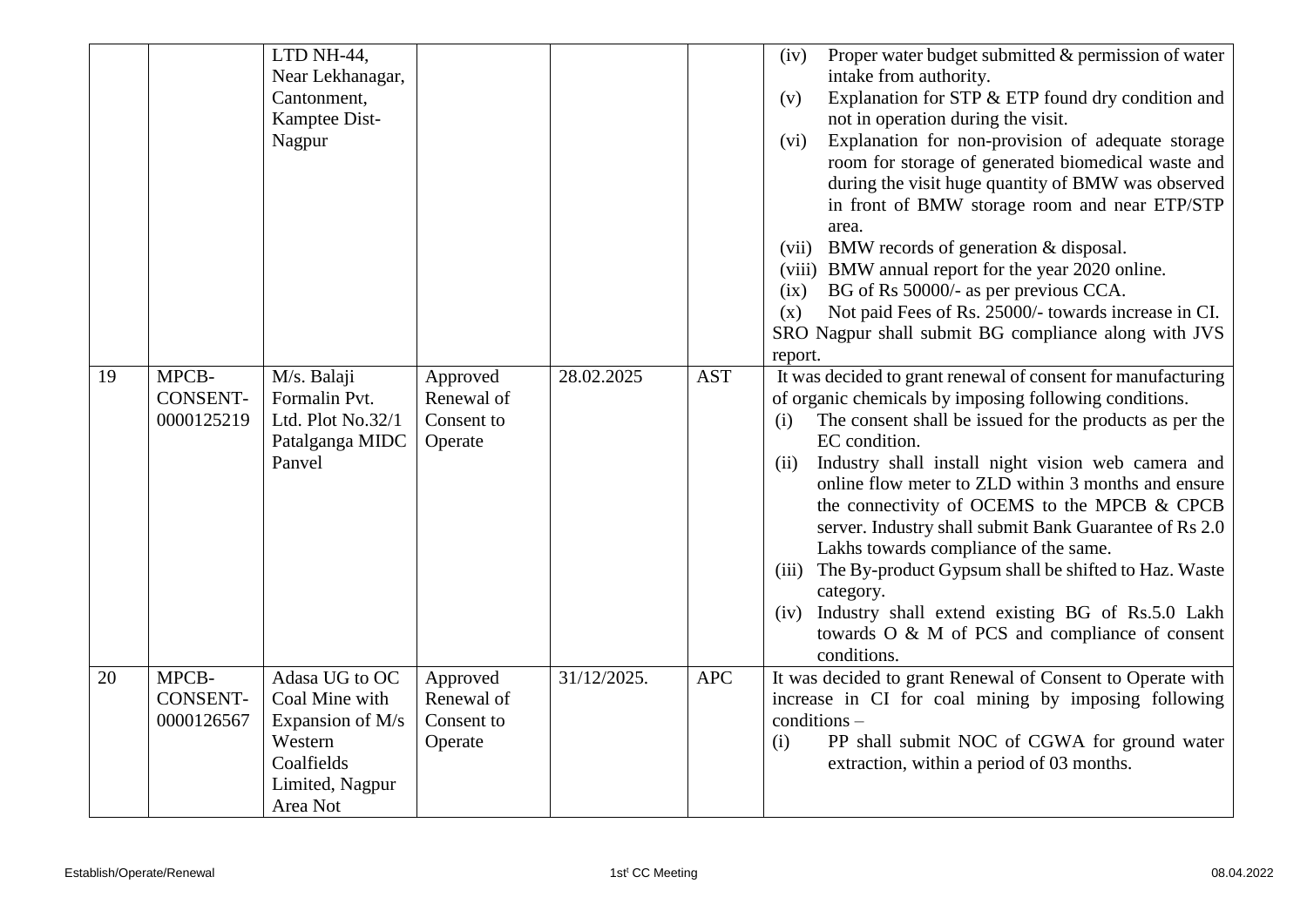|    |                                        | applicable Office<br>of the Mine<br>Manager, Post<br>Adasa, Village<br>Katodi Tehsil<br>Saoner, District<br>Nagpur                                                                                               |                                                 |            |            | PP shall extend existing BG of Rs. 5.0 Lakh<br>(ii)<br>submitted towards O & M of pollution control<br>systems and compliance of Consent conditions.                                                                                                                                                                                                                                                                                                                                                                                                                                                                                                                                                                                                                                                                                                                                                                                                                                                                                                                                                   |
|----|----------------------------------------|------------------------------------------------------------------------------------------------------------------------------------------------------------------------------------------------------------------|-------------------------------------------------|------------|------------|--------------------------------------------------------------------------------------------------------------------------------------------------------------------------------------------------------------------------------------------------------------------------------------------------------------------------------------------------------------------------------------------------------------------------------------------------------------------------------------------------------------------------------------------------------------------------------------------------------------------------------------------------------------------------------------------------------------------------------------------------------------------------------------------------------------------------------------------------------------------------------------------------------------------------------------------------------------------------------------------------------------------------------------------------------------------------------------------------------|
| 21 | MPCB-<br><b>CONSENT-</b><br>0000126718 | M/s Sanvijay<br>Infrastructures<br>Pvt. Ltd A-1/1 $\&$<br>$A-1/P/1/A/2/1$ ,<br><b>MIDC</b> Industrial<br>Area, Butibori,<br>Dist-Nagpur<br>Hingna                                                                | Approved<br>Renewal of<br>Consent to<br>Operate | 31/12/2023 | <b>APC</b> | It was decided to grant Renewal of Consent to Operate for<br>Transmission Line Tower with Galvanizing by extending<br>existing BG of Rs. 5.0 Lakh submitted towards O & M of<br>pollution control system and compliance of Consent<br>conditions.                                                                                                                                                                                                                                                                                                                                                                                                                                                                                                                                                                                                                                                                                                                                                                                                                                                      |
| 22 | MPCB-<br><b>CONSENT-</b><br>0000126770 | Sofotel Infra Pvt.<br>Ltd. Pt.No.<br>190&192(P),<br>Pt.no. C(city s.no.<br>2185) Pt.No.<br>190&192(P),<br>Pt.no. C(city s.no.<br>2185), 7 National<br>Games Road,<br>Shastri Nagar,<br>Yerawada, Pune-<br>411006 | Approved<br>Renewal of<br>Consent to<br>Operate | 28.02.2026 | <b>WPC</b> | It was decided to grant renewal of Consent to operate for IT<br>& ITEs activity construction project having total plot area of<br>13614.25 Sqm and Construction BUA of 51659.84 SqM by<br>imposing following conditions.<br>PP shall submit Bank Guarantee of Rs 10 Lakhs<br>(i)<br>towards compliance of consent conditions and O & M<br>of Pollution control systems.<br>PP shall install online monitoring system to the O/L<br>(ii)<br>of STP for monitoring pH, Flow, BOD, TSS.<br>The treated domestic effluent shall be 60 % recycled<br>(iii)<br>for secondary purpose such as toilet flushing, air<br>conditioning, cooling tower make up, firefighting etc.<br>and reaming shall be utilized on land for gardening<br>and connected to the sewerage system provided by<br>local body.<br>Project Proponent shall operate Organic waste<br>(iv)<br>digester with composting facility or Bio-gas digester<br>with composting facility effectively.<br>Project Proponent shall make provision of charging<br>(v)<br>port for Electric vehicles in at least 40% total<br>available parking area. |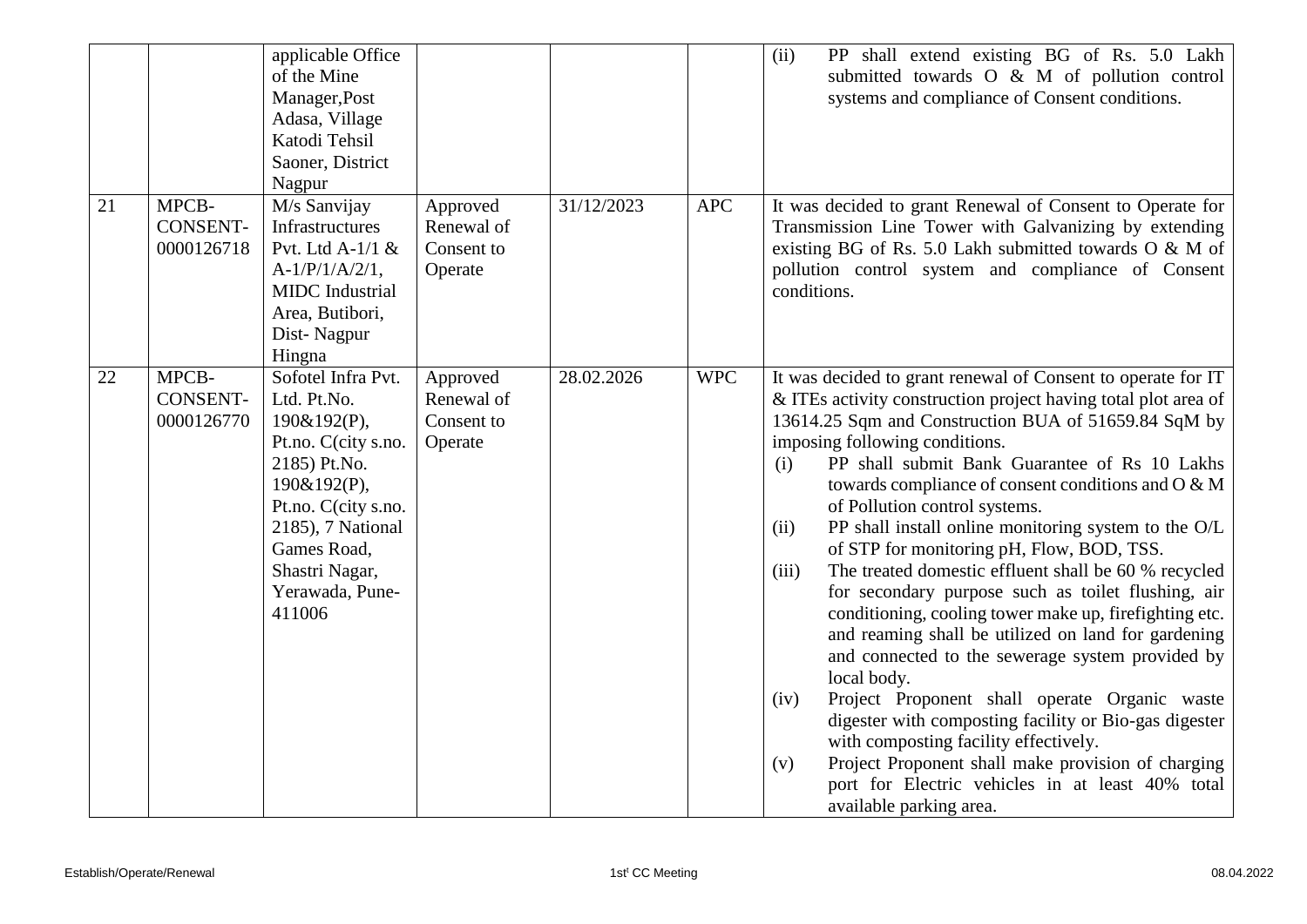|    |                                        |                                                                                                                                                      |                                                 |            |            | The consent shall be issued after submission of Bank                                                                                                                                                                                                                                                                                                                                                                                                                                                                                                                                                                                                                                                                                                                                                                                                                                                                                                                                                                                                                                                                                                                         |
|----|----------------------------------------|------------------------------------------------------------------------------------------------------------------------------------------------------|-------------------------------------------------|------------|------------|------------------------------------------------------------------------------------------------------------------------------------------------------------------------------------------------------------------------------------------------------------------------------------------------------------------------------------------------------------------------------------------------------------------------------------------------------------------------------------------------------------------------------------------------------------------------------------------------------------------------------------------------------------------------------------------------------------------------------------------------------------------------------------------------------------------------------------------------------------------------------------------------------------------------------------------------------------------------------------------------------------------------------------------------------------------------------------------------------------------------------------------------------------------------------|
|    |                                        |                                                                                                                                                      |                                                 |            |            | Guarantees as per earlier consent conditions.                                                                                                                                                                                                                                                                                                                                                                                                                                                                                                                                                                                                                                                                                                                                                                                                                                                                                                                                                                                                                                                                                                                                |
| 23 | MPCB-<br><b>CONSENT-</b><br>0000125122 | Imperium Rise by<br>Gera<br>Developments<br>Pvt. Ltd. Plot<br>no.1B Rajiv<br>Gandhi Infotech -<br>Biotech Park,<br>Phase-II, Village<br>–Man Mulashi | Approved<br>Renewal of<br>Consent to<br>Operate | 31.01.2023 | <b>WPC</b> | It was decided to grant renewal of Consent to Operate for<br>Commercial Construction projects having total plot area is<br>14855.00 Sq.Mtrs and Completed Construction BUA<br>53000.00 Sq. Mtrs out of total BUA 53000.00 Sq. Mtrs as per<br>EC dt. 20.02.2019. by imposing following conditions.<br>PP shall submit Bank Guarantee of Rs 10 Lakhs<br>(i)<br>towards compliance of consent conditions and O & M<br>of Pollution control systems.<br>PP shall install online monitoring system to the O/L of<br>(ii)<br>STP for monitoring pH, Flow, BOD, TSS.<br>(iii) The treated domestic effluent shall be 60 % recycled<br>for secondary purpose such as toilet flushing, air<br>conditioning, cooling tower make up, firefighting etc.<br>and reaming shall be utilized on land for gardening and<br>connected to the sewerage system provided by local<br>body.<br>Project Proponent shall operate Organic waste digester<br>(iv)<br>with composting facility or Bio-gas digester with<br>composting facility effectively.<br>Project Proponent shall make provision of charging<br>(v)<br>port for Electric vehicles in at least 40% total available<br>parking area. |
| 24 | MPCB-<br><b>CONSENT-</b><br>0000125797 | S.M. Auto<br>Engineering Pvt.<br>Ltd. $B16$<br>Mahalunge Khed                                                                                        | Approved<br>Renewal of<br>Consent to<br>Operate | 31/12/2024 | <b>APC</b> | It was decided to grant Renewal of Consent to Operate with<br>increase in CI & enhanced production by capacity utilization<br>by imposing following conditions –<br>Industry shall 100% recycle / reuse treated effluent in<br>(i)<br>process to achieve ZLD and shall submit BG of Rs.<br>5.0 Lakh towards compliance of the same.<br>PP shall extend existing BG of Rs. 5.0 Lakh<br>(ii)<br>submitted towards O & M of pollution control system<br>& compliance of Consent conditions.                                                                                                                                                                                                                                                                                                                                                                                                                                                                                                                                                                                                                                                                                     |
| 25 | MPCB-<br><b>CONSENT-</b><br>0000126700 | Residential<br>Project of Viraj<br>Properties and                                                                                                    | Approved<br>Renewal of<br>Consent               | 31.01.2027 | <b>WPC</b> | It was decided to grant renewal of Consent Operate (part-II)<br>for Residential construction projects having total plot area is<br>19710.70 Sq.Mtrs and Completed Construction BUA                                                                                                                                                                                                                                                                                                                                                                                                                                                                                                                                                                                                                                                                                                                                                                                                                                                                                                                                                                                           |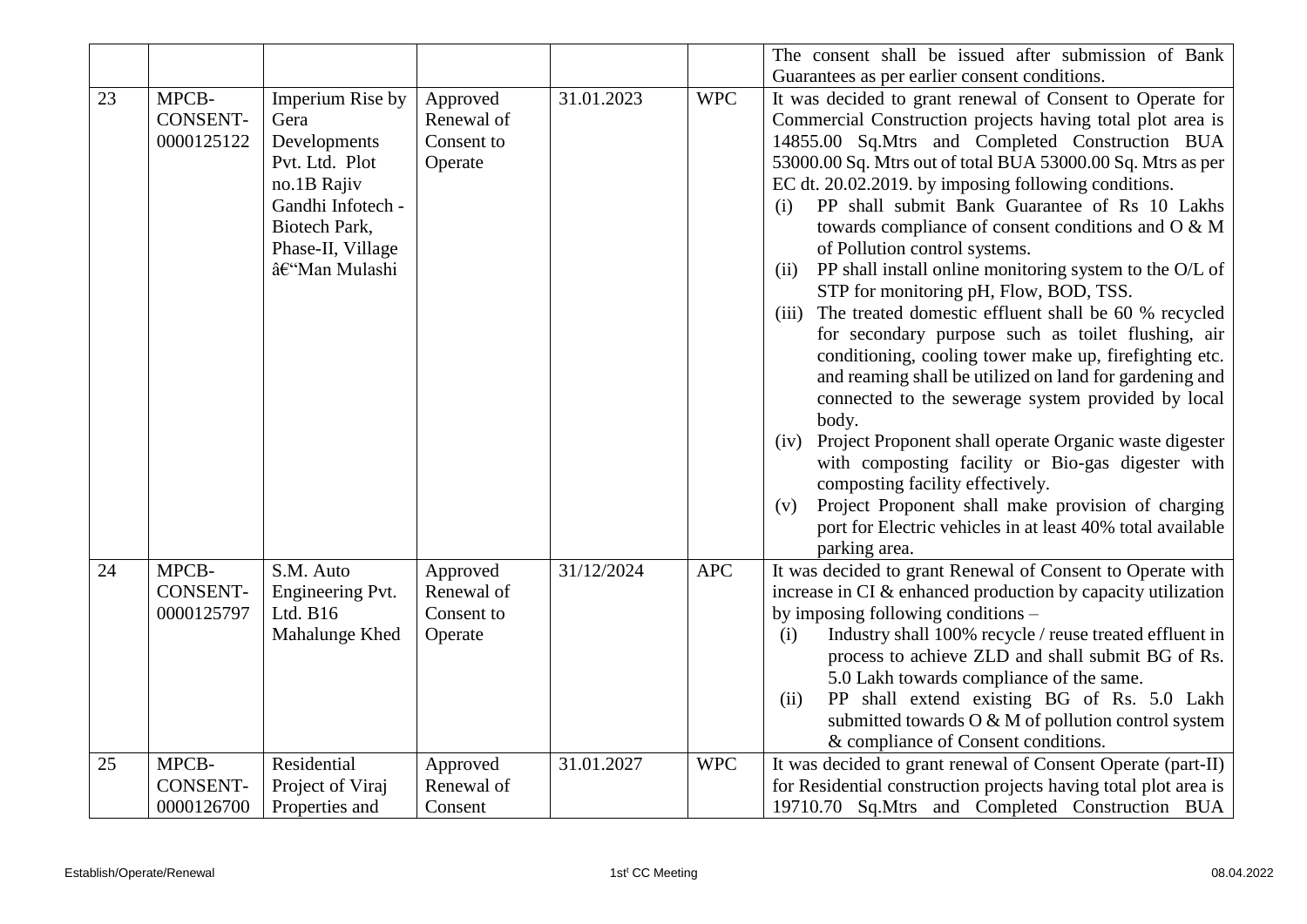|    |                                        | Real Estate Pvt.<br>Ltd.(Formerly<br>Known as Viraj<br>Propertie S. No.<br>571/2 Village-<br>Bibwewadi<br>Haveli                                                                            | $(part-II)$                           |     |            | 23438.05 Sq. Mtrs out of total BUA 52438.0 Sq. Mtrs as per<br>EC dt. 02.06.2018. by imposing following conditions.<br>From the existing Bank Guarantee of Rs 10 Lakhs, Rs<br>(i)<br>5.0 Lakhs shall be forfeited as the JVS of treated<br>effluent collected on 14.03.2020 exceeded BOD (17<br>mg/l). PP shall submit top up Bank Guarantee of Rs<br>10 Lakhs to make total BG of Rs 15 Lakhs towards<br>compliance of consent conditions and O & M of                                                                                                                                                                                                                                                                                                                                                                               |
|----|----------------------------------------|---------------------------------------------------------------------------------------------------------------------------------------------------------------------------------------------|---------------------------------------|-----|------------|--------------------------------------------------------------------------------------------------------------------------------------------------------------------------------------------------------------------------------------------------------------------------------------------------------------------------------------------------------------------------------------------------------------------------------------------------------------------------------------------------------------------------------------------------------------------------------------------------------------------------------------------------------------------------------------------------------------------------------------------------------------------------------------------------------------------------------------|
|    |                                        |                                                                                                                                                                                             |                                       |     |            | Pollution control systems.<br>PP shall install online monitoring system to the O/L<br>(ii)<br>of STP for monitoring pH, Flow, BOD, TSS.<br>The treated domestic effluent shall be 60 % recycled<br>(iii)<br>for secondary purpose such as toilet flushing, air<br>conditioning, cooling tower make up, firefighting etc.<br>and reaming shall be utilized on land for gardening<br>and connected to the sewerage system provided by<br>local body.<br>Project Proponent shall operate Organic waste<br>(iv)<br>digester with composting facility or Bio-gas digester<br>with composting facility effectively.                                                                                                                                                                                                                        |
| 26 | MPCB-<br><b>CONSENT-</b><br>0000126547 | M/s. Empire<br>Industries<br><b>Limited Plot</b><br>No.22 Ambernath<br><b>Industrial Area</b><br><b>MIDC</b> Village<br>Chikholi,<br>Ambernath<br>–West, Thane,<br>Maharashtra<br>Ambernath | Not approved<br>Renewal of<br>Consent | $-$ | <b>WPC</b> | Committee noted that Project Proponent has applied Renewal<br>of 1st Consent to operate (Part-II ) for Industrial &<br>Residential Project having total plot area is 1,41,402.00 Sqm<br>and Completed Construction BUA 28931.85 Sqm & out of<br>Total construction BUA area 1,38,647.29 sq.mtrs<br>Project proponent has obtained 1st Consent to Operate (part-<br>III) with amalgamation with Renewal of 1st Consent to<br>Operate (Part-I & Par-II) having Total Plote) Area 141402<br>sq.mtrs Completed Construction BUA(28,931.85 sq.mtrs +<br>3,277.35 sq.mtrs + 4107.00 sq.mtrs) out vide td: 20/02/2022<br>Valid up to: 30/09/2022<br>Project proponent vide their letter dt: 20/02/2022 submitted<br>that, MPC Board has already issued 1st Consent to Operate<br>(part-III) with amalgamation with 1st Consent to Operate ( |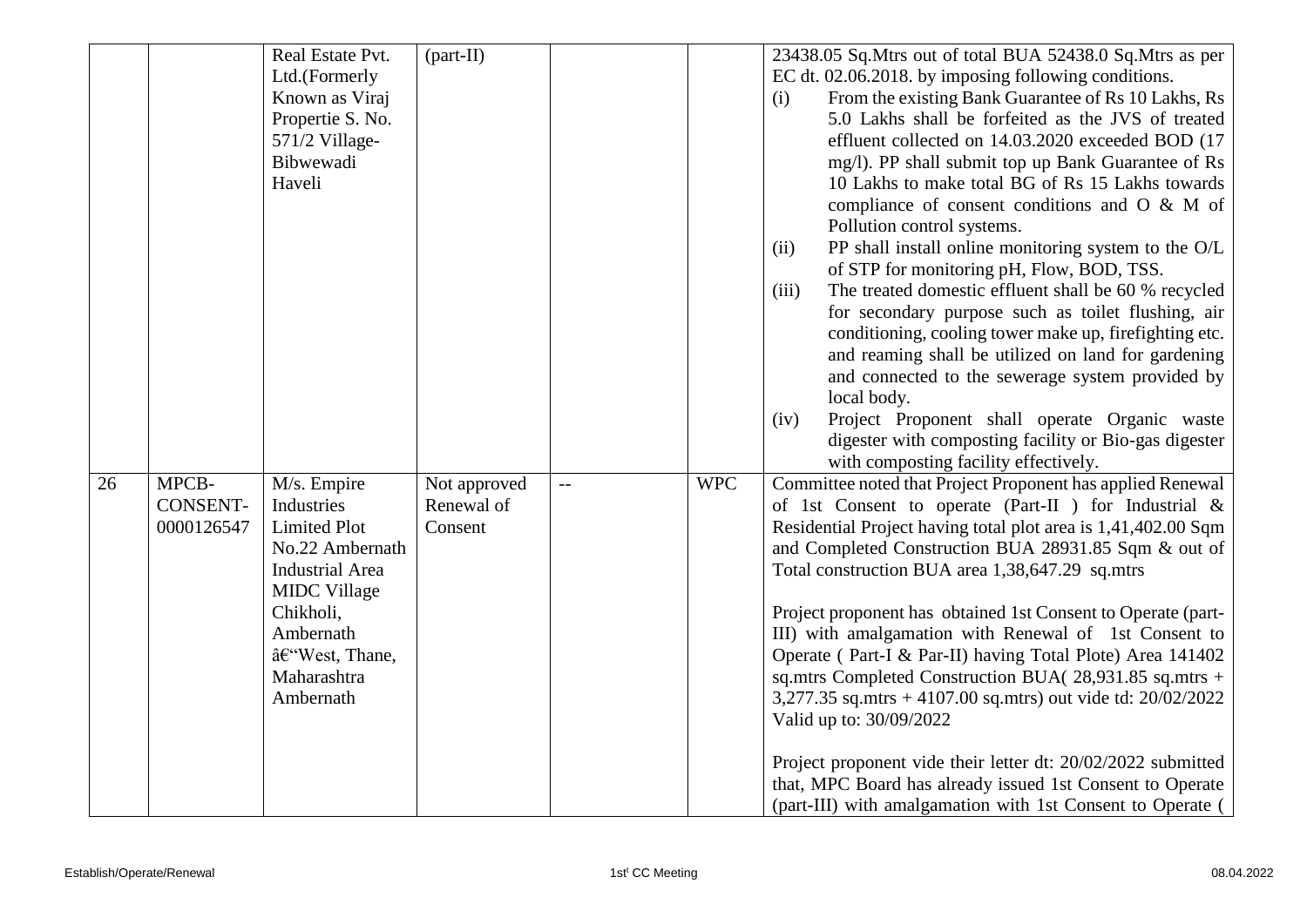|    |                                        |                                                                                                      |                                                                       |            |            | Part-I & Par-II) vide td: 20/02/2022 Valid up to: 30/09/2022,<br>hence it is requested to kindly ignore or Cancel the Consent<br>application vide UAN no: 1126547 submitted to the MPC<br>Board.<br>After deliberation, it was decided to issue Final Refusal /<br>Rejection letter as per Project proponent request letter vide<br>dt: 20/02/2022, Since MPC Board has already issued 1st<br>Consent to Operate (part-III) with amalgamation with 1st<br>Consent to Operate (Part-I & Par-II) vide td: 20/02/2022<br>Valid up to: 30/09/2022. |
|----|----------------------------------------|------------------------------------------------------------------------------------------------------|-----------------------------------------------------------------------|------------|------------|------------------------------------------------------------------------------------------------------------------------------------------------------------------------------------------------------------------------------------------------------------------------------------------------------------------------------------------------------------------------------------------------------------------------------------------------------------------------------------------------------------------------------------------------|
| 27 | MPCB-<br><b>CONSENT-</b><br>0000127535 | M/s RIA CETP<br>Co. Op. Society<br>Ltd. Plot No. 6,9<br>& 11 MIDC<br><b>DHATAV ROHA</b>              | Approved<br>Renewal of<br>Consent to<br>Operate                       | 31.12.2026 | <b>WPC</b> | It was decided to grant renewal of consent for 22.5 MLD<br>capacity CETP by imposing following conditions.<br>The CETP shall ensure continuous connectivity of<br>(i)<br>OCMS to MPCB & CPCB server.<br>The CETP shall comply with the directions issued by<br>(ii)<br>the Board on 27.01.2021.<br>The consent shall be issued after submission of Bank<br>Guarantees as per earlier consent and fees on increased CI.                                                                                                                         |
| 28 | MPCB-<br><b>CONSENT-</b><br>0000125802 | M/s. Nirvan Silk<br>Mills Pvt. Ltd<br>Plot No. D-6<br><b>MIDC</b> Tarapur<br>Palghar                 | Approved<br>Renewal of<br>Consent to<br>Operate                       | 31.12.2024 | <b>WPC</b> | It was decided to grant renewal of consent to operate for<br>textile processing-yarn dyeing and gray cloth weaving by<br>imposing following conditions.<br>Industry shall renew the existing bank guarantee of<br>(i)<br>Rs 12.5 Lakhs towards achieving ZLD and<br>compliance of consent conditions.<br>The earlier Rs 277083 balance with the Board as per consent<br>dtd 09.09.2020 shall be adjusted during issuing renewal of<br>consent.                                                                                                 |
| 29 | MPCB-<br><b>CONSENT-</b><br>0000128264 | <b>ZEN MULTI</b><br><b>SPECIALITY</b><br><b>HOSPITAL</b><br>10TH ROAD<br>,OPPOSITE<br><b>PUSHPAM</b> | Not approved<br>Combined<br>Consent &<br><b>BMW</b><br>Authorization, | $-$        | <b>PSO</b> | It was decided to issue SCN for refusal for non-submission<br>of following information: -<br>Annual report for the period of 2020 as per BMW<br>(i)<br>Rule, 2016 is submitted, but information of<br>waste quantity is in correct. Annual report for the<br>(ii)<br>period of 2021 required.                                                                                                                                                                                                                                                  |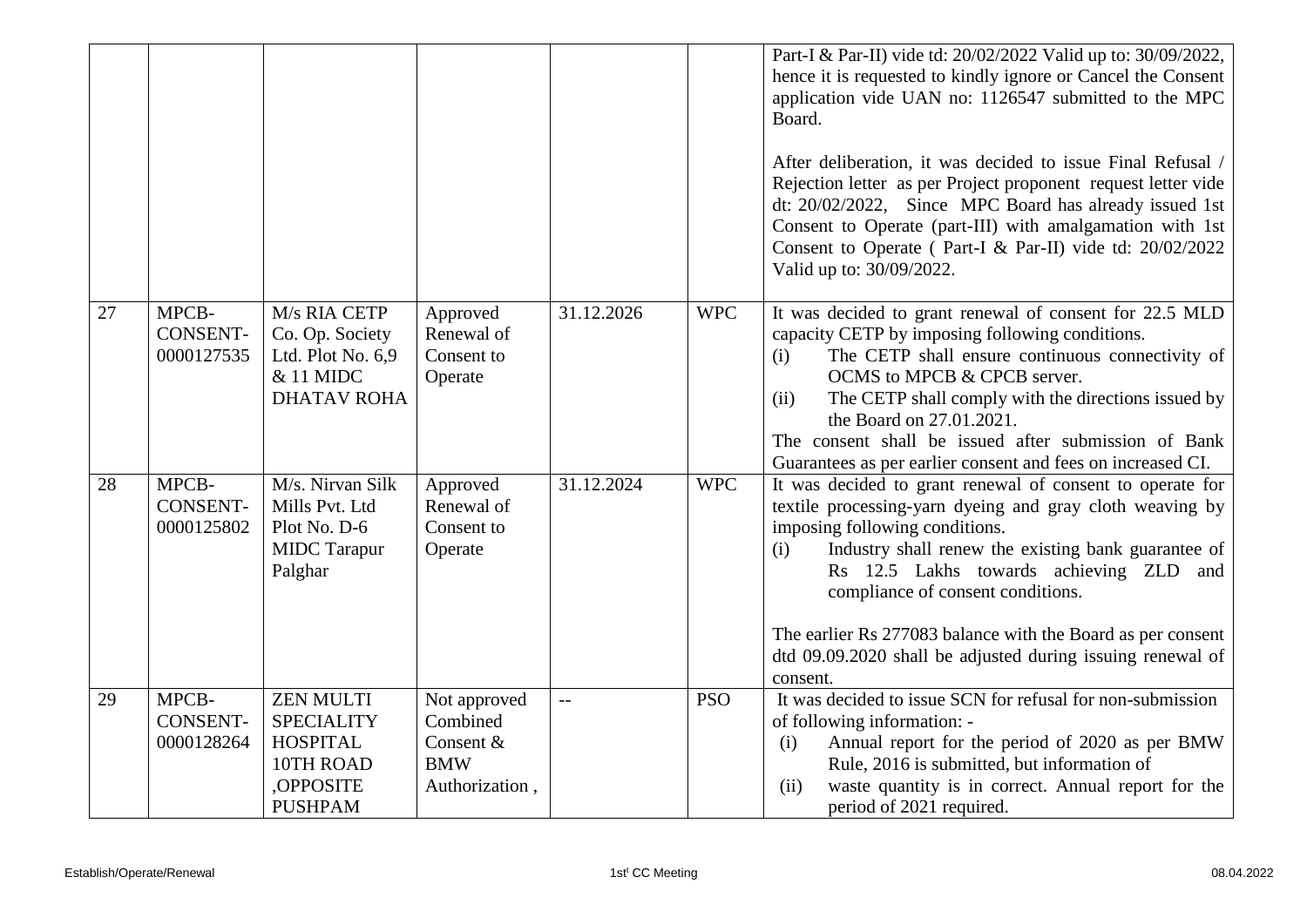|    |                 | <b>FLOWER SHOP</b>               | Consent to |            |            | Clarification w.r.t. water budget, last 6 months,<br>(iii)                                                          |
|----|-----------------|----------------------------------|------------|------------|------------|---------------------------------------------------------------------------------------------------------------------|
|    |                 | ,CHEMBUR                         | Renewal    |            |            | laundry activity                                                                                                    |
|    |                 | <b>EAST MUMBAI</b>               |            |            |            | STP details w.r.t. upgradation of STP.<br>(iv)                                                                      |
|    |                 |                                  |            |            |            | Clarification w.r.t. non submission of BG as per<br>(v)                                                             |
|    |                 |                                  |            |            |            | earlier CCA.                                                                                                        |
|    |                 |                                  |            |            |            | explanation for increase in C. I., actual capital cost $\&$<br>(vi)                                                 |
|    |                 |                                  |            |            |            | concerned fee as applicable<br>Clarification w.r.t. correlation between Zen Multi<br>(vii)                          |
|    |                 |                                  |            |            |            | Speciality Hospital & V. R. Medicare Pvt. Ltd.                                                                      |
|    |                 |                                  |            |            |            | (viii) Compliance of SCN issued by RO, Mumbai dated                                                                 |
|    |                 |                                  |            |            |            | 20.04.2021.                                                                                                         |
|    |                 |                                  |            |            |            | SRO, Mumbai – III shall submit visit report, BG compliance                                                          |
|    |                 |                                  |            |            |            | & JVS analysis reports.                                                                                             |
| 30 | MPCB-           | <b>SUDAL</b>                     | Approved   | 31/12/2023 | <b>APC</b> | It was decided to grant Renewal of Consent to Operate for                                                           |
|    | <b>CONSENT-</b> | <b>INDUSTRIS</b>                 | Renewal of |            |            | Aluminium Casting – 1180 MT/M & Aluminium Extrusion                                                                 |
|    | 0000128801      | LIMITED A-5,                     | Consent to |            |            | $-700$ MT/M by extending existing BG of Rs. 10 Lakh                                                                 |
|    |                 | M.I.D.C. INDL.                   | Operate    |            |            | submitted towards O 7 M of pollution control systems.                                                               |
|    |                 | AREA, Mumbai -                   |            |            |            |                                                                                                                     |
|    |                 | Nashik Highway,                  |            |            |            |                                                                                                                     |
|    |                 | Nashik.                          |            |            |            |                                                                                                                     |
| 31 | MPCB-           | M/s Pune                         | Approved   | 31.01.2023 | <b>WPC</b> | It was decided to grant renewal of Consent to operate for                                                           |
|    | <b>CONSENT-</b> | Housing & Area                   | Renewal of |            |            | residential and commercial construction project under                                                               |
|    | 0000128568      | Development                      | Consent to |            |            | MHADA having total plot area of 31460.0 Sqm and total                                                               |
|    |                 | <b>Broad-MHADA</b>               | Operate    |            |            | Construction BUA of 123753 SqM as per EC dtd 17.10.2016.                                                            |
|    |                 | Survey No-309 /                  |            |            |            | by imposing following conditions.                                                                                   |
|    |                 | 7/1 and Parts                    |            |            |            | PP shall submit Bank Guarantee of Rs 10 Lakhs<br>(i)                                                                |
|    |                 | Survey No-309 /<br>7/1 and Parts |            |            |            | towards compliance of consent conditions and O & M                                                                  |
|    |                 |                                  |            |            |            | of Pollution control systems.                                                                                       |
|    |                 | Haveli                           |            |            |            | PP shall install online monitoring system to the O/L<br>(ii)<br>of STP for monitoring pH, Flow, BOD, TSS.           |
|    |                 |                                  |            |            |            |                                                                                                                     |
|    |                 |                                  |            |            |            | The treated domestic effluent shall be 60 % recycled<br>(iii)<br>for secondary purpose such as toilet flushing, air |
|    |                 |                                  |            |            |            | conditioning, cooling tower make up, firefighting etc.                                                              |
|    |                 |                                  |            |            |            | and reaming shall be utilized on land for gardening                                                                 |
|    |                 |                                  |            |            |            | and connected to the sewerage system provided by                                                                    |
|    |                 |                                  |            |            |            | local body.                                                                                                         |
|    |                 |                                  |            |            |            |                                                                                                                     |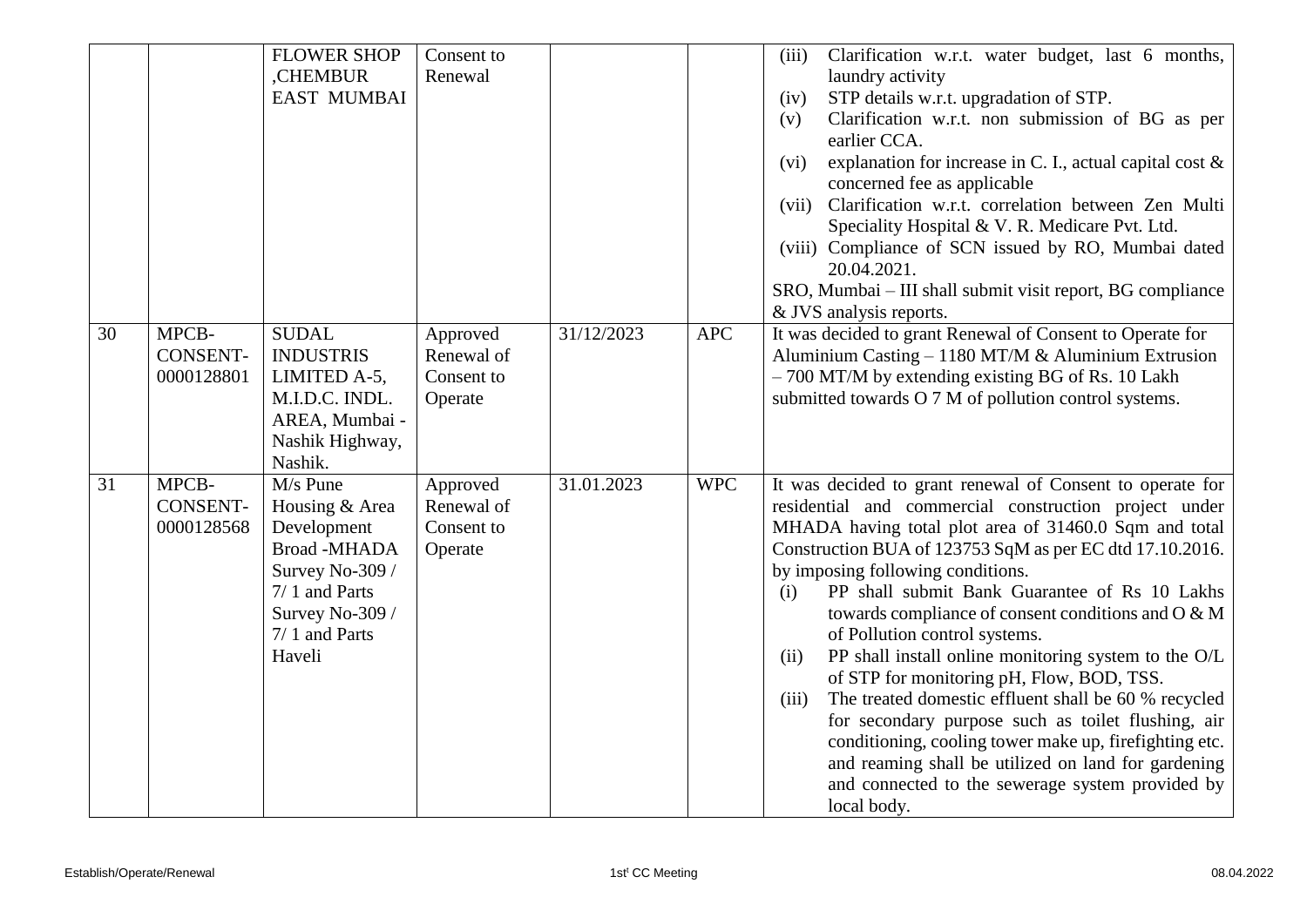|    |                                        |                                                                                                                                                    |                                                        |                                               |            | Project Proponent shall operate Organic waste<br>(iv)<br>digester with composting facility or Bio-gas digester<br>with composting facility effectively.<br>Project Proponent shall make provision of charging<br>(v)<br>port for Electric vehicles in at least 40% total<br>available parking area.                                                                                                                                                                                                     |
|----|----------------------------------------|----------------------------------------------------------------------------------------------------------------------------------------------------|--------------------------------------------------------|-----------------------------------------------|------------|---------------------------------------------------------------------------------------------------------------------------------------------------------------------------------------------------------------------------------------------------------------------------------------------------------------------------------------------------------------------------------------------------------------------------------------------------------------------------------------------------------|
| 32 | MPCB-<br>CONSENT-<br>0000128568        | M/s, Pune<br>Housing & Area<br>Development<br><b>Broad-MHADA</b><br>Survey No-309 /<br>7/1 and Parts<br>Survey No-309 /<br>7/1 and Parts<br>Haveli | Renewal of<br>Consent to<br>Operate                    | $-$                                           | <b>WPC</b> | Committee noted that the Agenda is repeated as above                                                                                                                                                                                                                                                                                                                                                                                                                                                    |
| 33 | MPCB-<br><b>CONSENT-</b><br>0000127061 | <b>Dicitex</b><br>Furnishings (P)<br>Limited Plot No:<br>G-58 MIDC<br><b>Tarapur Palghar</b>                                                       | Approved<br>Renewal of<br>Consent to<br>Operate        | 31.01.2023                                    | <b>WPC</b> | It was decided to grant renewal of consent to operate for<br>textile processing by imposing following conditions.<br>(i) Industry shall renew the exiting Bank Guarantee of Rs<br>5 Lakhs towards operation and maintenance of PCS and<br>compliance of consent conditions.                                                                                                                                                                                                                             |
| 34 | MPCB-<br><b>CONSENT-</b><br>0000128644 | Godrej IT-Park<br>(GBD 02) Plant -<br>2 Godrej &<br>Boyce Mfg. Co.<br>Ltd. Plant 2, CTS<br>No. 31/6 of<br>Village Vikhroli<br>(W), Mumbai<br>Kurla | Not approved<br>Renewal of<br>Consent to<br>Operate    | $\overline{\phantom{a}}$                      | <b>WPC</b> | Committee noted that Project Proponent has applied for<br>renewal of consent for IT& ITES activities project having<br>on Total Plot area 30860.00 Sq.mtrs & Construction BUA-<br>135000.00 Sq.mtrs.<br>After due deliberation, it was decided to issue Show Cause<br>Notice for refusal of consent for following non compliances.<br>Earlier consent was granted with capital investment of<br>(i)<br>Rs 296.35 Cr and now applied with 271.36 Cr. PP has<br>not submitted justification for the same. |
| 35 | MPCB-<br>CONSENT-<br>0000128704        | <b>ASMEETA</b><br><b>INFRATECH</b><br><b>LIMITED Plot 1</b><br>Asmeeta Textile<br>Park, Addl.<br>Kalyan-Bhiwandi                                   | Approved<br>Revalidation of<br>consent to<br>Establish | Commissioning<br>of the unit or<br>Five years | <b>WPC</b> | It was decided to grant revalidation of Consent to Establish<br>for Textile Park building project having Total Plot Area is<br>242814.00 Sq.Mtrs and Remaining Total Construction BUA<br>314944.91 Sq.Mtrs out of Total Construction BUA<br>457944.91Sq.mtrs by imposing following conditions:                                                                                                                                                                                                          |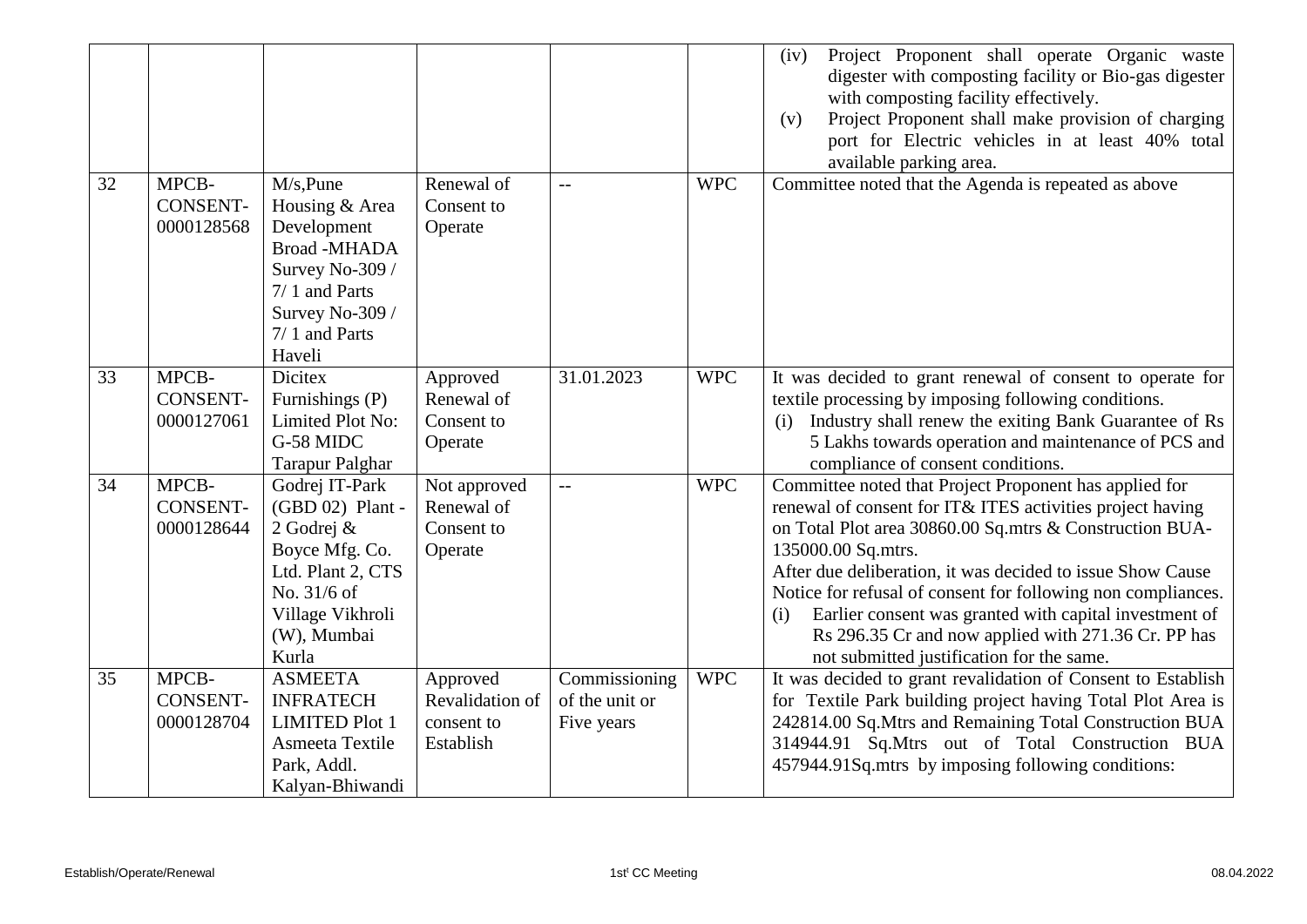| <b>Industrial Area</b> |  | (i)<br>PP shall not take effective steps till obtaining of                                                    |
|------------------------|--|---------------------------------------------------------------------------------------------------------------|
| Bhiwandi               |  | Revalidation Environmental clearance from SEAC                                                                |
|                        |  | /SEIAA Authority and PP shall submit Bank                                                                     |
|                        |  | Guarantee of Rs. 10 Lakhs towards compliance of                                                               |
|                        |  | consent conditions.                                                                                           |
|                        |  | PP shall install online monitoring system to the O/L<br>(ii)                                                  |
|                        |  | of STP for monitoring pH, Flow, BOD, TSS.                                                                     |
|                        |  | The treated domestic effluent shall be 60 % recycled<br>(iii)                                                 |
|                        |  | for secondary purpose such as toilet flushing, air                                                            |
|                        |  | conditioning, cooling tower make up, firefighting                                                             |
|                        |  | etc. and reaming shall be utilized on land for                                                                |
|                        |  | gardening and connected to the sewerage system                                                                |
|                        |  | provided by local body.                                                                                       |
|                        |  | Project Proponent shall provide Organic waste<br>(iv)                                                         |
|                        |  | digester with composting facility or Bio-gas digester                                                         |
|                        |  | with composting facility.                                                                                     |
|                        |  | Project Proponent shall make provision of charging<br>(v)<br>port for Electric vehicles in at least 40% total |
|                        |  | available parking area                                                                                        |
|                        |  | PP shall comply with the provision of Construction<br>(vi)                                                    |
|                        |  | & Demolition Waste management Rules 2016.                                                                     |
|                        |  | Project Proponent shall take adequate measures to<br>(vii)                                                    |
|                        |  | control noise and dust emissions during construction                                                          |
|                        |  | phase.                                                                                                        |
|                        |  | Project Proponent shall submit an affidavit in<br>(viii)                                                      |
|                        |  | Board's prescribed format within 15 days regarding                                                            |
|                        |  | the compliance of conditions of EC /CRZ clearance                                                             |
|                        |  | and C to E.                                                                                                   |
|                        |  | PP shall submit Bank Guarantee of Rs 6.722 Lakhs<br>(ix)                                                      |
|                        |  | (0.1 % of total capital investment). The same shall be                                                        |
|                        |  | forfeited by RO /SRO as project proponent has not                                                             |
|                        |  | obtained revalidated of consent to establish within                                                           |
|                        |  | validity period of 23.07.2020, thus violated the                                                              |
|                        |  | <b>Consent Conditions.</b>                                                                                    |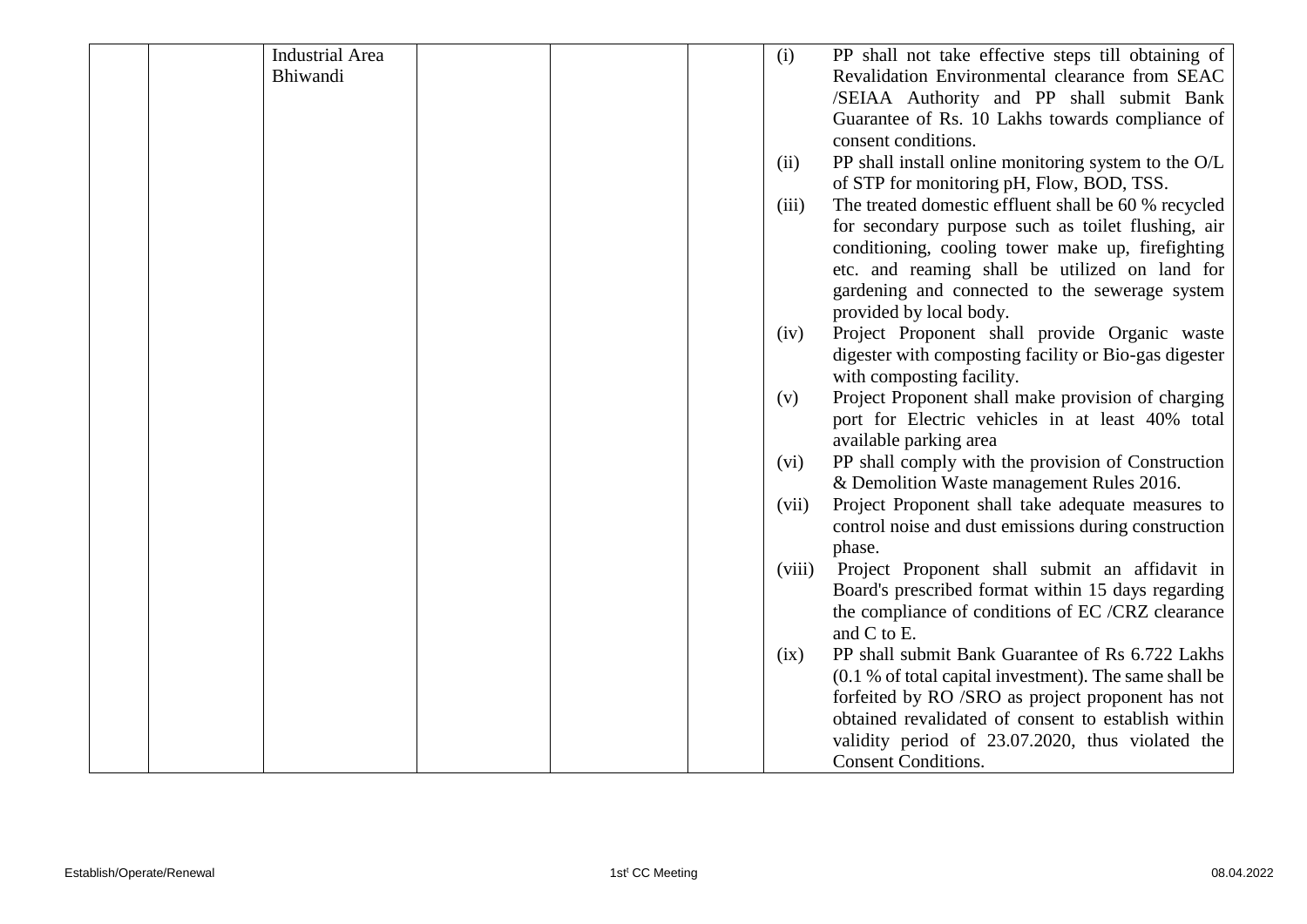| $\overline{36}$ | MPCB-<br><b>CONSENT-</b><br>0000128319 | Raunak<br>Corporation - At<br>Plot bearing S.<br>No. 50/3/2,<br>50/3/3, 51/1,<br>51/5, 51/6, 51/7,<br>53/1, 53/4,<br>64/1/1, 64/1/2/1,<br>64/4, 6., village<br>Wadeghar,<br>Kalyan (W)) Tal:<br>Kalyan Dist:<br>Thane | Approved<br>Renewal of<br>Consent to<br>Operate                                                | 31/05/2023 | <b>WPC</b> | It was decided to Grant Renewal of 1st Consent to Operate<br>(part) with Expansion for Residential projects having Total<br>Plot Area is 139357.00 Sq. Mtrs and Total Construction BUA<br>79854.86 Sq. Mtrs Out of total Construction BUA 189501.30<br>Sq.Mtrs, as per EC dt 23/06/2015 by imposing following<br>conditions.<br>PP shall comply with the conditions stipulated in<br>(i)<br>consent conditions & EC and submit BG of Rs. 10<br>Lakhs towards compliance of the same.<br>PP shall install online monitoring system to the O/L<br>(ii)<br>of STP for monitoring pH, Flow, BOD, TSS.<br>The treated domestic effluent shall be 60 % recycled<br>(iii)<br>for secondary purpose such as toilet flushing, air<br>conditioning, cooling tower make up, firefighting etc.<br>and reaming shall be utilized on land for gardening<br>and connected to the sewerage system provided by<br>local body.<br>Project Proponent shall operate Organic waste<br>(iv)<br>digester with composting facility or Bio-gas digester<br>with composting facility.<br>Project Proponent shall make provision of charging<br>(v)<br>port for Electric vehicles in at least 40% total<br>available parking area<br>Consent shall be issued after submission of additional<br>consent fees for validity period of 31/05/2023. |
|-----------------|----------------------------------------|-----------------------------------------------------------------------------------------------------------------------------------------------------------------------------------------------------------------------|------------------------------------------------------------------------------------------------|------------|------------|---------------------------------------------------------------------------------------------------------------------------------------------------------------------------------------------------------------------------------------------------------------------------------------------------------------------------------------------------------------------------------------------------------------------------------------------------------------------------------------------------------------------------------------------------------------------------------------------------------------------------------------------------------------------------------------------------------------------------------------------------------------------------------------------------------------------------------------------------------------------------------------------------------------------------------------------------------------------------------------------------------------------------------------------------------------------------------------------------------------------------------------------------------------------------------------------------------------------------------------------------------------------------------------------------------------------|
|                 |                                        |                                                                                                                                                                                                                       |                                                                                                |            |            |                                                                                                                                                                                                                                                                                                                                                                                                                                                                                                                                                                                                                                                                                                                                                                                                                                                                                                                                                                                                                                                                                                                                                                                                                                                                                                                     |
| 37              | MPCB-<br><b>CONSENT-</b><br>0000131196 | <b>Asian Noble</b><br>Hospital Pvt Ltd<br>Dhanraj Nagar,<br><b>Hotel Premdan</b><br>Chowk                                                                                                                             | Not approved<br>Combined<br>Consent &<br><b>BMW</b><br>Authorization,<br>Consent to<br>Renewal |            | <b>PSO</b> | It was decided to issue SCN for refusal for non-submission<br>of following information: -<br>Membership of CHWTSDF.<br>(i)<br>Explanation for not upgrading STP to adequate<br>(ii)<br>capacity.<br>Category and quantity as per BMWM Rules, 2016<br>(iii)<br>NOC of CGWA for use of ground water.<br>(iv)                                                                                                                                                                                                                                                                                                                                                                                                                                                                                                                                                                                                                                                                                                                                                                                                                                                                                                                                                                                                          |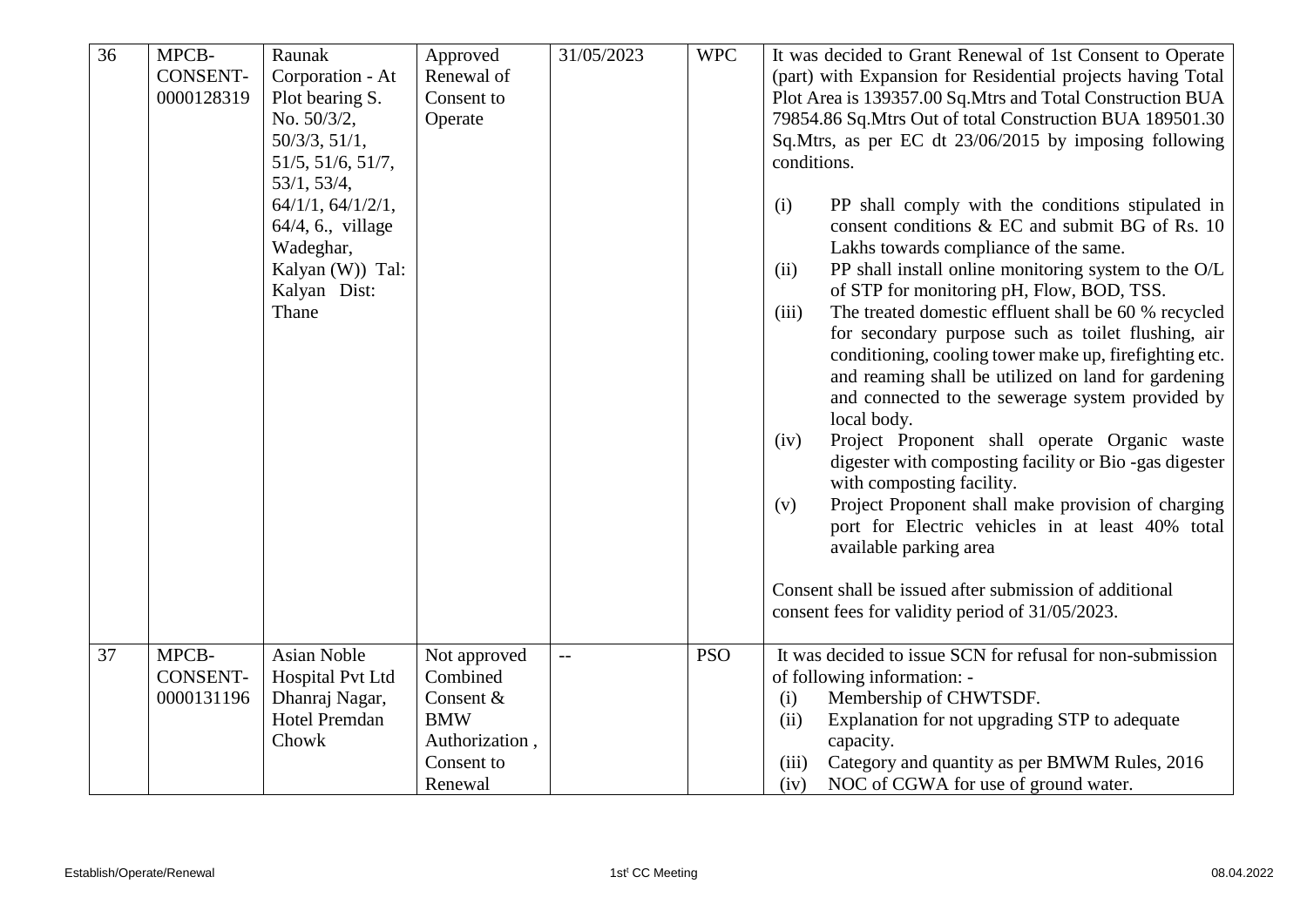|    |                                        |                                                                                                                                                                                      |                                                 |            |            | DG set details w.r.t. stack height, type and quantity<br>(v)                                                                                                                                                                                                                                                                                                                                                                                                                                                                                                                                                                                                                                                                                                                                                                                                                                                                                                                                                                                                                                                                                                                                                                                                                                             |
|----|----------------------------------------|--------------------------------------------------------------------------------------------------------------------------------------------------------------------------------------|-------------------------------------------------|------------|------------|----------------------------------------------------------------------------------------------------------------------------------------------------------------------------------------------------------------------------------------------------------------------------------------------------------------------------------------------------------------------------------------------------------------------------------------------------------------------------------------------------------------------------------------------------------------------------------------------------------------------------------------------------------------------------------------------------------------------------------------------------------------------------------------------------------------------------------------------------------------------------------------------------------------------------------------------------------------------------------------------------------------------------------------------------------------------------------------------------------------------------------------------------------------------------------------------------------------------------------------------------------------------------------------------------------|
|    |                                        |                                                                                                                                                                                      |                                                 |            |            | of fuel used                                                                                                                                                                                                                                                                                                                                                                                                                                                                                                                                                                                                                                                                                                                                                                                                                                                                                                                                                                                                                                                                                                                                                                                                                                                                                             |
|    |                                        |                                                                                                                                                                                      |                                                 |            |            | SRO Ahmednagar shall submit the BG compliance along                                                                                                                                                                                                                                                                                                                                                                                                                                                                                                                                                                                                                                                                                                                                                                                                                                                                                                                                                                                                                                                                                                                                                                                                                                                      |
|    |                                        |                                                                                                                                                                                      |                                                 |            |            | with JVS report.                                                                                                                                                                                                                                                                                                                                                                                                                                                                                                                                                                                                                                                                                                                                                                                                                                                                                                                                                                                                                                                                                                                                                                                                                                                                                         |
| 38 | MPCB-<br><b>CONSENT-</b><br>0000131005 | M/s. Tata Value<br>Homes Ltd,<br>Survey No.<br>279, 281, 285,<br>286, 287, 288, 296,<br>298, 301, 302, 304,<br>305, 306, 308, 309,<br>279, 281, 285,<br>286,287 Khativali<br>Shahpur | Approved<br>Renewal of<br>Consent to<br>Operate | 31/01/2023 | <b>WPC</b> | It was decided to grant plain renewal of Consent to operate<br>for residential cum commercial Complex Project having<br>is $2,08270.00$ Sq. Mtrs and Total<br>Total Plot Area<br>Construction BUA 69,717.83 Sq.Mtrs as per EC dt<br>$21/10/2011$ by imposing following conditions<br>PP shall comply with the conditions stipulated in<br>(i)<br>consent conditions & EC and submit BG of Rs. 10<br>Lakhs towards compliance of the same.<br>PP shall install online monitoring system to the O/L<br>(ii)<br>of STP for monitoring pH, Flow, BOD, TSS.<br>The treated domestic effluent shall be 60 % recycled<br>(iii)<br>for secondary purpose such as toilet flushing, air<br>conditioning, cooling tower make up, firefighting etc.<br>and reaming shall be utilized on land for gardening<br>and connected to the sewerage system provided by<br>local body.<br>Project Proponent shall operate Organic waste<br>(iv)<br>digester with composting facility or Bio-gas digester<br>with composting facility.<br>Project Proponent shall make provision of charging<br>(v)<br>port for Electric vehicles in at least 40% total<br>available parking area.<br>Consent shall be issued after submission of Additional<br>Consent fees from project proponent towards increase in<br>capital investment. |
| 39 | MPCB-<br><b>CONSENT-</b><br>0000132137 | RISHAB &<br>SONS 624/626<br>624/626 MAROL<br><b>MAROSHI</b>                                                                                                                          | Approved<br>Renewal of<br>Consent to<br>Operate | 28/02/2027 | <b>WPC</b> | It was decided to grant Renewal of Consent to Operate for 3<br>Star Hotel with restaurant, lodging & boarding without<br>swimming pool & laundry activity) having 120 Rooms<br>having Total Plot Area: 3481 sq.mtrs<br>Total<br>and                                                                                                                                                                                                                                                                                                                                                                                                                                                                                                                                                                                                                                                                                                                                                                                                                                                                                                                                                                                                                                                                      |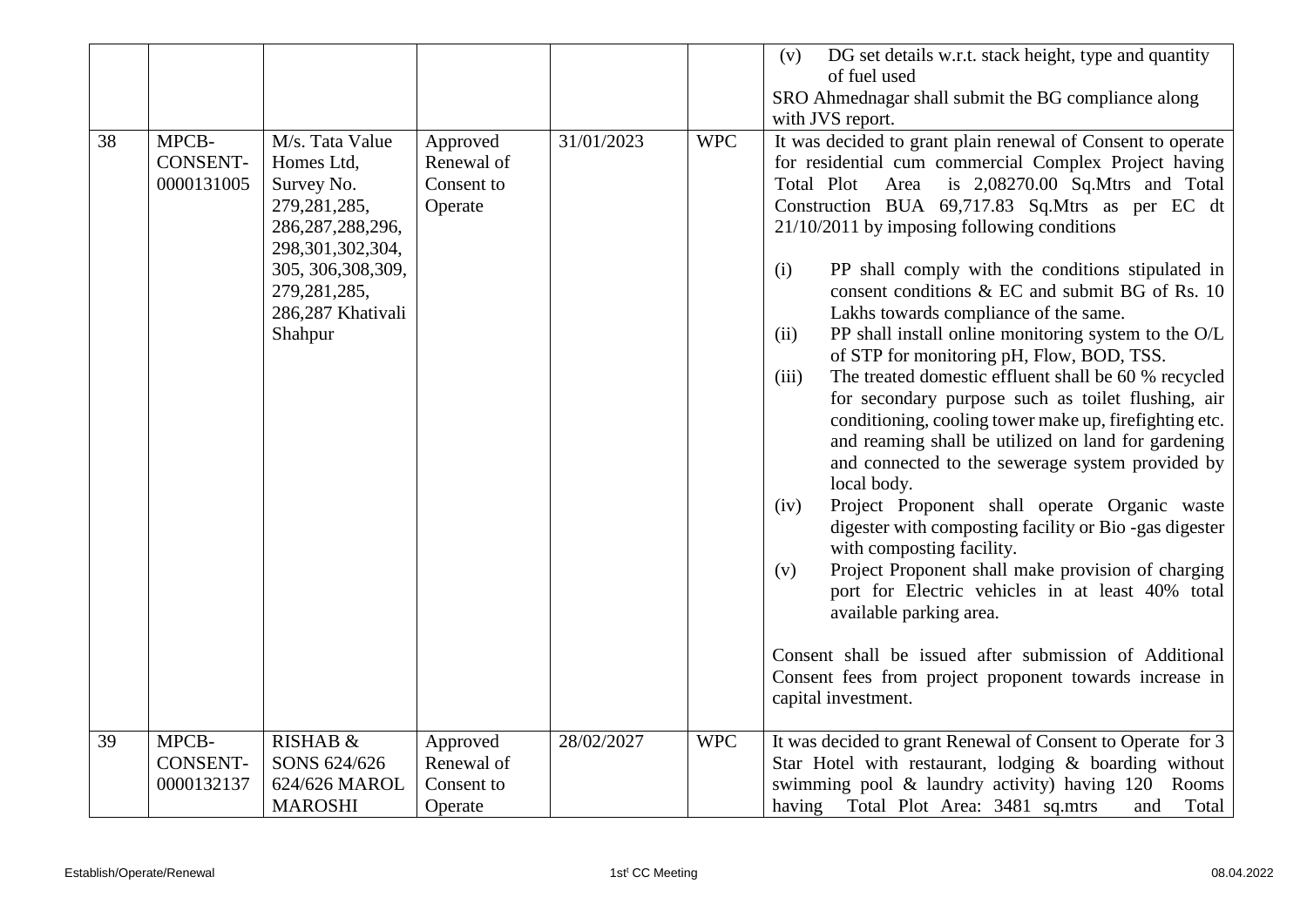|    |                                        | ROAD,<br><b>ANDHERI</b><br>(EAST),<br><b>ANDHERI</b>                                                                                                |                                                 |            |            | Construction BUA: 11,500 sq.mtrs by imposing following<br>terms and Conditions:<br>Industry shall submit the Bank Guarantee of Rs. 10.0<br>(i)<br>lakh towards operation & maintenance of pollution<br>control systems.                                                                                                                                                                                                                                                                                                                    |
|----|----------------------------------------|-----------------------------------------------------------------------------------------------------------------------------------------------------|-------------------------------------------------|------------|------------|--------------------------------------------------------------------------------------------------------------------------------------------------------------------------------------------------------------------------------------------------------------------------------------------------------------------------------------------------------------------------------------------------------------------------------------------------------------------------------------------------------------------------------------------|
| 40 | MPCB-<br><b>CONSENT-</b><br>0000132664 | <b>M/S TAURAL</b><br><b>INDIA PRIVATE</b><br>LIMITED B2/B,<br>MIDC Chakan,<br>Phase-2, Village-<br>Savardari, Tal-<br>Khed. Khed                    | Approved<br>Renewal of<br>Consent to<br>Operate | 31/05/2025 | <b>APC</b> | It was decided to grant Renewal of Consent to Operate by<br>extending existing BG of Rs. 5 Lakh submitted towards $\overline{O} \&$<br>M of pollution control systems.<br>Consent shall be issued after submission of additional fees<br>towards C to E for increase in CI from Rs. 102. 23 Cr. to Rs.<br>107.91 Cr.                                                                                                                                                                                                                       |
| 41 | MPCB-<br>CONSENT-<br>0000132670        | <b>SHOGINI</b><br><b>TECHNOARTS</b><br><b>PVT LTD GAT</b><br>NO. 788, 755,<br>789, 760, A/2,<br><b>758 KHED</b><br><b>SHIVAPUR</b><br><b>HAVELI</b> | Approved<br>Renewal of<br>Consent to<br>Operate | $---$      | <b>APC</b> | It was decided to issue SCN for Refusal of Renewal of<br>Consent to Operate due to following non-compliance –<br>PP has not achieved ZLD as per the condition of C to<br>(i)<br>E as RO reject is used for on land for gardening<br>purpose.<br>PP has obtained NOC of CGWA for 245 CMD,<br>(ii)<br>however actual water consumption is 516 CMD.<br>(iii)<br>PP has not submitted BG as per the condition of C to<br>E.<br>PP has not submitted details about source of air<br>(iv)<br>emission with fuel consumption, APC & stack detail. |

## **Table Agenda:**

| Sr.       | <b>Application</b> | <b>Industry Name &amp;</b> | <b>Decision on</b> | <b>Consent</b> | <b>Section</b> | <b>Remarks/Discussion</b><br>$\left(1\right)$                              | <b>Internal</b> |
|-----------|--------------------|----------------------------|--------------------|----------------|----------------|----------------------------------------------------------------------------|-----------------|
| <b>No</b> | Unique             | <b>Address</b>             | grant of           | <b>Granted</b> |                |                                                                            | <b>Remarks</b>  |
|           | <b>Number</b>      |                            | consent            | upto           |                |                                                                            |                 |
|           | MPCB-              | Gajkesari Steels and       | Approved           | Commission     | <b>APC</b>     | It was decided to grant Consent to Establish for expansion <i>i.e.</i> for |                 |
|           | CONSENT-           | Alloys Pvt. Ltd. Plot      |                    | ing of the     |                | installation of induction furnace without change in existing               |                 |
|           | 0000103497         | No F-18 $&$ F-19,          | Consent to         | unit or 5      |                | production capacity, by imposing following conditions $-$                  |                 |
|           |                    | Phase II Additional        | Establish for      | years          |                | PP shall strictly comply with the conditions of<br>(i)                     |                 |
|           |                    | MIDC Area Jalna            | expansion.         | whichever is   |                | Environmental Clearance accorded by SEIAA vide dtd.                        |                 |
|           |                    |                            |                    | earlier.       |                | 01/06/2018.                                                                |                 |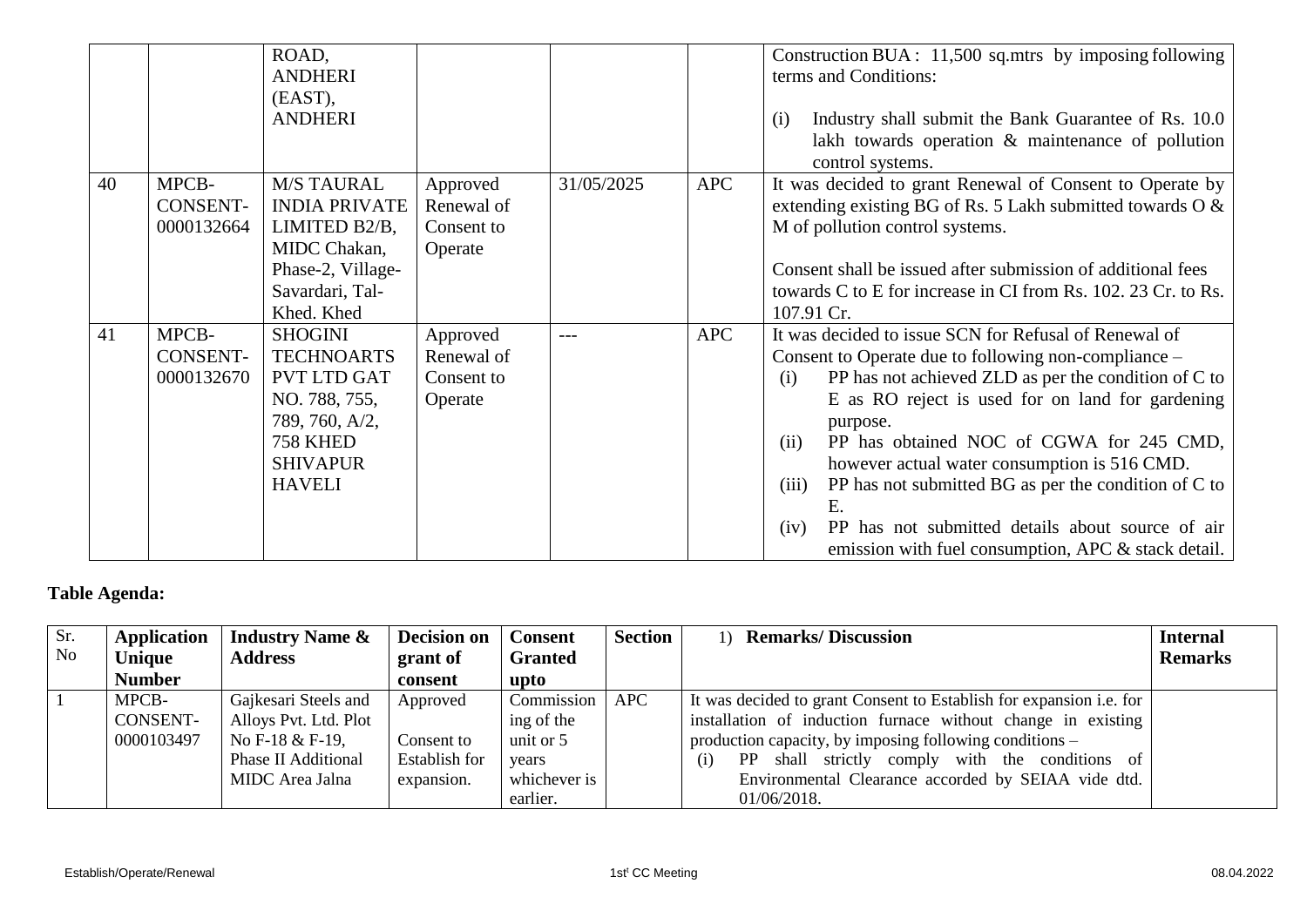|  | (i)   | PP shall provide sufficient structural strength for provision          |  |
|--|-------|------------------------------------------------------------------------|--|
|  |       | of secondary fume extraction system.                                   |  |
|  | (iii) | PP shall install secondary fume extraction system failing              |  |
|  |       | which Board will not consider application for grant of 1 <sup>st</sup> |  |
|  |       | Consent to Operate.                                                    |  |
|  | (iv)  | PP shall submit Bank Guarantee of Rs. 10 Lakh towards                  |  |
|  |       | compliance of conditions of Environmental Clearance and                |  |
|  |       | Consent to Establish for expansion.                                    |  |
|  | (v)   | PP shall strictly comply with the SOPs issued by the CPCB              |  |
|  |       | for utilisation of scrap as a raw material.                            |  |

## **Review Agenda:**

| Sr.no.         | WIWII ISLUUS<br>Applicant<br>$\boldsymbol{\alpha}$<br><b>Name</b>                                                                                                                                                                  | <b>Applied for</b>                                        | Review item for                                                                                                                                                                    | <b>Section</b> | <b>Review Details</b>                                                                                                                                                                                                                                                                                                                                                                                                                                                                                                                                                                                                                                                                                                                                                                              |
|----------------|------------------------------------------------------------------------------------------------------------------------------------------------------------------------------------------------------------------------------------|-----------------------------------------------------------|------------------------------------------------------------------------------------------------------------------------------------------------------------------------------------|----------------|----------------------------------------------------------------------------------------------------------------------------------------------------------------------------------------------------------------------------------------------------------------------------------------------------------------------------------------------------------------------------------------------------------------------------------------------------------------------------------------------------------------------------------------------------------------------------------------------------------------------------------------------------------------------------------------------------------------------------------------------------------------------------------------------------|
|                | <b>Address</b>                                                                                                                                                                                                                     |                                                           |                                                                                                                                                                                    |                |                                                                                                                                                                                                                                                                                                                                                                                                                                                                                                                                                                                                                                                                                                                                                                                                    |
| $\mathbf{1}$   | Cummins India Limited,<br>Generation<br>Power<br>Business Unit.Gut No.<br>311/1B, Karas Amboli<br>Kasar Amboli Mulshi<br>MPCB- CONSENT -<br>0000092060                                                                             | Renewal of<br>Consent                                     | Amendment in<br>minutes of $11th$<br>CC meeting dtd<br>23.11.2020                                                                                                                  | <b>APC</b>     | Industry has applied for grant of Renewal of Consent to Operate.<br>2. The case was discussed in the $11th$ CC meeting held on $23/11/2020$<br>and it was decided to grant Renewal of Consent to Operate with<br>forfeiture of BG of Rs. 5.0 Lakh as industry has initiated new activity<br>without obtaining Consent from the Board.<br>Committee further noted that industry has submitted request letter<br>3.<br>vide dtd. 09/11/2021 stating that they have neither carried out any<br>expansion for new product nor have any plan. It was error that they<br>have included new product in Consent application.<br>4. Therefore, committee decided to review the minutes of $11th CC$<br>meeting dtd 23.11.2020 and it was decided to waive condition of<br>forfeiture of BG of Rs. 5.0 Lakh. |
| $\overline{2}$ | Sai<br>M/s.<br>Samarth<br>Builders & Developers<br>Plot bearing S. No. 24,<br>H. No.- $1,2 \& 3$ , at<br>village Adivali Dhokali,<br>Tal-<br>Ambernath,<br>S.No. 33<br>DistThane,<br>H.No.-11 & S.N. 34,<br>H.No.-9,10,11,12,14,15 | Application<br>Revalidation<br>of Consent<br>to Establish | in<br>Amendment<br>$23^{\rm rd}$<br>Minutes of<br>Consent<br>committee<br>meeting of<br>the<br>MPC Board<br>$dt$ :<br>19/03/2022<br>$\&$<br>21/03/022<br>for<br>Change in<br>Total | <b>WPC</b>     | 1. Project Proponent has applied for Consent to Establish for<br>Construction of Residential & Commercial projects having total plot<br>area is 15,080.00 Sq.Mtrs and total Construction BUA 66,566.87<br>Sq.Mtrs,<br>2. The application has been discussed and approved in $23rd$ meeting of<br>Consent Committee dt: $19/03/2022 \& 21/03/2022 \&$ It was decided to<br>grant Consent to Establish for Construction of Residential &<br>Commercial projects having total plot area is 15,080.00 Sq. Mtrs and                                                                                                                                                                                                                                                                                     |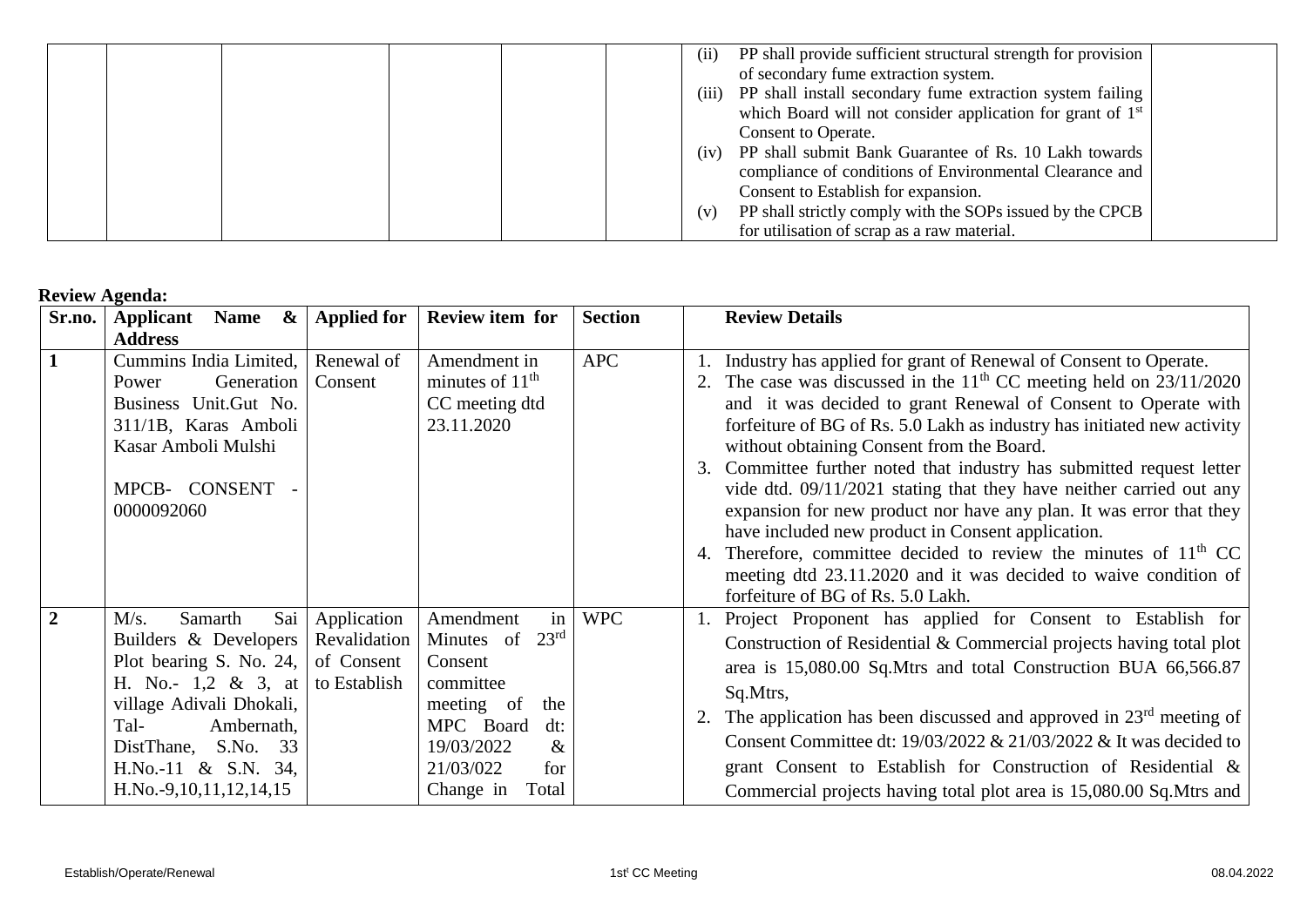|                | at village Pisawali, Tal-             |            | Construction                   |            | total Construction BUA 66,566.87 Sq. Mtrs as per EC dtd 28.10.2021                   |
|----------------|---------------------------------------|------------|--------------------------------|------------|--------------------------------------------------------------------------------------|
|                | Kalyan, Dist- Thane,                  |            | <b>BUA</b>                     |            | & terms and conditions as per Minutes of CC meeting.                                 |
|                | Maharashtra.                          |            |                                |            | 3. PP has Obtained Environmental Clearance dt. 28.10.2021 for Total                  |
|                |                                       |            |                                |            | Plot area 15,080.00 Sq.Mtrs, & Total Construction BUA 57,334.30                      |
|                | MPCB-CONSENT-                         |            |                                |            | Sq.Mtrs, as per Specific Condition EC dtd. 28.10.2021.                               |
|                | 0000127768                            |            |                                |            | 4. However as per Specific Conditions of EC dtd. 28.10.2021, the Total               |
|                | Minutes of 23 <sup>rd</sup> Consent   |            |                                |            | Construction BUA is 57,334.30 Sq.Mtrs,. instead of 66,566.87                         |
|                | committee meeting of                  |            |                                |            | Sq.Mtrs, (typographical error)                                                       |
|                | the MPC Board<br>dt:                  |            |                                |            | 5. Therefore committee decided to review Minutes of $23rd$ meeting of                |
|                | 19/03/2022<br>$\&$                    |            |                                |            |                                                                                      |
|                | 21/03/2022                            |            |                                |            | CC meeting dt: $19/03/2022 \& 21/03/2022$ and It was decided to                      |
|                |                                       |            |                                |            | grant Consent to Establish for Construction of Residential &                         |
|                |                                       |            |                                |            | Commercial projects having Total plot area is 15,080.00 Sq.Mtrs and                  |
|                |                                       |            |                                |            | total Construction BUA 57,334.30 Sq.Mtrs, as per Specific Condition                  |
|                |                                       |            |                                |            | EC dtd. 28.10.2021 and other terms and condition shall remain                        |
|                |                                       |            |                                |            | unchanged.                                                                           |
|                |                                       |            |                                |            |                                                                                      |
| $\overline{3}$ | Estates<br>Unique                     | Approved   | in<br>Correction               | <b>WPC</b> | PP has applied for renewal of consent to operate for Commercial                      |
|                | Developement Co. Ltd.,                | Renewal of | 19 <sup>th</sup><br>Minutes of |            | Building having plot area 28277.50 Sq.mtrs and total BUA-52273.76                    |
|                | "INFINITI<br><b>COMMERCIAL Bldg."</b> | consent to | Consent<br>committee           |            | Sq.mtrs.<br>2. The case was discussed in $19th$ CC meeting dtd 17.03.2022 and it was |
|                | $1406A/3/9$ ,<br>Linking              | operate    | meeting of<br>the              |            | decided to grant renewal of consent.                                                 |
|                | Road, Malad (West),                   |            | MPC Board dt:                  |            | 3. However, the validity period is not mentioned in minutes due to typo              |
|                | Mumbai Linking Road,                  |            | dtd 17.03.2022 for             |            | error.                                                                               |
|                | Malad Borivali                        |            | validity<br>consent            |            | 4. Therefore the minutes of 19 <sup>th</sup> CC dtd 17.03.2022 were reviewed and     |
|                |                                       |            | period                         |            | it was decided to grant renewal of consent to operate valid till                     |
|                | MPCB-CONSENT                          |            |                                |            | 31.08.2026 for Commercial Building having plot area 28277.50                         |
|                | <b>UAN NO 101052</b>                  |            |                                |            | Sq.mtrs and total BUA-52273.76 Sq.mtrs. The other terms and                          |
|                |                                       |            |                                |            | condition shall remain unchanged                                                     |
| $\overline{4}$ | Kalpataru ltd. 4102A $\&$             | Approved   | Correction<br>in               | <b>WPC</b> | 1. PP has applied for renewal of consent to operate for commercial                   |
|                | 7632(pt.)<br>at village               | Renewal of | 18 <sup>th</sup><br>Minutes of |            | construction project having plot area 6495.0 Sqm and total BUA                       |
|                | Kolekalyan<br>(vakola)                | consent to | Consent                        |            | 27347.81 Sq.mtrs as per EC dtd 11.02.2011.                                           |
|                | Santacruz East Bandra                 | operate    | committee                      |            | 2. The case was discussed in $18th$ CC meeting dtd 08.03.2022 and it was             |
|                | MPCB-CONSENT                          |            | meeting of<br>the              |            | decided to grant renewal of consent valid till 31.10.2022.                           |
|                | <b>UAN NO 124773</b>                  |            | MPC Board<br>dt:               |            |                                                                                      |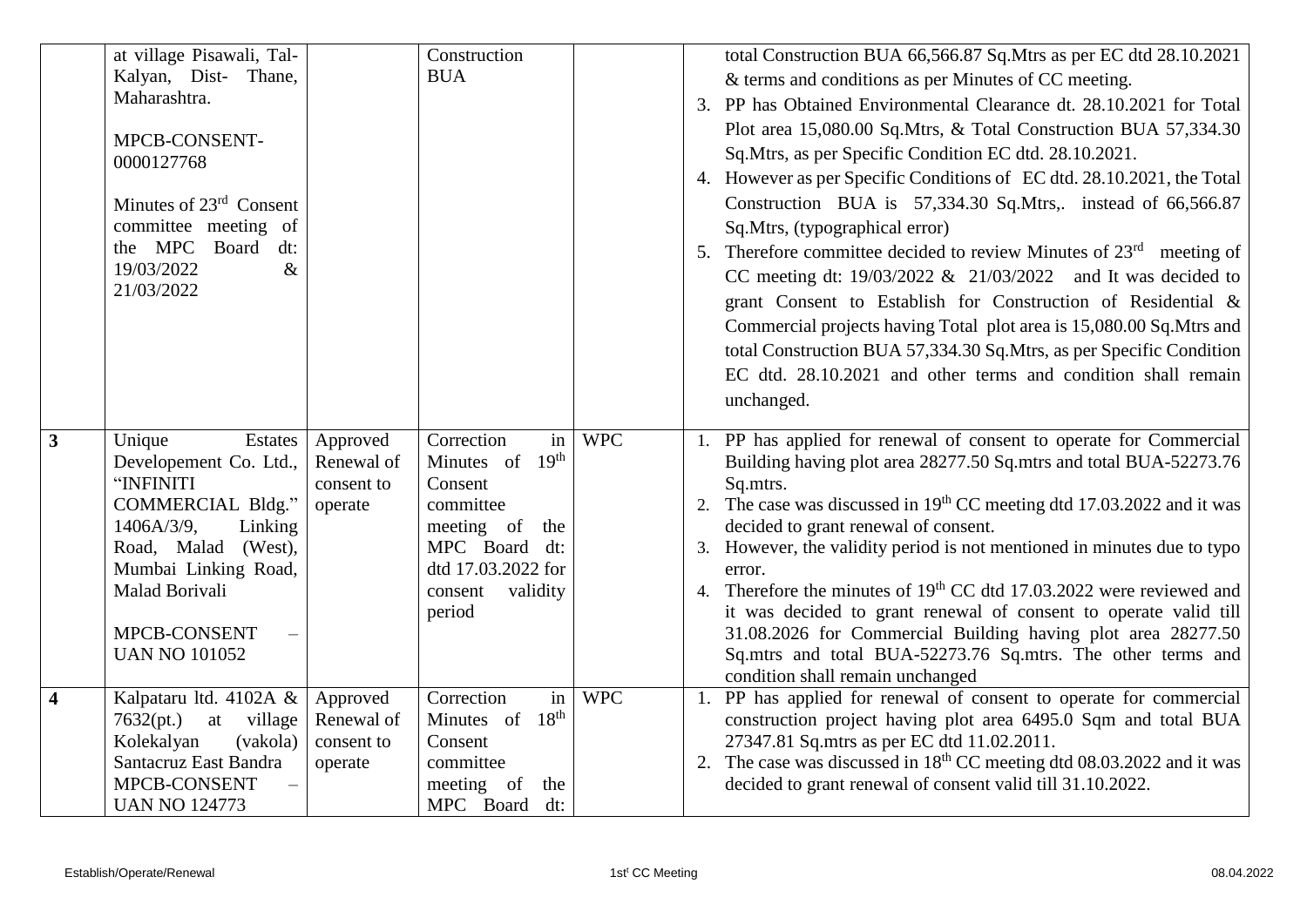|                |                           |            | dtd 08.03.2022 for  |            | 3. However, the PP has obtained consent to operate dtd 14.02.2020 in                                                             |
|----------------|---------------------------|------------|---------------------|------------|----------------------------------------------------------------------------------------------------------------------------------|
|                |                           |            | correction<br>in    |            | Orange category valid till 31.10.2021 and applied for renewal of                                                                 |
|                |                           |            | validity<br>consent |            | consent for period upto 31.10.2023                                                                                               |
|                |                           |            | period              |            | 4. However, the validity period in CC minutes is mentioned as                                                                    |
|                |                           |            |                     |            | 31.10.2022 due to typo error instead of 31.10.2023                                                                               |
|                |                           |            |                     |            | 5. Therefore the minutes of 18 <sup>th</sup> CC dtd 08.03.2022 were reviewed and                                                 |
|                |                           |            |                     |            | it was decided to grant renewal of consent to operate valid till                                                                 |
|                |                           |            |                     |            | 31.10.2023. The other terms and condition shall remain unchanged                                                                 |
| $\overline{5}$ | M/s. Empire Mall Pvt      | Renewal of | Amendment<br>in     | <b>WPC</b> | 1. Committee noted that Project Proponent has applied for renewal of                                                             |
|                | Ltd, $Plot No. D5 (p-80)$ | Consent    | Minutes of 23rd     |            | consent to operate for Commercial project (Mall) having on Total Plot                                                            |
|                | Prozone Mall at Plot No.  |            | Consent             |            | area 80092 Sq.mtrs and BUA- 116330 Sq.mtrs. as per EC dtd                                                                        |
|                | D5 (P-80), MIDC Area,     |            | committee           |            | 20.10.2011.                                                                                                                      |
|                | Chikalthane,<br>Dist.     |            | meeting of<br>the   |            | The case was discussed in $23rd$ CC meeting dtd 19.03.2022 &                                                                     |
|                | Aurangabad.               |            | MPC Board<br>dt:    |            | 21.03.2022 and it was decided to defer the case and call the status                                                              |
|                |                           |            | dtd 19.03.2022 &    |            | report on compliance of Environmental Clearance conditions from PP                                                               |
|                | MPCB-CONSENT-             |            | 21.03.2022<br>for   |            | which shall be verified by SRO/RO MPCB. After receipt of the                                                                     |
|                | 0000127976                |            | correction<br>in    |            | verified report from SRO/RO, the case will be discussed in next CC                                                               |
|                |                           |            | validity<br>consent |            | meeting as industry has applied for consent to operate.                                                                          |
|                |                           |            | period              |            | 3. However, committee noted that the application is for renewal of                                                               |
|                |                           |            |                     |            | consent.                                                                                                                         |
|                |                           |            |                     |            | 4. Therefore, committee reviewed the minutes of 23rs CC meeting and                                                              |
|                |                           |            |                     |            | it was decided to grant renewal of consent valid till 31.01.2027 for                                                             |
|                |                           |            |                     |            | Commercial project (Mall) having on Total Plot area 80092 Sq.mtrs                                                                |
|                |                           |            |                     |            | and BUA- 116330 Sq.mtrs. as per EC dtd 20.10.2011 by imposing                                                                    |
|                |                           |            |                     |            | following conditions.                                                                                                            |
|                |                           |            |                     |            | PP shall comply with the conditions stipulated in consent<br>(i)<br>conditions and EC conditions shall submit BG of Rs. 10 Lakhs |
|                |                           |            |                     |            | towards compliance of the same.                                                                                                  |
|                |                           |            |                     |            | PP shall install online monitoring system to the O/L of STP for<br>(ii)                                                          |
|                |                           |            |                     |            | monitoring pH, Flow, BOD, TSS.                                                                                                   |
|                |                           |            |                     |            | The treated domestic effluent shall be 60 % recycled for<br>(iii)                                                                |
|                |                           |            |                     |            | secondary purpose such as toilet flushing, air conditioning,                                                                     |
|                |                           |            |                     |            | cooling tower make up, firefighting etc. and reaming shall be                                                                    |
|                |                           |            |                     |            | utilized on land for gardening and connected to the sewerage                                                                     |
|                |                           |            |                     |            | system provided by local body.                                                                                                   |
|                |                           |            |                     |            |                                                                                                                                  |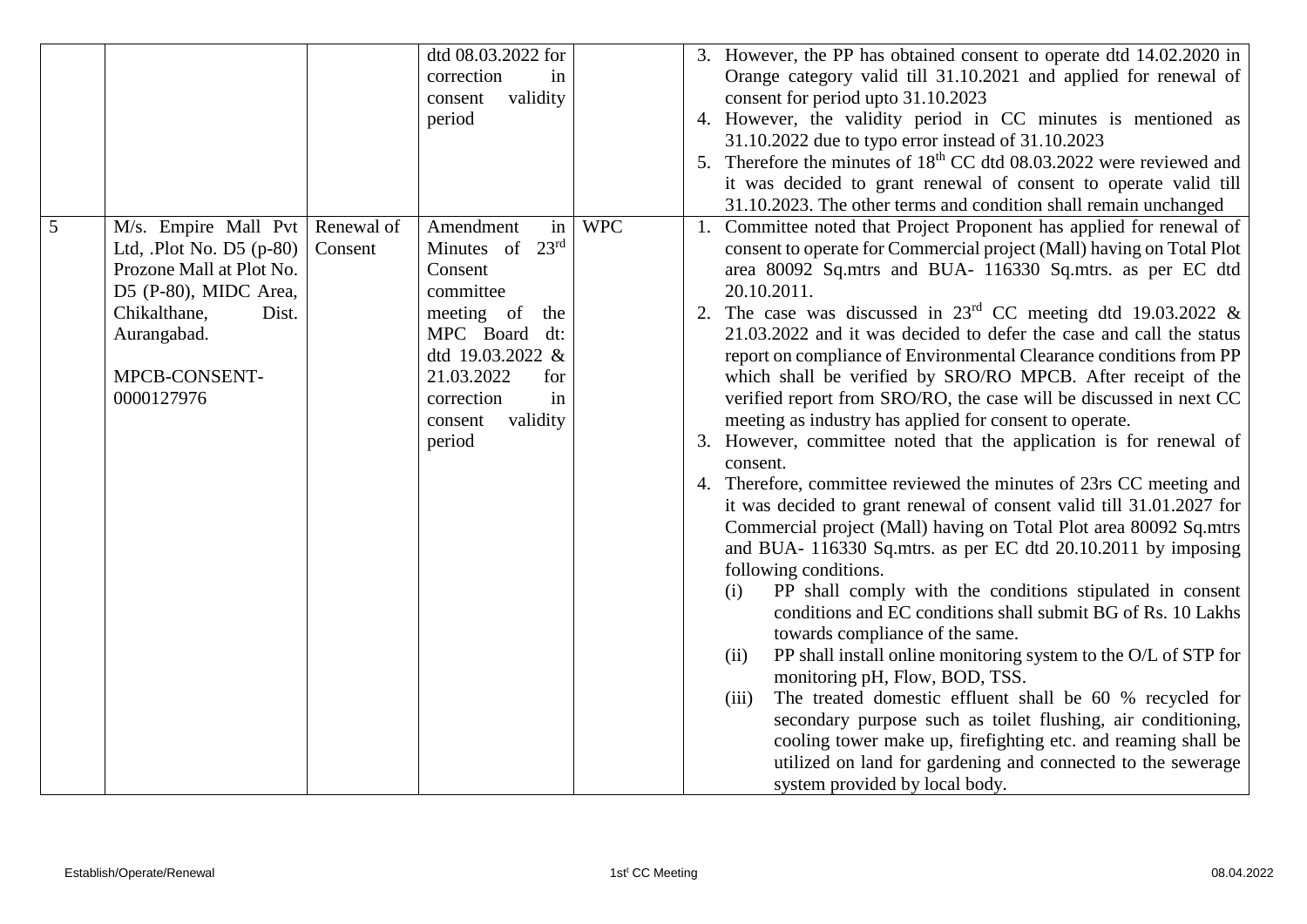|   |                                                                                                                                                                                                                |                                                          |                                                                                                                         |            | Project Proponent shall operate Organic waste digester with<br>(iv)<br>composting facility or Bio-gas digester with composting<br>facility effectively.<br>Project Proponent shall make provision of charging port for<br>(v)<br>Electric vehicles in at least 40% total available parking area.                                                                                                                                                                                                                                                                                                                                                                                                                                                                                                                                                                                                                                                                       |
|---|----------------------------------------------------------------------------------------------------------------------------------------------------------------------------------------------------------------|----------------------------------------------------------|-------------------------------------------------------------------------------------------------------------------------|------------|------------------------------------------------------------------------------------------------------------------------------------------------------------------------------------------------------------------------------------------------------------------------------------------------------------------------------------------------------------------------------------------------------------------------------------------------------------------------------------------------------------------------------------------------------------------------------------------------------------------------------------------------------------------------------------------------------------------------------------------------------------------------------------------------------------------------------------------------------------------------------------------------------------------------------------------------------------------------|
| 6 | M/s KAYGAON<br>PAPER MILLS PVT<br>LTD,<br>Gut No. 184, Kaygaon,<br>Gangapur<br>MPCB-CONSENT-<br>0000124183<br>(Earlier CC meeting<br>details : minutes of $20th$<br>CC meeting)<br>dt:<br>17/03/2022           | <b>Consent To</b><br>Establish                           | Change / Amend<br>minutes of $20th$<br>CC meeting<br>dt: 17/03/2022                                                     | <b>WPC</b> | Project proponent has applied for grant of consent to establish for<br>expansion for Captive Power Plant -2.5 MW.<br>The case was discussed in CC meeting dt: $17/03/2022$ & as per<br>decision taken in CC meeting dt: 17/03/2022, it was decided grant<br>Consent to Establish for expansion for Captive Power Plant -2 MW.<br>(Typographical error).<br>3. In view of above, It is proposed to amend / change minutes of $20th$<br>CC meeting dt: 17/03/2022 as under : It was decided to grant<br>Consent to Establish for expansion for Captive Power Plant -2.5 MW.<br>With following terms & conditions:-<br>There shall not be any change in existing water consumption and<br>(i)<br>effluent generation.<br>Industry shall submit Bank Guarantee of Rs 5.0 lakhs towards<br>(ii)<br>compliance of consent conditions.<br>(iii) Industry shall provide adequate Air Pollution Control Systems.<br>Industry shall dispose the plastic waste regularly.<br>(iv) |
| 7 | M/s. COURTYARD<br>REAL ESTATE PVT.<br>LTD. (Formerly known<br>as "RAGHULEELA<br><b>LEASING AND</b><br><b>CONSTRUCTIONS</b><br>PRIVA281/2A/1B,<br>281/2A/2, 281/2A/3,<br>283/1, 283/2, 288/2<br>Thane (W) THANE | Approved<br>Consent to<br>Establish<br>with<br>expansion | Amendment in<br>Minutes of 23rd<br>Consent<br>committee<br>meeting of the<br>MPC Board dt:<br>19/03/2022 &<br>21/03/022 | <b>WPC</b> | 1. Project Proponent has applied for Consent to Establish with<br>Expansion for Housing projects having Total Plot Area is 36418.00<br>sq.m and Total Construction BUA (Existing Total Construction BUA<br>$-1,47,624.44$ Sqm + Proposed Expansion 28,309.76 Sq.mtrs = Total<br>BUA 1,75,934.30 Sq. mtr).<br>2. The application has been discussed and approved in 23rd meeting<br>of Consent Committee dt: 19/03/2022 & 21/03/2022 & It was<br>decided to grant Consent to Establish with Expansion for Housing<br>projects having Total Plot Area is 36418.00 sq.m and Total<br>Construction BUA (Existing Total Construction BUA - 1,47,624.44<br>$Sqm + Proposed$ Expansion 28,309.76 Sq.mtrs = Total BUA                                                                                                                                                                                                                                                          |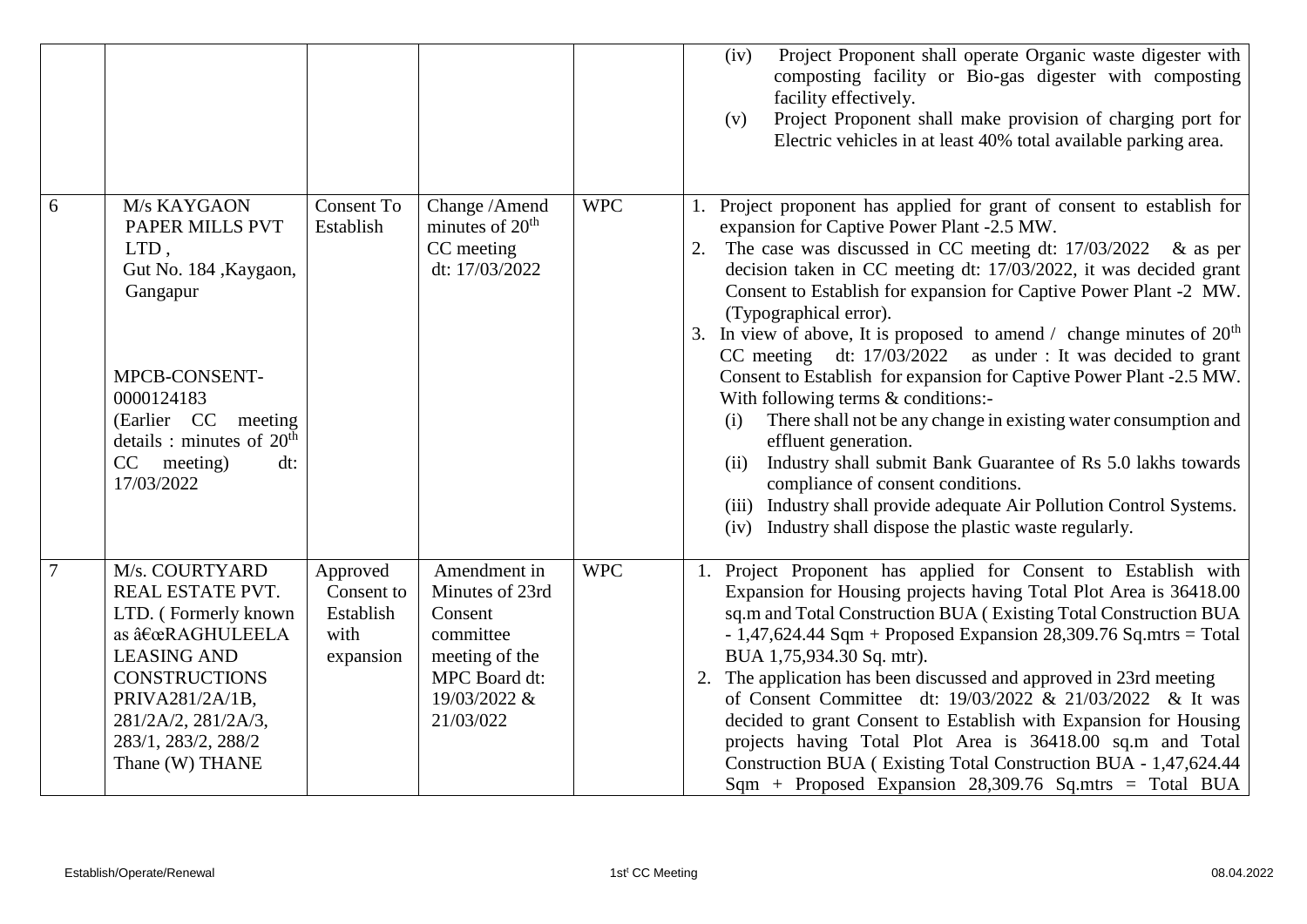|   | MPCB-CONSENT-         |              |                 |            | 1,75,934.30 Sq. mtr.) terms and conditions as per Minutes of CC        |
|---|-----------------------|--------------|-----------------|------------|------------------------------------------------------------------------|
|   |                       |              |                 |            |                                                                        |
|   | 0000127823            |              |                 |            | meeting.                                                               |
|   |                       |              |                 |            | 3. Project proponent has obtained Revalidation of Consent to Establish |
|   |                       |              |                 |            | with Expansion dtd. 24.12.2018 for total plot area 36418.00 Sqm $\&$   |
|   |                       |              |                 |            | Construction BUA 1,47,624.44 Sqm which is valid up to 07/02/2021.      |
|   |                       |              |                 |            | 4. Project proponent has applied for Consent to Establish with         |
|   |                       |              |                 |            | Expansion vide dt: 18/12/2021 which after gap of 10 months from        |
|   |                       |              |                 |            | 07/02/2021 i.e not applied within validity period of Revalidation of   |
|   |                       |              |                 |            | Consent to Establish to MPC Board.                                     |
|   |                       |              |                 |            | 5. Therefore committee decided to review Minutes of 23rd meeting of    |
|   |                       |              |                 |            | CC meeting dt: $19/03/2022 \& 21/03/2022$ and It was decided to        |
|   |                       |              |                 |            | grant Consent to Establish with Expansion for Housing projects         |
|   |                       |              |                 |            | having Total Plot Area is 36418.00 sq.m and Total Construction BUA     |
|   |                       |              |                 |            | (Existing Total Construction BUA - 1,47,624.44 Sqm + Proposed          |
|   |                       |              |                 |            | Expansion 28,309.76 Sq.mtrs = Total BUA 1,75,934.30 Sq. mtr.) by       |
|   |                       |              |                 |            |                                                                        |
|   |                       |              |                 |            | incorporating additional conditions :                                  |
|   |                       |              |                 |            | (i) PP shall submit Bank Guarantee of Rs 18.80 Lakhs (0.1 % of total   |
|   |                       |              |                 |            | capital investment). The same shall be forfeited by RO /SRO as         |
|   |                       |              |                 |            | project proponent has not obtained revalidated of consent to           |
|   |                       |              |                 |            | establish within validity period of 07/02/2021, thus violated the      |
|   |                       |              |                 |            | <b>Consent Conditions.</b>                                             |
|   |                       |              |                 |            |                                                                        |
|   |                       |              |                 |            | (ii) All other terms and conditions as per minute's 23rd Consent       |
|   |                       |              |                 |            | committee meeting of the MPC Board dt: 19/03/2022 &                    |
|   |                       |              |                 |            | 21/03/2022 shall remain unchanged.                                     |
| 8 | M/s Kunal Spaces Pvt. | Approved     | Amendment in    | <b>WPC</b> | 1. Project Proponent has applied for amendment in consent to           |
|   | Ltd. Kunal House, Off | Amendment    | Minutes of 16th |            | establish for correction in Domestic effluent as 290 CMD instead       |
|   | Bhandarkar Road, Pune | in Consent   | Consent         |            | of 280 CMD.                                                            |
|   |                       | to Establish | committee       |            | 2. PP has obtained Consent to Establish (revalidation)<br>dtd          |
|   | <b>MPCB CONSENT-</b>  |              | meeting of the  |            | 04.05.20219<br>vide<br>Format1.0/JD(WPC)/UAN<br>No<br>N <sub>o</sub>   |
|   | AMENDMENT-            |              | MPC Board dt:   |            | 062147/CE/CC-1905000235 for residential and commercial                 |
|   | 0000002912,           |              | 30.12.2021      |            | construction project having total plot area 36700.73 Sqm and total     |
|   |                       |              |                 |            | Construction BUA 94363.0 Sqm. as per EC dtd 27.12.2018.                |
|   |                       |              |                 |            |                                                                        |
|   |                       |              |                 |            | 3. The case was discussed in $16th$ CC meeting dtd 30.12.2021 and it   |
|   |                       |              |                 |            | was decided to grant amendment in consent to establish valid till      |